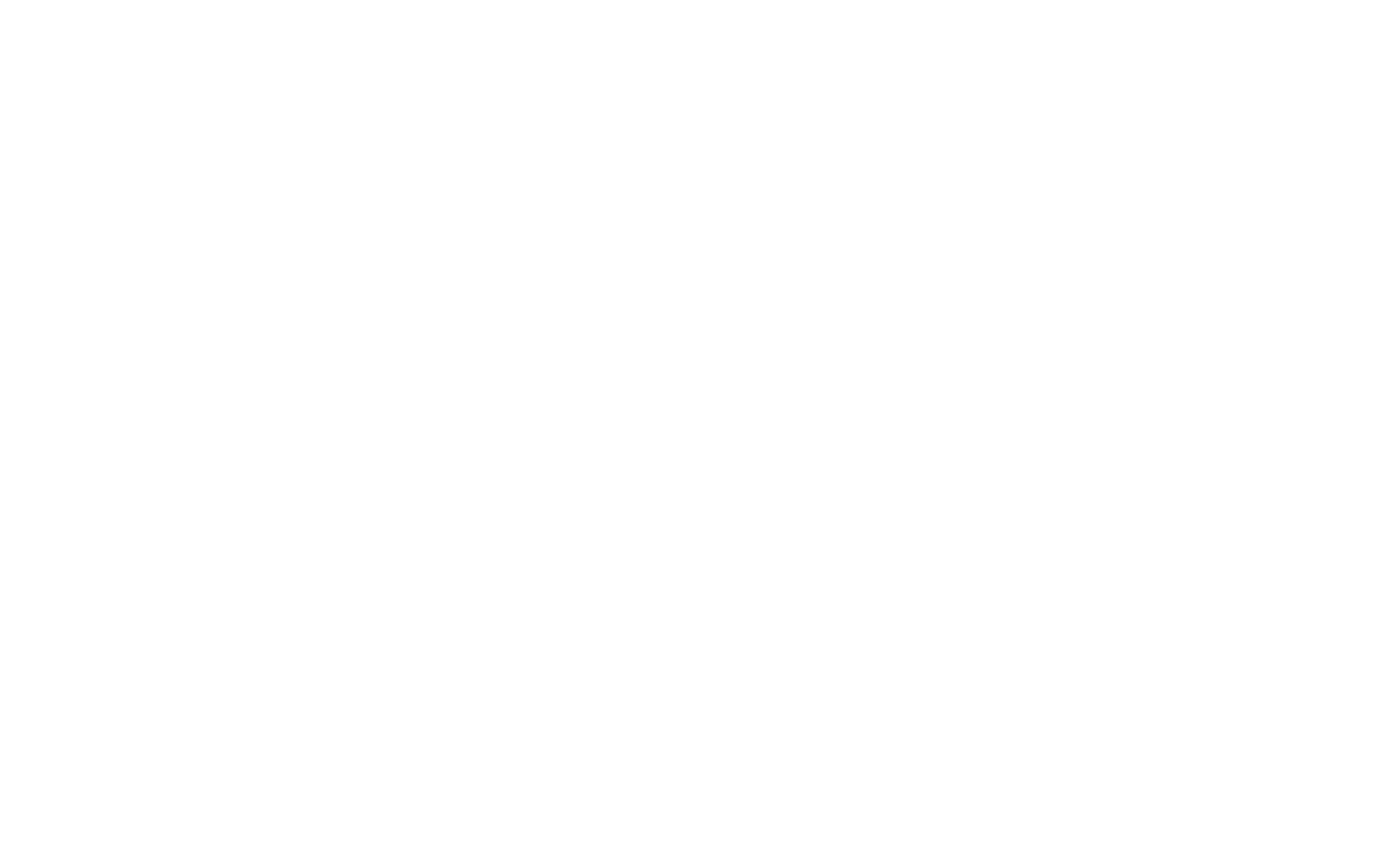#### **CONTENTS**

Page CONTENTS

| ۰,<br>. .<br>$\sim$<br>v<br>۰. |
|--------------------------------|
|--------------------------------|

| Configuring the Switching Outputs and the Continuous Output 23 |  |
|----------------------------------------------------------------|--|
|                                                                |  |
|                                                                |  |
|                                                                |  |
|                                                                |  |

| Replacing an R2600 Controller with an R2700 Controller  52 |  |
|------------------------------------------------------------|--|
|                                                            |  |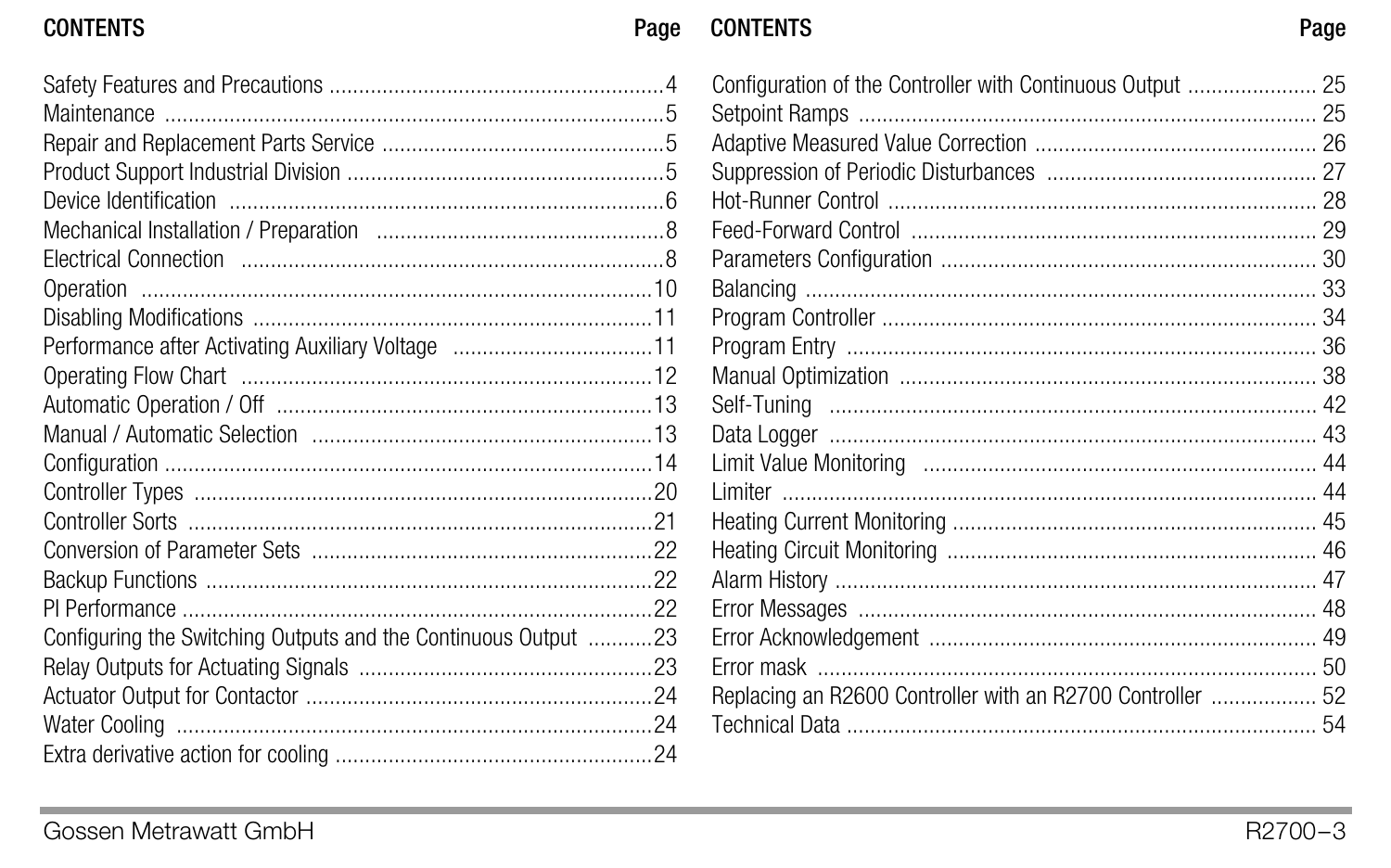## Meanings of Symbols on the Instrument Safety Features and Precautions



Indicates EC conformity



Continuous doubled or reinforced insulation



Warning concerning a point of danger Attention: observe documentation!



Functional earth terminal, earthing for functional purposes only (no safety function)



The device may not be disposed of with the trash. Further information regarding the WEEE mark can be accessed on the Internet at www.gossenmetrawatt.com by entering the search term WEEE.

<span id="page-3-0"></span>The R2700 controller is manufactured and tested in accordance with safety regulations IEC 61010-1 / DIN EN 61010-1 / VDE 0411-1. If used for its intended purpose, the safety of the user and of the device is assured. Read the operating instructions completely and carefully before using the device, Follow all instructions contained therein. Make sure that the operating instructions are available to all users of the instrument.

### Observe the following safety precautions:

- The device may only be connected to an electrical system which complies with the specified nominal range of use (see circuit diagram and serial plate), and which is protected with a fuse or circuit breaker with a maximum nominal current rating of 16 A.
- The installation must include a switch or a circuit breaker which serves as a disconnecting device.

### The controller may not be used:

- If it demonstrates visible damage
- If it no longer functions flawlessly
- After long periods of storage under unfavorable conditions (e.g. humidity, dust or extreme temperature)

In such cases, the instrument must be removed from operation and secured against unintentional use.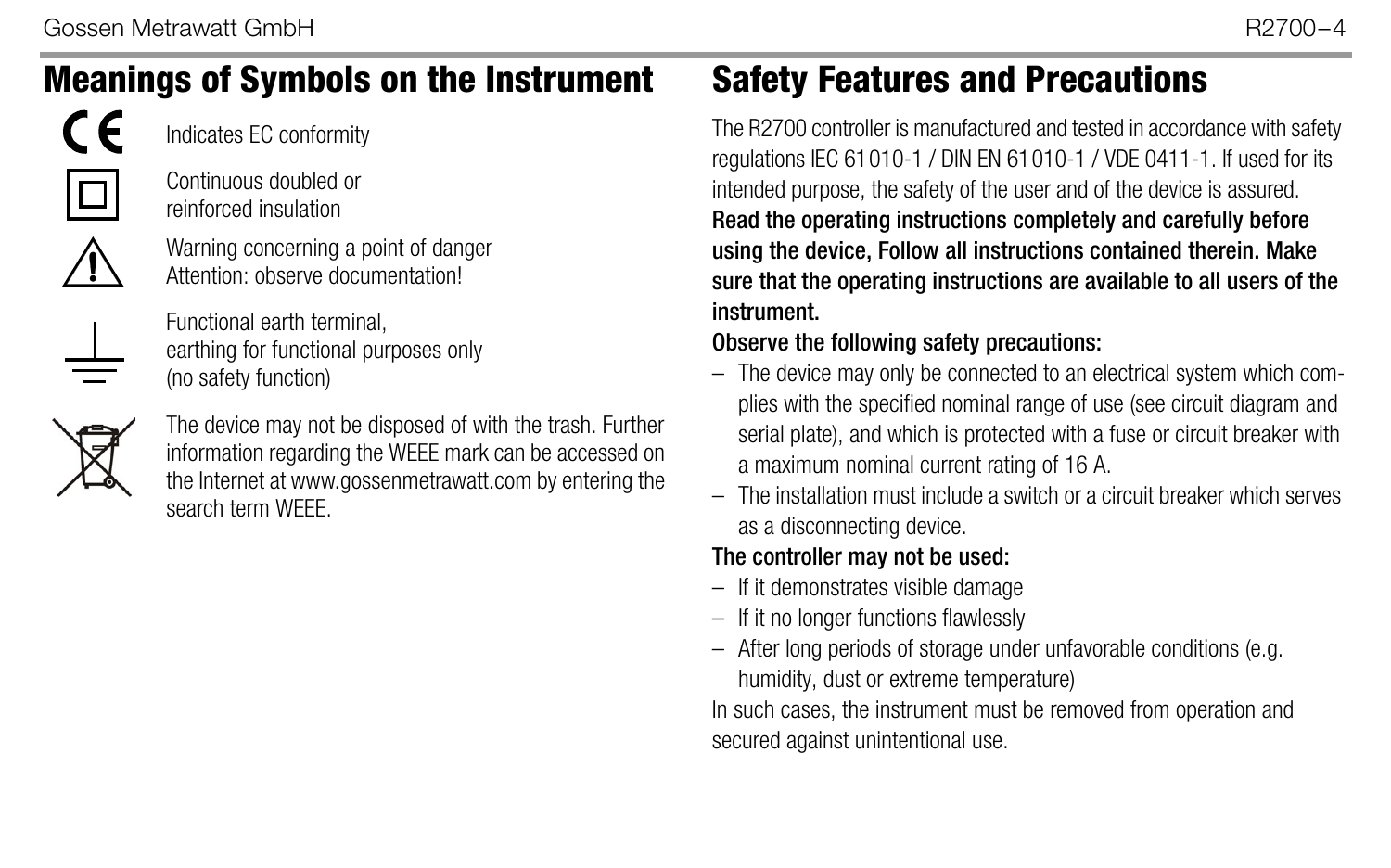### <span id="page-4-0"></span>**Maintenance**

#### Housing

No special maintenance is required for the housing. Keep outside surfaces clean. Use a slightly dampened cloth for cleaning. Avoid the use of solvents, cleansers and abrasives.

#### Repair and Parts Replacement

Repair and replacement of parts conducted at a live open instrument may only be carried out by trained personnel who are familiar with the dangers involved.

#### Return and Environmentally Sound Disposal

The R2700 is a category 9 product (monitoring and control instrument) in accordance with ElektroG (German electrical and electronic device law). This device is subject to the WEEE directive. Furthermore, we make reference to the fact that the current status in this regard can be accessed on the Internet at www.gossenmetrawatt.com by entering the search term WEEE.

We identify our electrical and electronic devices in accordance with WEEE 2012/19/EU and ElektroG with the symbol shown at the right per DIN EN 50419.



These devices may not be disposed of with the trash. Please contact our repair and replacement parts service department regarding the return of old devices.

### <span id="page-4-1"></span>Repair and Replacement Parts Service

If required please contact:

GMC-I Service GmbH Service Center Beuthener Straße 41 90471 Nürnberg, Germany Phone +49 911 817718-0 Fax +49 911 817718-253 E-Mail service@gossenmetrawatt.com www.gmci-service.com

This address is only valid in Germany. Please contact our representatives or subsidiaries for service in other countries.

## <span id="page-4-2"></span>Product Support Industrial Division

If required please contact:

Gossen Metrawatt GmbH Product Support Hotline – Industrial Division Phone +49 911 8602-500 Fax +49 911 8602-340 E-Mail support.industrie@gossenmetrawatt.com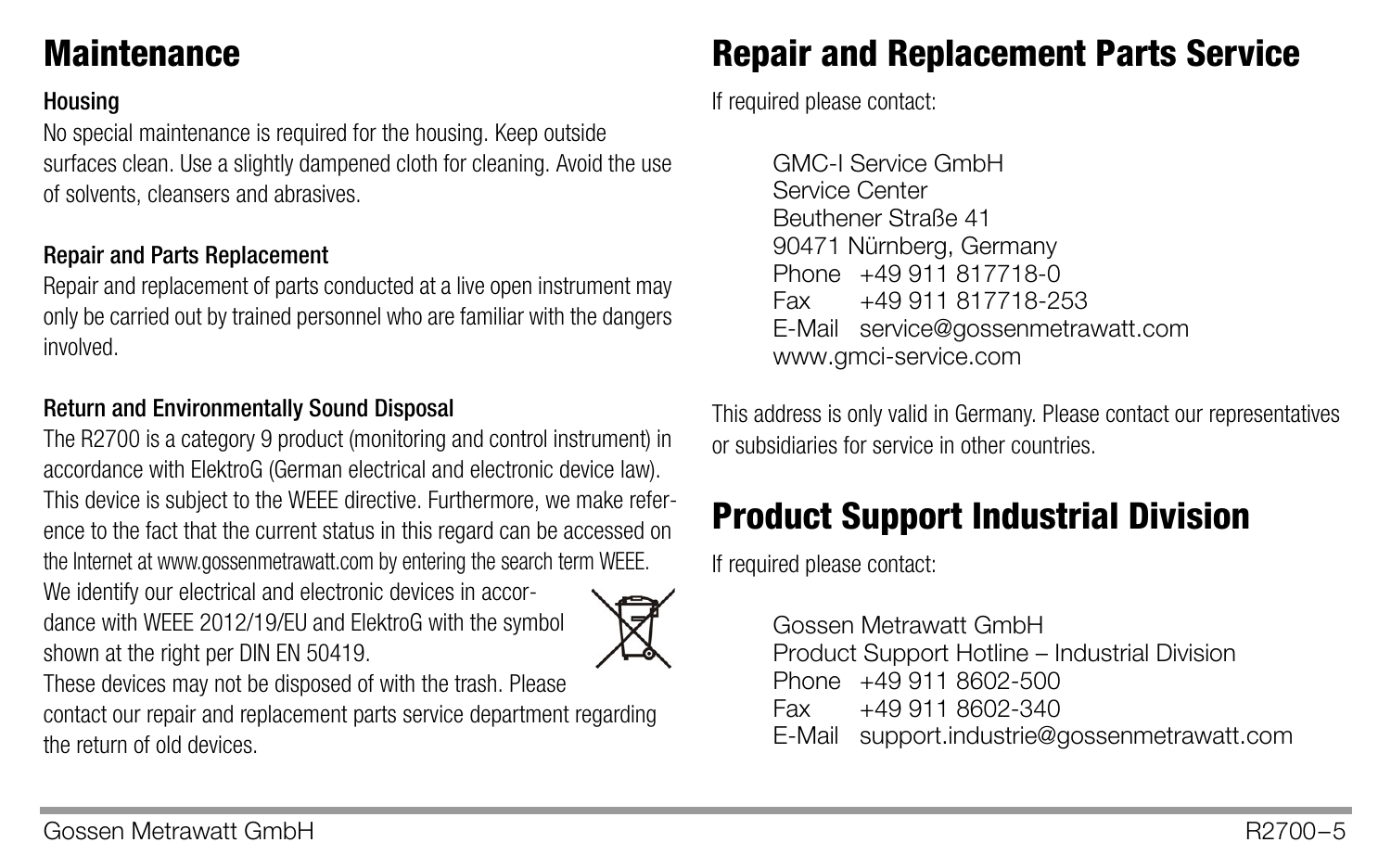### <span id="page-5-0"></span>Device Identification

| Feature                                                                                                 |           |                      |                                     | Designation |
|---------------------------------------------------------------------------------------------------------|-----------|----------------------|-------------------------------------|-------------|
| <b>Compact controller</b> , 96 x 48 mm, IP 67, with self-tuning, 2 <sup>nd</sup> setpoint and 2 alarms, |           |                      |                                     | R2700       |
| <b>Controller Type</b>                                                                                  |           |                      | <b>Outputs</b>                      |             |
| Two-step, three-step, step-action controller                                                            |           |                      | 2 transistor, 2 relay               | A1          |
| Two-step, three-step, step-action controller                                                            |           |                      | 2 transistor, 4 relay               | A3          |
| Continuous, split range controller, discontinuous action controller                                     |           |                      | 1 continuous, 2 transistor, 2 relay | A4          |
| Continuous, split range controller, discontinuous action controller                                     |           |                      | 1 continuous, 2 transistor, 4 relay | A6          |
| <b>Measuring Ranges</b>                                                                                 |           |                      |                                     |             |
| Configurable measurement input                                                                          |           |                      |                                     |             |
| Thermocouple                                                                                            | Type J, L | 0900 °C/             | 32  1652 °F                         |             |
|                                                                                                         | Type K, N | 01300 °C/            | 32  2372 °F                         |             |
|                                                                                                         | Type R, S | 01750 °C/            | 32  3182 °F                         |             |
|                                                                                                         | Type B    | 01800 °C/            | 32  3272 °F                         |             |
|                                                                                                         | Type C    | 02300 °C/            | 32  4172 °F                         |             |
|                                                                                                         | Type E    | 0700 °C/             | 32  1292 °F                         | <b>B1</b>   |
|                                                                                                         | Type T    | 0400 °C/             | 32 752 °F                           |             |
|                                                                                                         | Type U    | 0 600 °C/            | 32  1112 °F                         |             |
| Resistance thermometer                                                                                  | Pt100     | $-200 600 °C/$       | $-328$ 1112 °F                      |             |
|                                                                                                         | Ni100     | $-50250 °C/$         | $-58$ 482 °F                        |             |
|                                                                                                         | 0hm       | $0 \dots 340 \Omega$ |                                     |             |
| Linear                                                                                                  |           | $050$ mV             |                                     |             |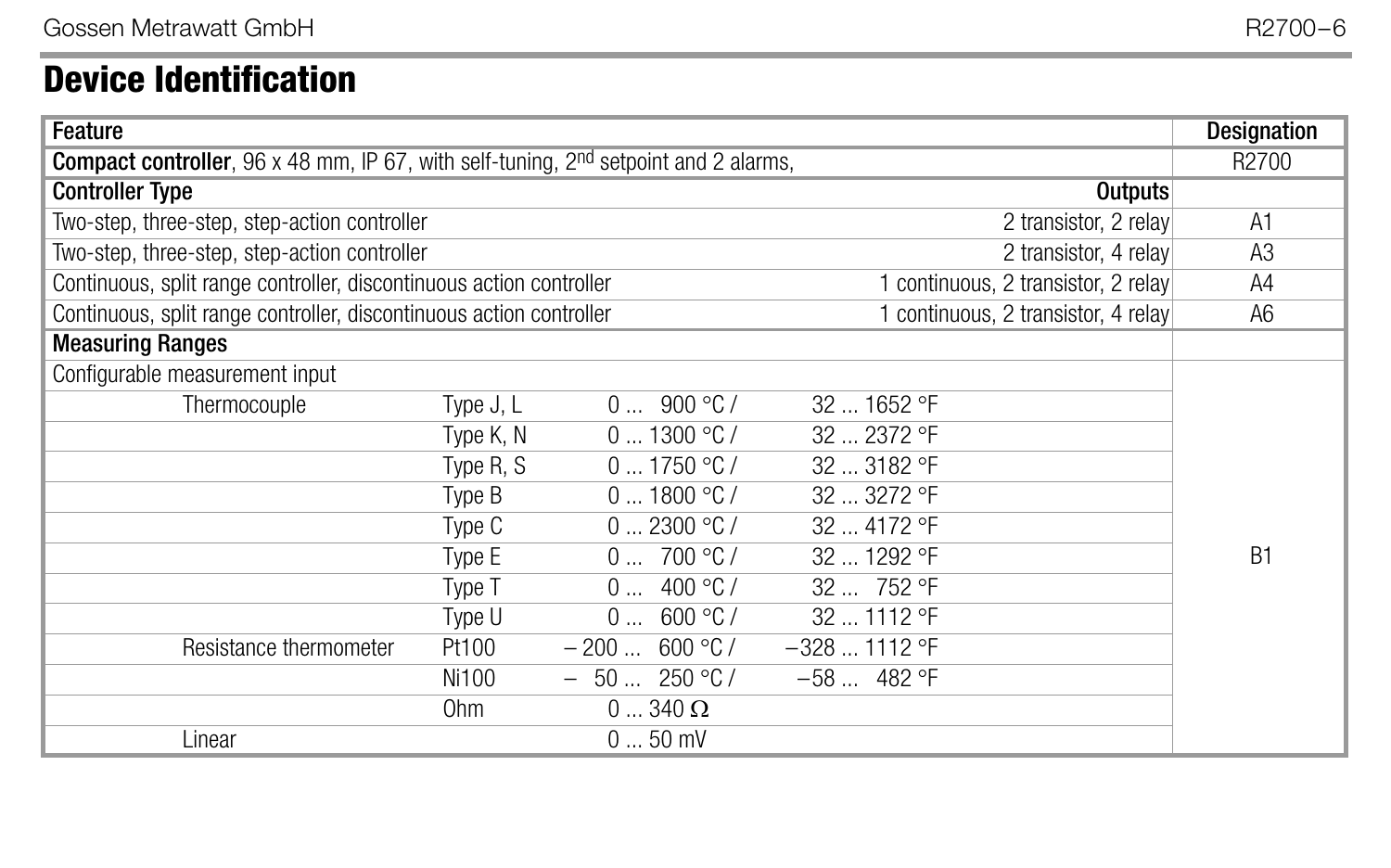| Feature                                                                                                                    | <b>Designation</b> |
|----------------------------------------------------------------------------------------------------------------------------|--------------------|
| configurable standard signal 0 / 2  10 V or 0 / 4  20 mA<br>Measurement input:                                             | <b>B2</b>          |
| Two inputs can be mutually configured as with designation B1 for differential and switch controllers.                      | B <sub>3</sub>     |
| First measurement input can be configured as with designation B1, and second as with designation B2 for slave controllers. | B <sub>4</sub>     |
| Two measurement inputs can be mutually configured as with designation B2 for differential, slave and switch controllers.   | B <sub>5</sub>     |
| <b>Auxiliary Voltage</b>                                                                                                   |                    |
| 85  265 V AC, 48  62 Hz                                                                                                    | C <sub>1</sub>     |
| 20 to 30 V DC                                                                                                              | C <sub>2</sub>     |
| <b>Connectors</b>                                                                                                          |                    |
| Standard                                                                                                                   | D <sub>0</sub>     |
| Connection at rear                                                                                                         | D1                 |
| Data Interface                                                                                                             |                    |
| None                                                                                                                       | F <sub>0</sub>     |
| <b>RS 485</b>                                                                                                              | F <sub>1</sub>     |
| Profibus DP                                                                                                                | F <sub>2</sub>     |
| Configuration                                                                                                              |                    |
| Default settings                                                                                                           | K <sub>0</sub>     |
| Configured per customer requirements                                                                                       | K9                 |
| <b>Operating Instructions</b>                                                                                              |                    |
| German                                                                                                                     | L <sub>0</sub>     |
| English                                                                                                                    | 1                  |
| Italian                                                                                                                    | $\frac{12}{2}$     |
| French                                                                                                                     | $\mathsf{L}3$      |
| None                                                                                                                       | $\lfloor 4$        |

m.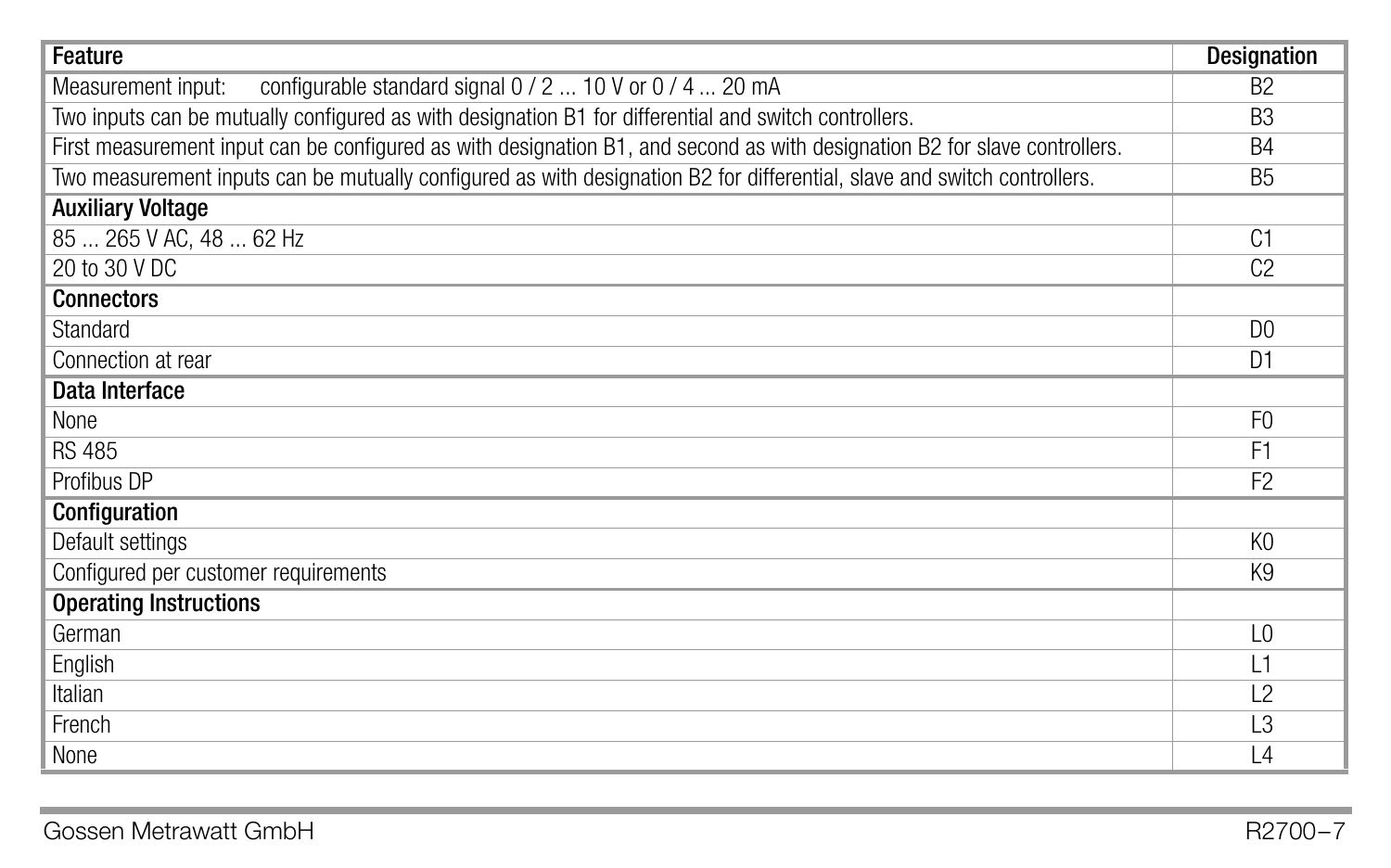### <span id="page-7-0"></span>Mechanical Installation / Preparation  $\triangle$



Figure 1: Housing Dimensions and Panel Cutout

The R2700 controller is intended for installation to a control panel. The installation location should be vibration-free to the greatest possible extent. Aggressive vapors shorten the service life of the controller. Requirements set forth in VDE 0100 must be observed during the performance of all work. Work on the device may only be carried out by trained personnel who are familiar with the dangers involved.

Set the housing into the panel cutout from the front, and secure it from behind at the top and bottom with the two included snap retainers.

Several devices can be mounted next to each other without separators at the side.

In general, unobstructed air circulation must be assured when one or several devices are installed. The ambient temperature underneath the devices may not exceed 50 °C.

In order to assure IP 67 protection, an appropriate seal must be installed between the device and the panel.

### <span id="page-7-1"></span>Electrical Connection



Connectors: screw terminals for wire with 1.5 square mm cross-section or two-core wire-end ferrules for  $2 \times 0.75$  square mm

Figure 2: Connector Terminal Positions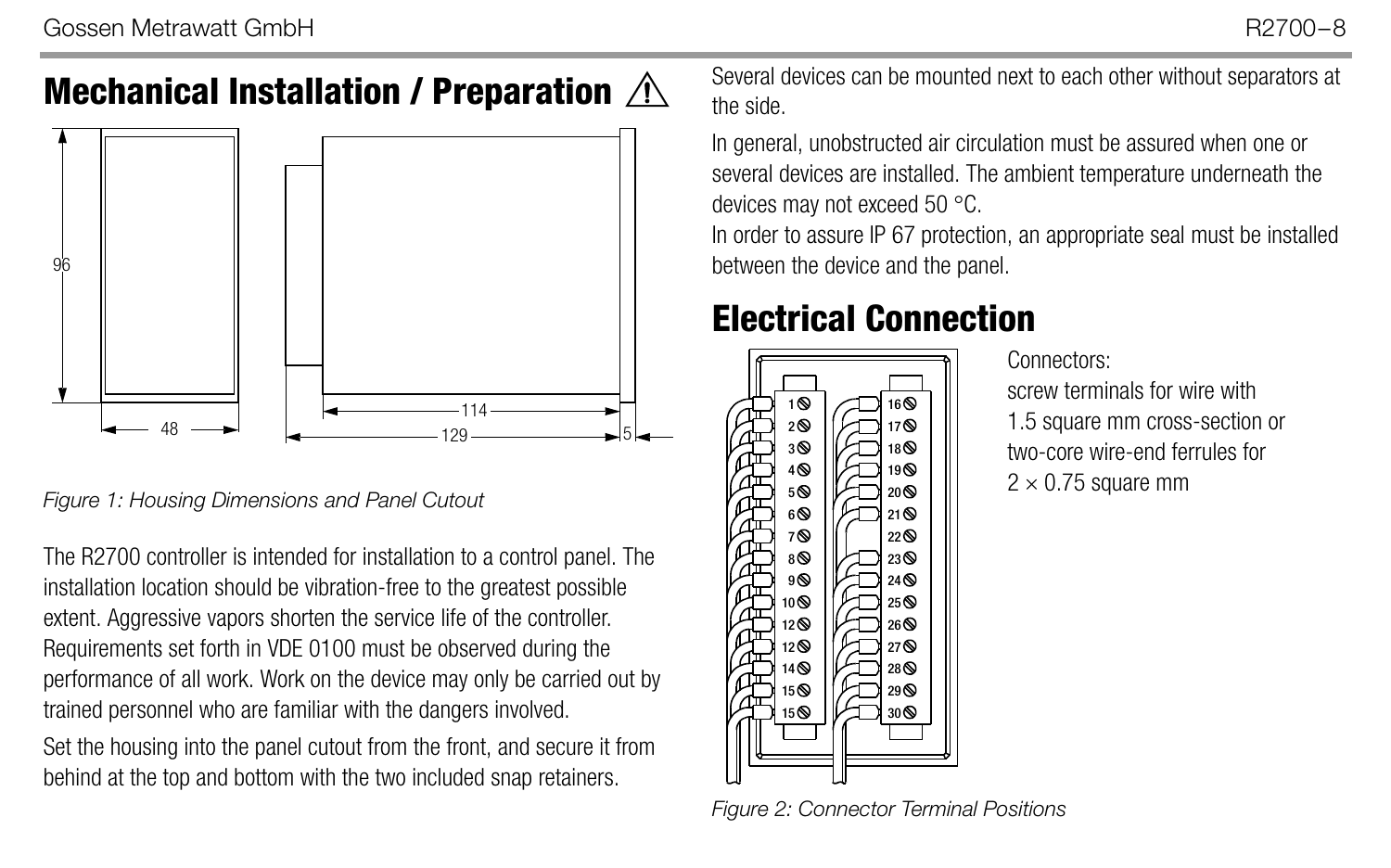Attention: to ensure radio interference suppression, the protective conductor and/or control cabinet grounding must be connected to terminal 18..



Gossen Metrawatt GmbH R2700–9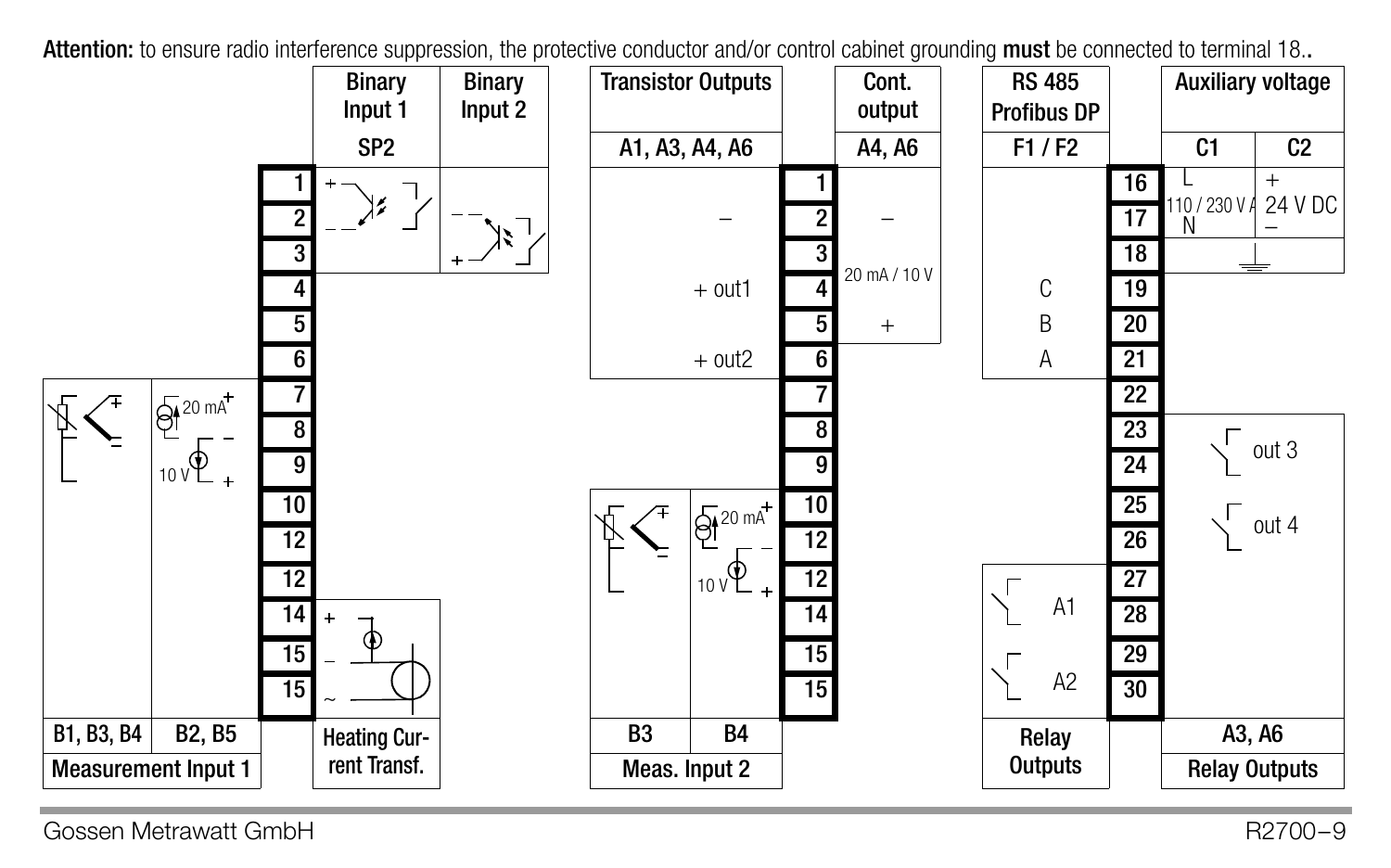### <span id="page-9-0"></span>**Operation**



#### Setting Values with the Up and Down Scroll Keys

- At the operating level, the setpoint can be adjusted within a range extending from the minimum to the maximum setpoint.
- Configuration and parameter settings can be changed if password protection has not been activated, or if the correct password has been entered.
- In order to avoid erroneous settings, changes must be acknowledged within 5 seconds with the  $\mathbb{N}\setminus\mathbb{R}$ ey.
- The change can be discarded by pressing the  $\odot$  key.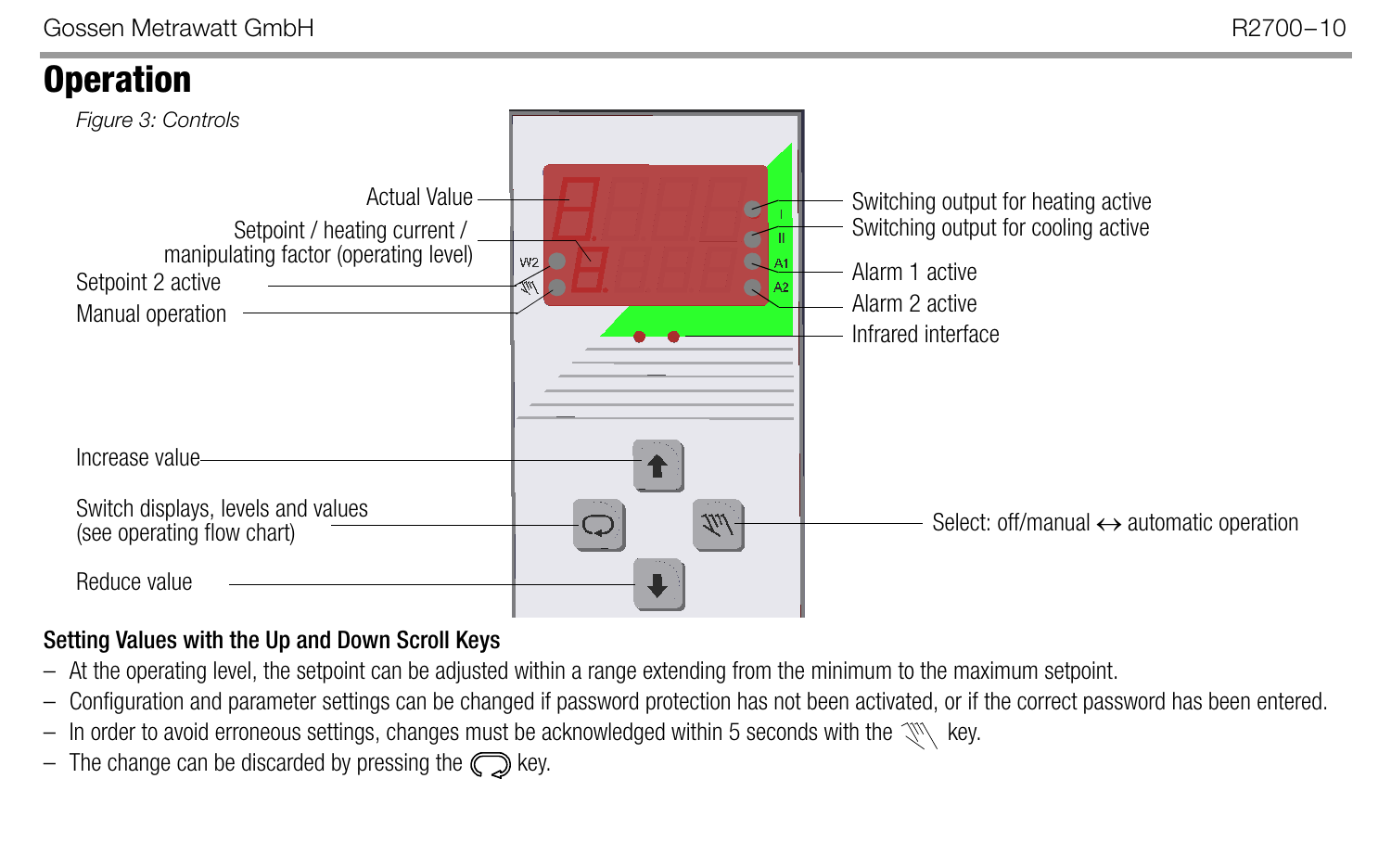### <span id="page-10-0"></span>Disabling Modifications

The default setting (*PSEt* =  $dE$ F) allows for modification of all parameters and configurations. The following settings can be used in order to disable the entry of changes:

#### Disabling Setpoint Changes

The setpoint can only be adjusted between its minimum and maximum values. The **SPL** and **SPH** parameters must be set accordingly.

#### Disabling Changes to Parameters and Configurations

After password protection for device operation has been activated (PASS not equal to diS), changes can only be made after the correct password has been entered. However, changes are always possible via infrared or bus interface!

#### Disabling Self-Tuning

Starting self-tuning by pressing the corresponding keys can be separately disabled with the configuration  $tunE = dis$ . However, self-tuning can always be started via infrared or bus interface!

### <span id="page-10-1"></span>Performance after Activating Auxiliary Voltage

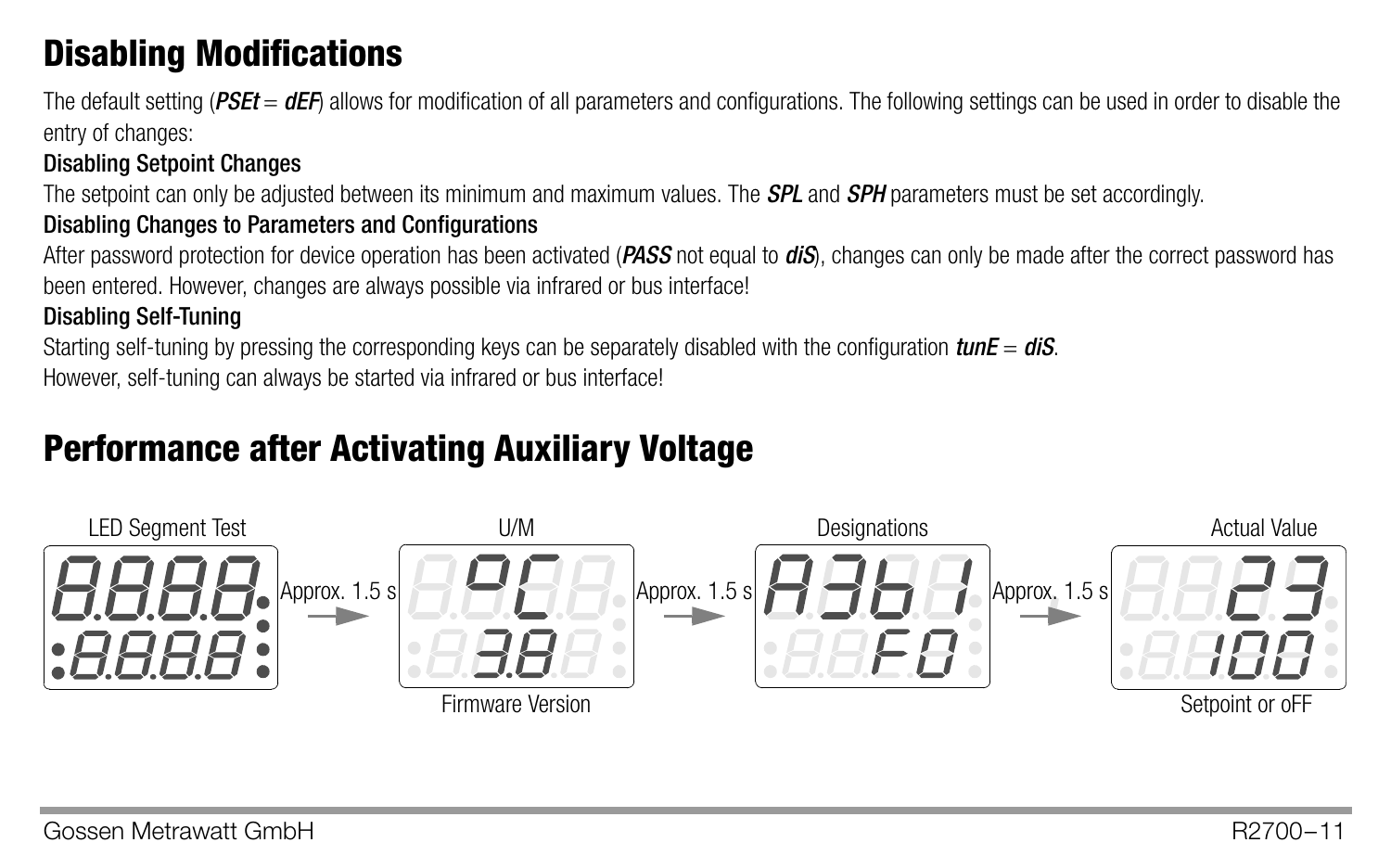### <span id="page-11-0"></span>Operating Flow Chart **PERATING LEVEL**



Press key briefly. **Press and hold key until display switches.** Press and hold both keys until display switches.

\*) If password protection for device operation is activated (configuration:  $PASS = EnA$ ), the correct password must be entered in order to change values. Otherwise -no- appears at the display if an attempt is made to change a value.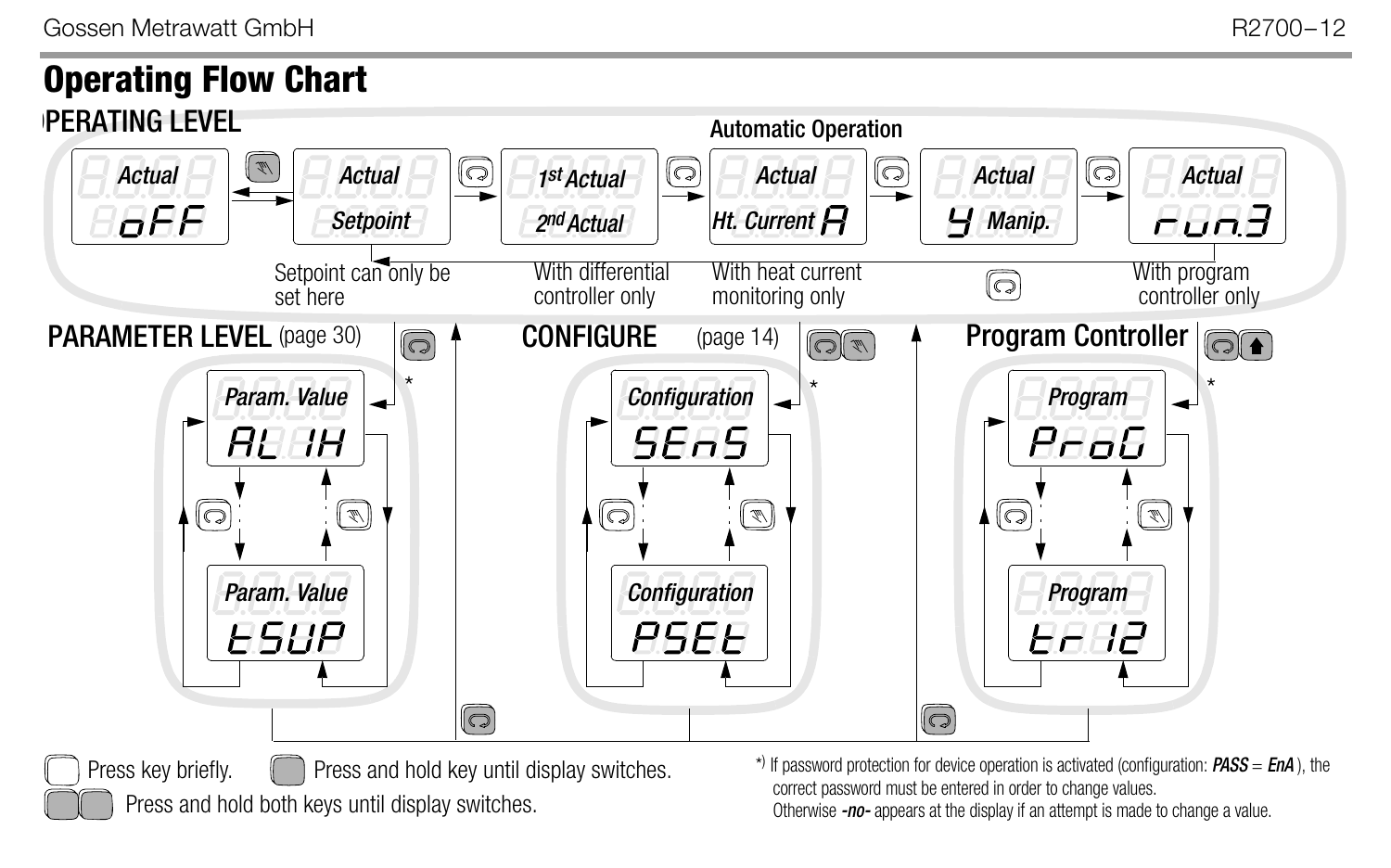### <span id="page-12-0"></span>Automatic Operation / Off

– No alarm function Off

– No indication of errors



If the  $\mathbb{N}\setminus\mathbb{R}$  key is configured to on/off, the controller can be deactivated by pressing and holding.

### <span id="page-12-1"></span>Manual / Automatic Selection

- Alarm function and error indication identical to automatic operating mode.
- The actuator outputs are controlled with the scroll keys and not by the controller function.
- Switching between manual and automatic modes is bumpless in both directions.
- PDPI controller: Manipulating factor is displayed as a percentage. Value changes are forwarded immediately to the control outputs.
- Step-action controller: Switching outputs can be adjusted directly with "more" or "less" by pressing the up and down scroll keys.

#### Operating Level



If the  $\mathbb{N}\setminus\mathbb{R}$  key is configured to manual / automatic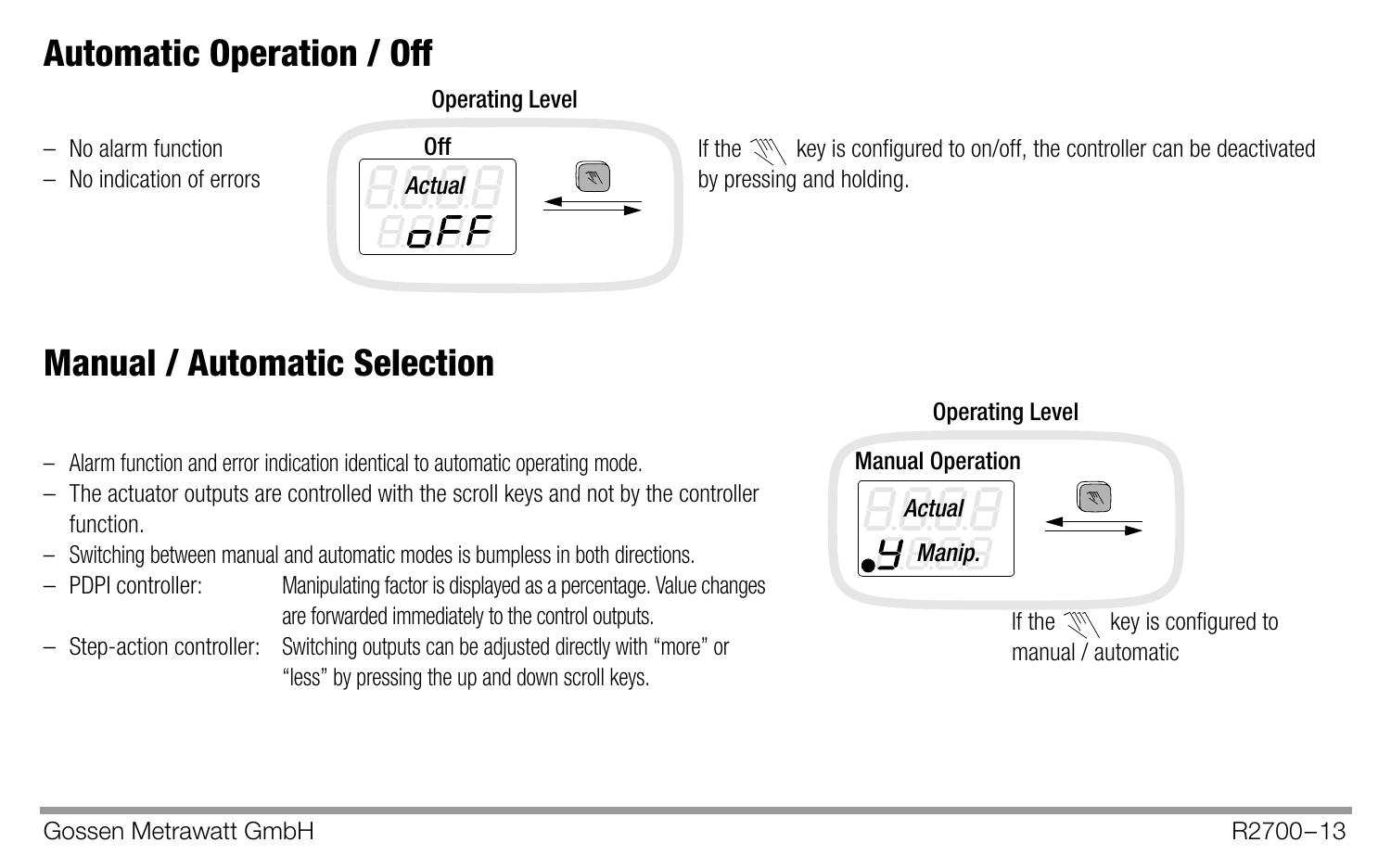### <span id="page-13-0"></span>**Configuration**

 $+ \sqrt[3]{\mathbb{N}}$  Press and hold simultaneously

| Configuration     | <b>Display</b> | <b>Selection</b>                                                                                                                                                                                                                                                                                                  | <b>Standard</b> | <b>Comment</b>                                  |
|-------------------|----------------|-------------------------------------------------------------------------------------------------------------------------------------------------------------------------------------------------------------------------------------------------------------------------------------------------------------------|-----------------|-------------------------------------------------|
| Sensor type       | 5En5           | EYPJ.<br><b>LYPU</b><br>Typ J<br>U<br><b>LYPL</b><br><i>E</i> SP.c<br>C<br>EYP.R<br>EYP-<br>Κ<br><b>ЕУРЬ</b><br>PLI<br>В<br>Pt100<br>EYP.S<br>S<br>Ni100<br>nı I<br><b>EYPr</b><br>R<br>51 וח<br>Ni120<br>rES<br>EYP.n<br>Ν<br><i>EYPE</i><br>ОНП<br>E<br>Resistance in $\Omega$<br>EYPE<br>Voltage in mV<br>Lı n | Type J          | Not with standard signal                        |
| U/M               | 5En5           | $I^{\circ}$ c. $I^{\circ}F$ . $I\!I$ $I^{\circ}$ c. $I\!I$ $I^{\circ}F$                                                                                                                                                                                                                                           | $1^{\circ}$ C   |                                                 |
| Input quantity    | 5En5           | $\Box$ - 20 / 4 - 20 dead / live zero                                                                                                                                                                                                                                                                             | $0 - 20$        | With standard signal only                       |
| Linearization     | 5En5           | $L_1$ n / PH<br>Linear / titration curve                                                                                                                                                                                                                                                                          | Lin             | With standard signal only<br>and designation F2 |
| Controller type   | cout           | NEAS<br>Measure only<br>РОН<br>Actuator<br>OnOF<br>Limit transducer<br>PdP I<br>2/3 step, step-action, split range<br>$P_{\Gamma}$<br>Proportional actuator                                                                                                                                                       | PdPI            | See page 20                                     |
| Derivative action | $E_U$          | dı 5 / EnA<br>$-$ / extra derivative action for cooling                                                                                                                                                                                                                                                           | diS             | only with 3-step<br>controllers                 |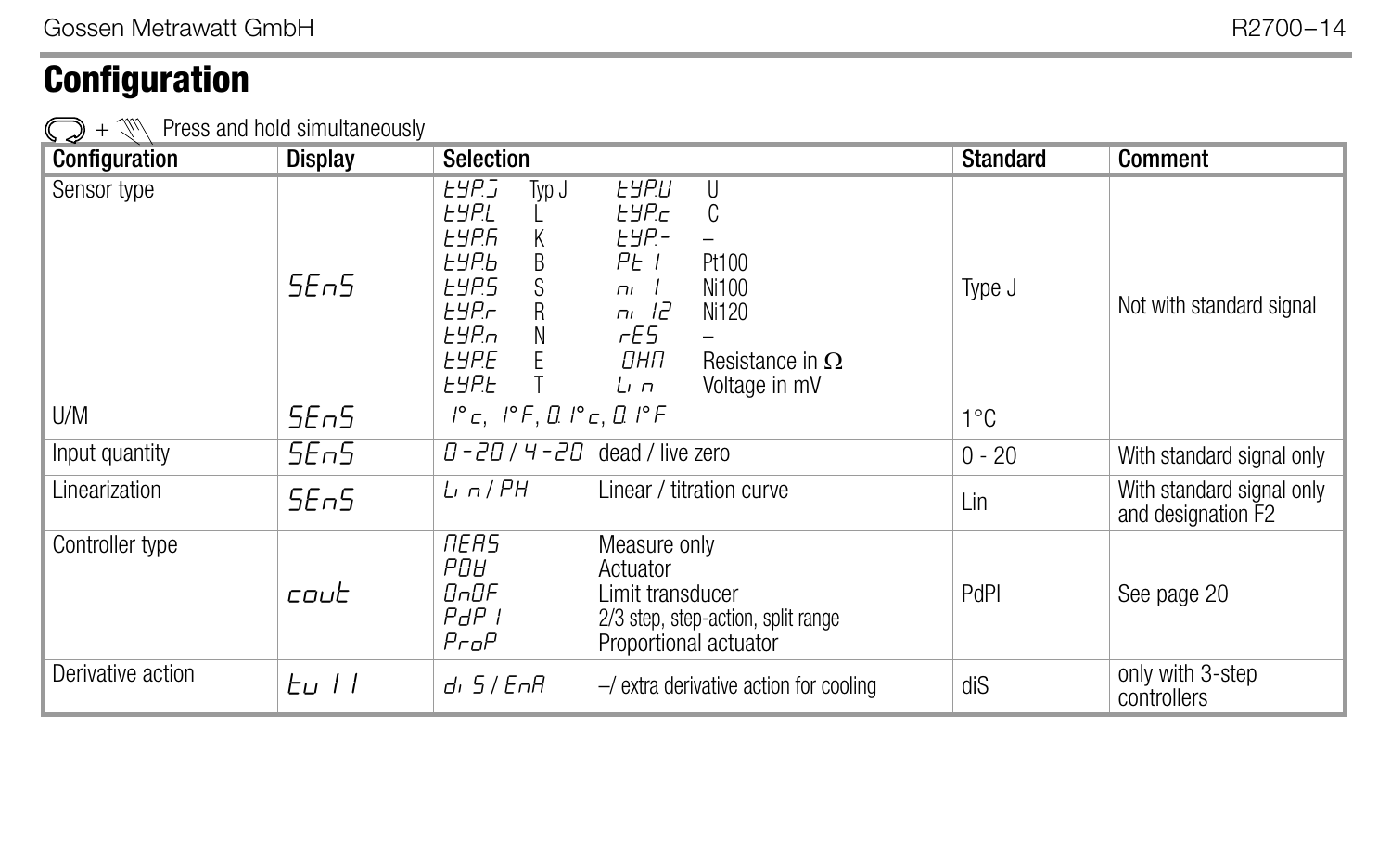| Configuration        | <b>Display</b> | <b>Selection</b>                                                                                                                                     |                                                                                                                                                                                                                                                                                                                                                                                                               | <b>Standard</b> | <b>Comment</b>                                                                             |
|----------------------|----------------|------------------------------------------------------------------------------------------------------------------------------------------------------|---------------------------------------------------------------------------------------------------------------------------------------------------------------------------------------------------------------------------------------------------------------------------------------------------------------------------------------------------------------------------------------------------------------|-----------------|--------------------------------------------------------------------------------------------|
| Controller sort      | c In           | nor<br>dı FF<br>5LA<br>SH <sub>I</sub> E<br>rfiti<br>NEAn                                                                                            | Fixed setpoint controller<br>Differential controller<br>Slave controller<br>Switch controller<br>Ratio controller<br>Mean value controller                                                                                                                                                                                                                                                                    | nor             | Only for designation B3 or B4                                                              |
| Binary Input 1/2     | ן חן<br>הו     | PHLE<br>Prun<br>aFF.<br>SP 2<br>LooP<br><b>HRnd</b><br>tunE<br>$9th$ E<br>FEFO<br><b>SEUP</b><br>boo5.<br>LoGG<br>dRrh<br>58, E<br>5EE2/5EE3<br>bRch | Pause program controller<br>Start/stop program controller<br>No function<br>Setpoint 2 active<br>Controller on<br>Manual operation<br>Start self-tuning<br>Clear limit value error<br>Feed-forward control<br>Start-up active<br>Start boosting<br>Data logger recording<br>dark Display (only In 1)<br>Switch controller active (only for B3,<br>B5 and ln 2)<br>Parameter set conversion<br>Backup function | $SP2$ /<br>oFF  | The function of the binary<br>input has precedence over<br>operation and<br>configuration. |
| <b>Binary Inputs</b> | In             | SERE<br>dYn                                                                                                                                          | static input<br>dynamic, switching by key                                                                                                                                                                                                                                                                                                                                                                     | <b>StAt</b>     |                                                                                            |

п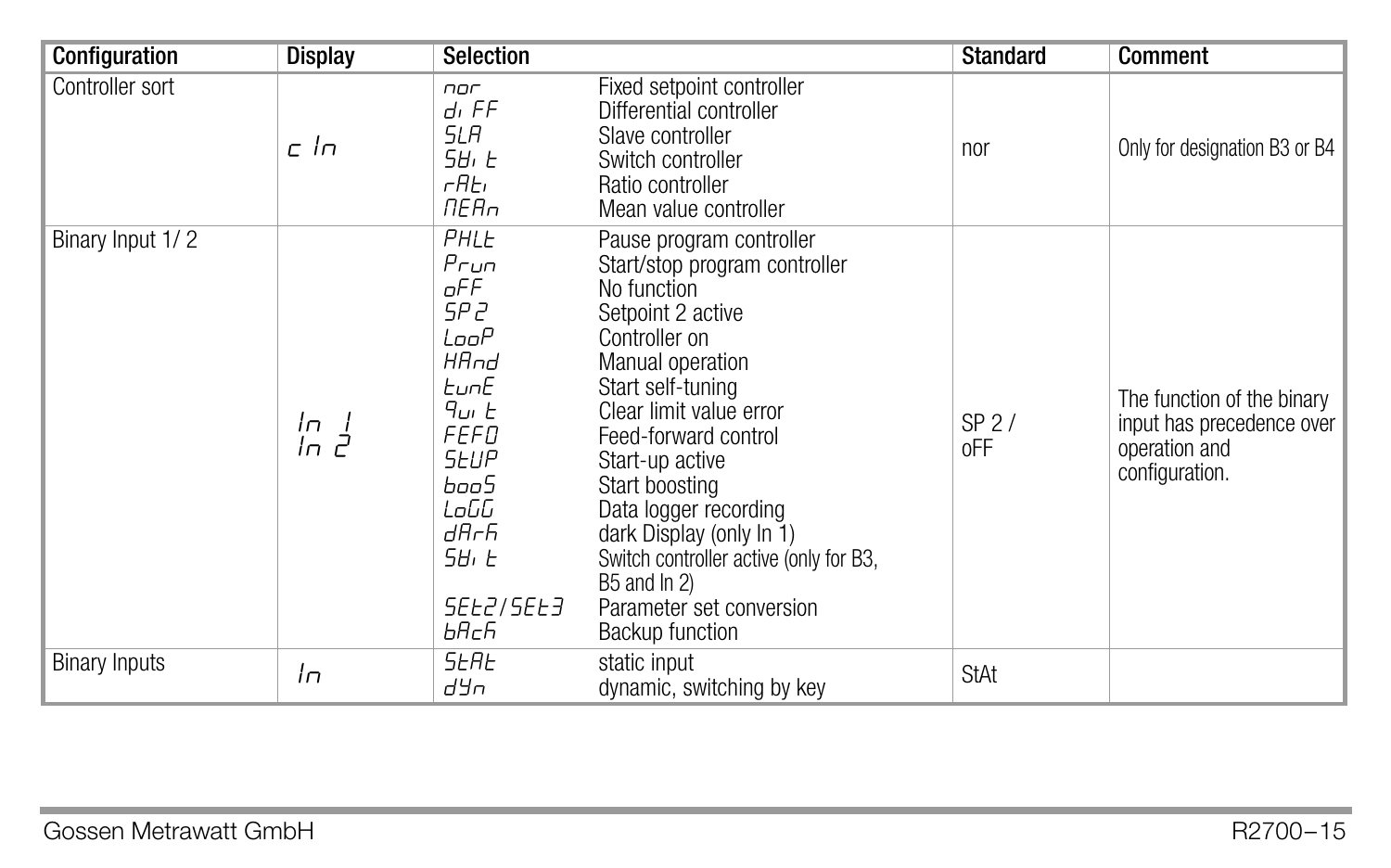| Configuration              | <b>Display</b> | Selection                                                                                                                                                                                                                                                                                                                                                                                                                                                                                                                               | <b>Standard</b> | <b>Comment</b>                               |
|----------------------------|----------------|-----------------------------------------------------------------------------------------------------------------------------------------------------------------------------------------------------------------------------------------------------------------------------------------------------------------------------------------------------------------------------------------------------------------------------------------------------------------------------------------------------------------------------------------|-----------------|----------------------------------------------|
| out1 switching output,     | ∏uF I          | $E - 4$<br>Controller 4<br>$E \cap \exists$<br>Controller 3<br>Er2<br>Controller 2<br>tr1<br>Controller 1<br>PHLE<br>Program pause<br>Prun<br>Program running<br>oFF.<br>No function<br>HEAL<br>Heater, more heat<br>with step-action controller<br>Cooling, more cooling<br>cool<br>with step-action controller<br>H20<br>Water cooling<br>HcLo<br>Less heat with step-action controller<br>ccLo<br>Less cooling with step-action controller<br>Hotr<br>Hot-runner heat<br>Induction heating<br>Indu<br>AL IL<br>1st lower limit value | HEAt            | See page 23                                  |
| out2 switching output      | Out 2          | Same as out1 switching output                                                                                                                                                                                                                                                                                                                                                                                                                                                                                                           | 0FF             |                                              |
| Switching output selection | Out            | As configured<br>nor<br>$E$ cH<br>Outputs out1 and out2<br>exchanged with A1 and A2                                                                                                                                                                                                                                                                                                                                                                                                                                                     | nor             | Only with designation A1,<br>A4, see page 23 |
| Relay output out3          | 0uE3           | Same as switching output out1, but without Hotr                                                                                                                                                                                                                                                                                                                                                                                                                                                                                         | 0FF             | See page 23                                  |
| Relay output out4          | 0uE4           | Same as switching output out1, but without $H_{\alpha\beta}r$                                                                                                                                                                                                                                                                                                                                                                                                                                                                           | 0FF             |                                              |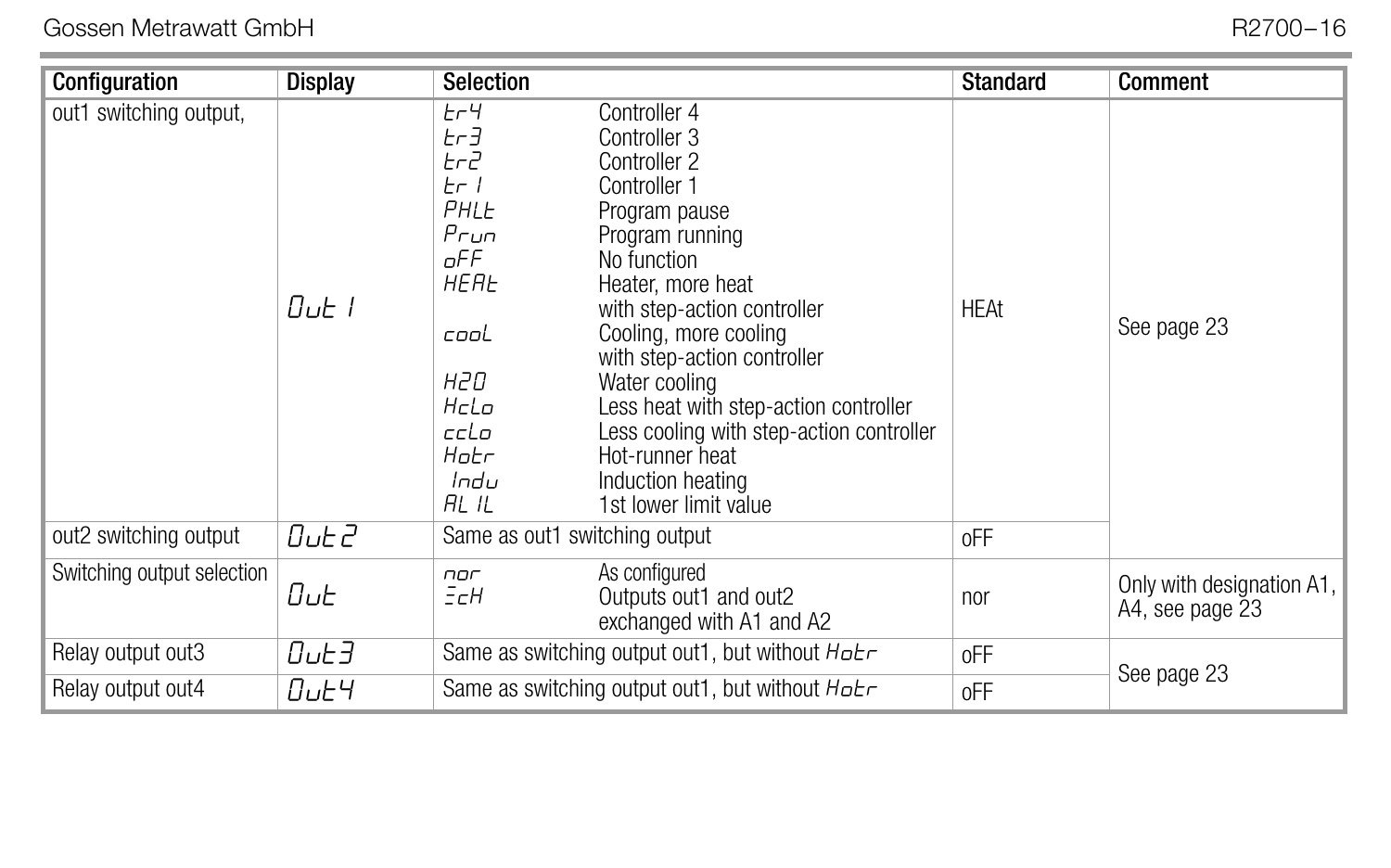| Configuration         | <b>Display</b> | <b>Selection</b>                                    |                                                                                                                                                   | <b>Standard</b> | <b>Comment</b>                                                                           |
|-----------------------|----------------|-----------------------------------------------------|---------------------------------------------------------------------------------------------------------------------------------------------------|-----------------|------------------------------------------------------------------------------------------|
| Continuous output     | cont           | oFF.<br>HEAL<br>cool<br>Proc<br>5P<br>NEA I<br>neaz | No function<br>Heater<br>Cooling<br>Current controlled variable<br>Current setpoint<br>Current measured quantity 1<br>Current measured quantity 2 | 0FF             | See pages 23 and 25,<br>only if a continuous<br>output is present<br>(designation A4/A6) |
| Continuous output     | cont           | 20-0 / 20-4                                         | $\Box$ - 2 $\Box$ / 4 - 2 $\Box$ dead / live zero<br>dead / live zero invers                                                                      | $0 - 20$        |                                                                                          |
| Alarm 1               | AΙ             | noc / ncc                                           | Operating current / idle current                                                                                                                  | noc             |                                                                                          |
| Alarm 2               | Я2             | noc I ncc                                           | Operating current / idle current                                                                                                                  | noc             | See page 44                                                                              |
| Channel error mask A1 | ו חו A         | dEF / 1  3FFF                                       |                                                                                                                                                   | def             |                                                                                          |
| Device error mask A1  | הו ח           | 0  03FF                                             |                                                                                                                                                   | 0               |                                                                                          |
| Channel error mask A2 | RZN I          | $0 \ldots$ $JFFF$                                   |                                                                                                                                                   | $\Omega$        | See page 50                                                                              |
| Device error mask A2  | R2N2           | 0  03FF                                             |                                                                                                                                                   | 0               |                                                                                          |
| Alarm 1               | RI I           | rEL / AbS                                           | Relative / absolute                                                                                                                               | rEL             |                                                                                          |
| Alarm 1               | AI I           | nSUP / SUP                                          | Start-up inhibiting off / on                                                                                                                      | nSUP            |                                                                                          |
| Alarm 1               | AL I           | n5to / Stor                                         | Alarm memory off / on                                                                                                                             | nSto            | See page 44                                                                              |
| Alarm 2               | AL 2           | rEL / RbS                                           | Relative / absolute                                                                                                                               | rEL             |                                                                                          |
| Alarm 2               | AL 2           | n5UP / SUP                                          | Start-up inhibiting off / on                                                                                                                      | nSUP            |                                                                                          |
| Alarm <sub>2</sub>    | AL 2           | n5to / Stor                                         | Alarm memory off / on                                                                                                                             | nSto            |                                                                                          |
| Limiter               | L IN           | no / YES                                            |                                                                                                                                                   | n <sub>0</sub>  | See page 44                                                                              |

<span id="page-16-0"></span>п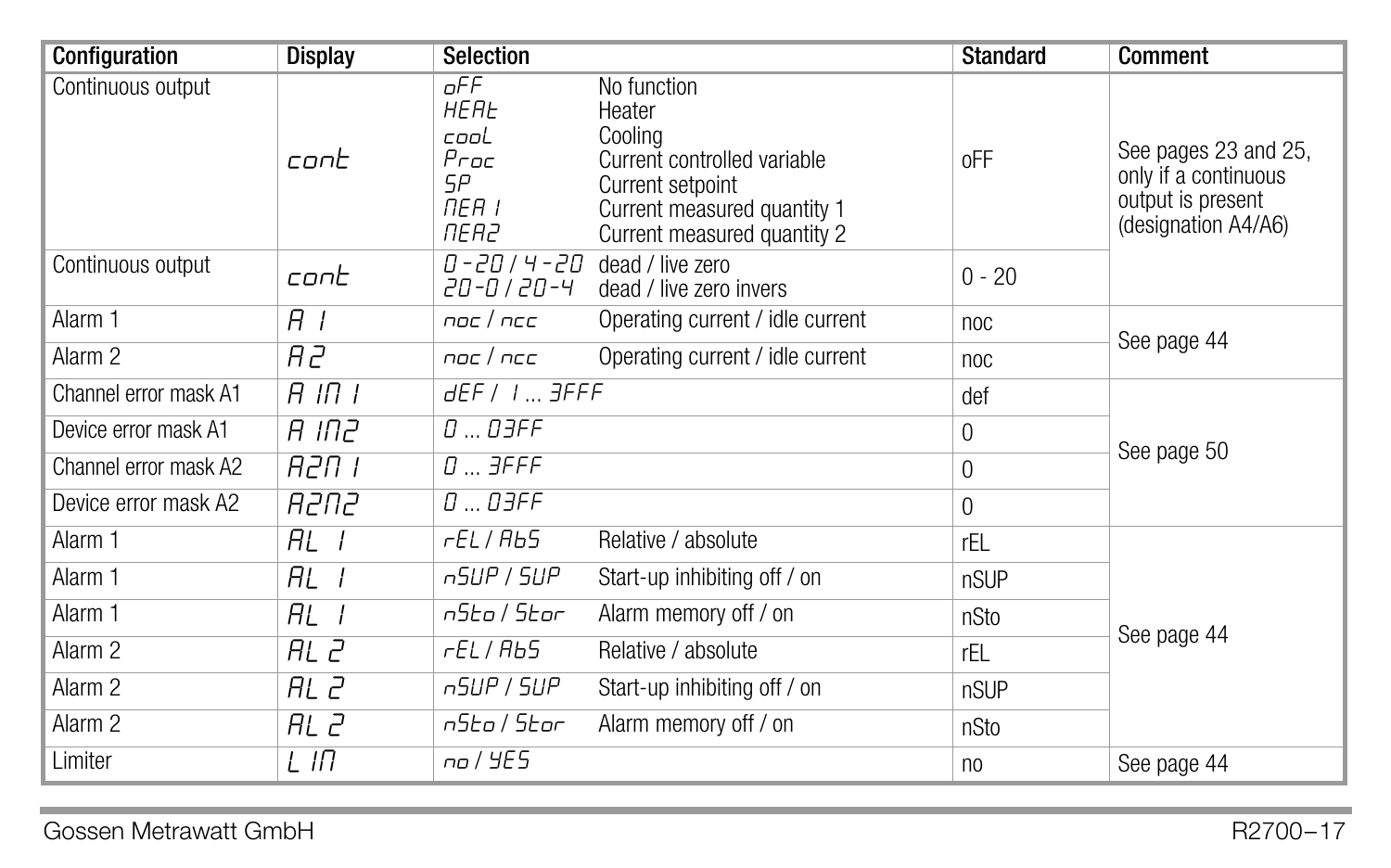| Configuration                                | <b>Display</b> | <b>Selection</b>              |                                                                                              | <b>Standard</b> | <b>Comment</b>                         |
|----------------------------------------------|----------------|-------------------------------|----------------------------------------------------------------------------------------------|-----------------|----------------------------------------|
| Heating current<br>acquisition               | Hcur           | 4121/Hz                       | with GTZ4121/<br>Current transformer 50 mA AC                                                | 4121            | only for designation F2                |
| Heating circuit monitoring                   | ιья            | na / 4E5                      |                                                                                              | n <sub>0</sub>  | See page 46                            |
| <b>Adaptive Measured Value</b><br>Correction | AПг            | no / YES                      |                                                                                              | no              | See page 26                            |
| Actuator Output for Contactor                | rFI A          | na / 4E5                      |                                                                                              | no              | See page 24                            |
| PI Performance                               | ΡI             | no / YES                      |                                                                                              | no              | See page 29                            |
| Manual key function                          | HFEY           | oFF / HAnd                    |                                                                                              | <b>oFF</b>      | See page 13                            |
| Start self-tuning                            | EunE           | $EnH/d1$ 5                    | Enable / disable                                                                             | EnA             | See page 42                            |
| Setpoint staircase                           | 5P             | <b>GRAP</b><br><b>SEEP</b>    | Setpoint ramp<br>Setpoint staircases, configurable<br>with <b>SPuP, SPdn</b> and <i>t SP</i> | rAMP            | only for program<br>controller         |
| Actuation inactive                           | SEUP           | na / 4E5                      |                                                                                              | no              | See page 28                            |
| Bus protocol                                 | Prot           | r260<br>Nod<br>$-217$<br>hbth | DIN 19244 E same as R2600<br>Modbus<br>DIN 19244 E same as R0217<br>HB-Therm                 | r260            | With bus interface only<br>R5-485 (F1) |
| Baud rate                                    | bAud           | 96 / 192                      |                                                                                              | 9.6             | Not with DIN protocoll                 |
| Interface address                            | Addr           | 0255                          |                                                                                              | 250             | With bus interface only                |
| Status Profibus DP                           | нP             | HRIE/dEcH                     | not ready / data exchange                                                                    |                 | only for Profibus<br>interface (F2)    |
| Data logger recording                        | LoGG           | no / YES                      |                                                                                              | no              |                                        |
| Alarm History                                | H 15E          | no / YES                      |                                                                                              | n <sub>0</sub>  |                                        |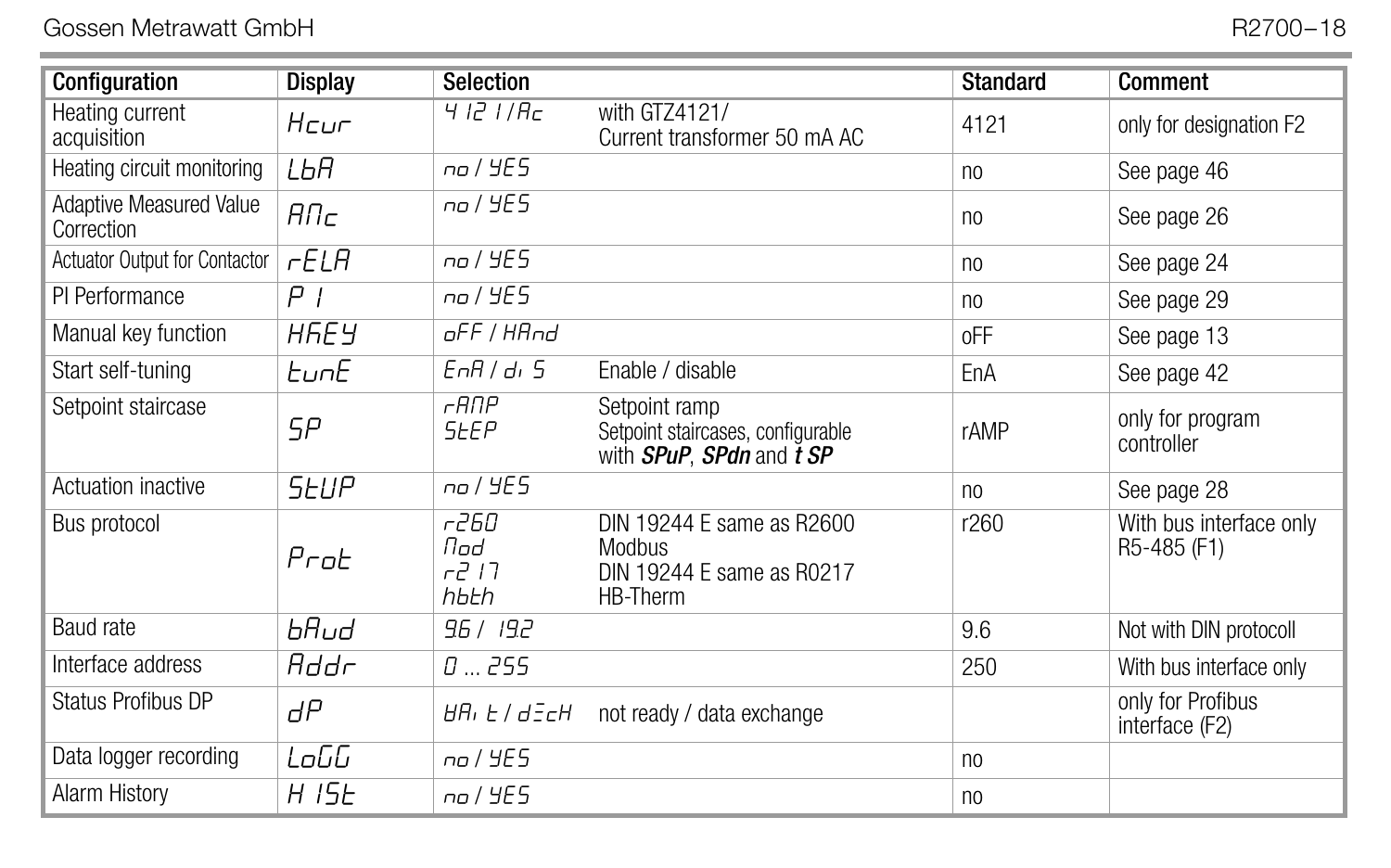| Configuration                     | <b>Display</b> | Selection                                                                                                                                             |                                                                                                                                                                                                                                                                                 | <b>Standard</b> | <b>Comment</b>                                                                                                                           |
|-----------------------------------|----------------|-------------------------------------------------------------------------------------------------------------------------------------------------------|---------------------------------------------------------------------------------------------------------------------------------------------------------------------------------------------------------------------------------------------------------------------------------|-----------------|------------------------------------------------------------------------------------------------------------------------------------------|
| Program Controller                | ProG           | EnR / di 5                                                                                                                                            | Enable / disable                                                                                                                                                                                                                                                                | diS             |                                                                                                                                          |
| Password for operation 1)         | PASS           | $EnR/d1$ 5                                                                                                                                            | Enable / disable                                                                                                                                                                                                                                                                | diS             | See pages 11 and 12                                                                                                                      |
| Device settings,<br>parameter set | PSFF           | Act<br>dEF<br>GEE I<br><i>GEE2</i><br>GEE3<br><b>GEE4</b><br>$Pu$ $\vdash$ $\vdash$<br>P <sub>ut</sub> 2<br>$P$ ut 3<br>P <sub>u</sub> F <sub>H</sub> | Retain active configuration<br>Load default settings<br>Load user configuration 1<br>$\cdots$<br>$\cdots$<br>Load user configuration 4<br>Save active configuration<br>as user configuration 1<br>$\cdot$ .<br>$\cdots$<br>Save active configuration<br>as user configuration 4 | Act             | Configuration per<br>customer specification<br>(K9) is saved to the user<br>settings. All settings<br>are overwritten during<br>loading! |

 $1)$  Universal key = 42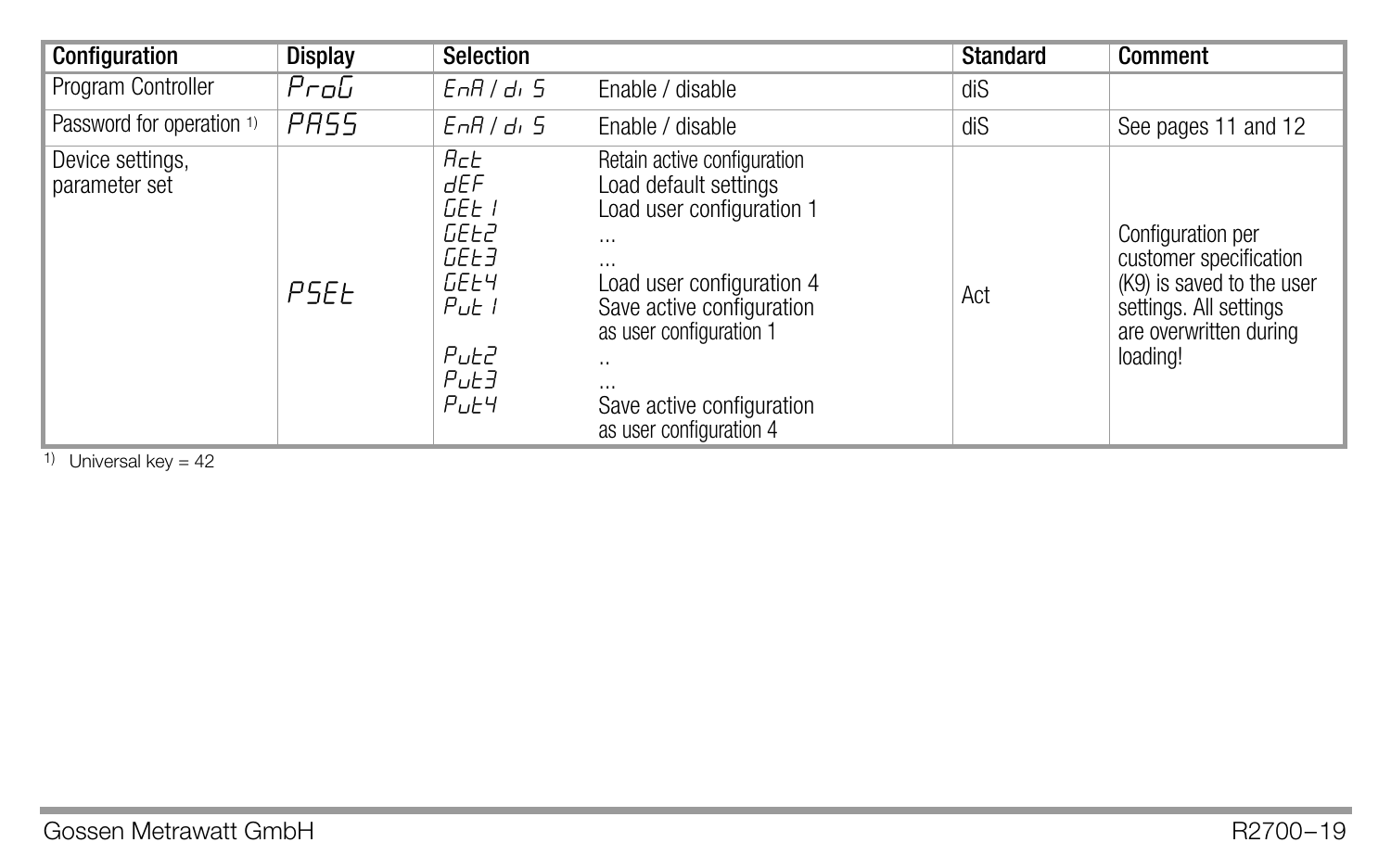### <span id="page-19-0"></span>Controller Types

| <b>Controller Type</b>                               | <b>Applications</b>                                                                                                                                                |
|------------------------------------------------------|--------------------------------------------------------------------------------------------------------------------------------------------------------------------|
| Measure ( <i>Cout = MEAS</i> )                       | This configuration is intended for temperature monitoring.                                                                                                         |
|                                                      | Limit value monitoring can be configured. System deviation is not used for any other purposes.                                                                     |
| Actuator ( <i>Cout = POW</i> )                       | Same as controller type 1 (measure)                                                                                                                                |
|                                                      | In addition, the actuator manipulating factor is read out with the actuating cycle.                                                                                |
| Limit transducer ( <i>Cout = <math>OnOF</math></i> ) | The maximum manipulating factor is read out if the actual value is less than the momentary setpoint.                                                               |
|                                                      | The minimum manipulating factor is read out if the actual value is greater than the momentary setpoint plus the<br>dead zone.                                      |
|                                                      | Switching hysteresis is adjustable, and status changes are possible after each actuating cycle.                                                                    |
|                                                      | Actuating cycle time is used as a time constant for an additional input filter.                                                                                    |
| PDPI controller and PDPI step-action                 | The PDPI control algorithm assures short settling time without overshooting.                                                                                       |
| controller ( <i>Cout = PdPI</i> )                    | The actuating cycle is at least as long as the selected value.                                                                                                     |
|                                                      | The dead band inhibits switching back and forth between "heating" and "cooling" if no lasting deviation occurs.                                                    |
|                                                      | Selection of these two controller types, namely PDPI and PDPI step-action controller, defines the controller it-<br>self on the basis of the output configuration. |
| <b>Proportional actuator</b><br>(Cout = ProP)        | The control variable is proportional to system deviation, and a statistical dead zone can be adjusted at the<br>cooling side.                                      |
|                                                      | Actuating cycle time is used as a time constant for an additional input filter.                                                                                    |
|                                                      | This controller type is not intended for temperature regulation, because it does not demonstrate the dynamics<br>required for control without overshooting.        |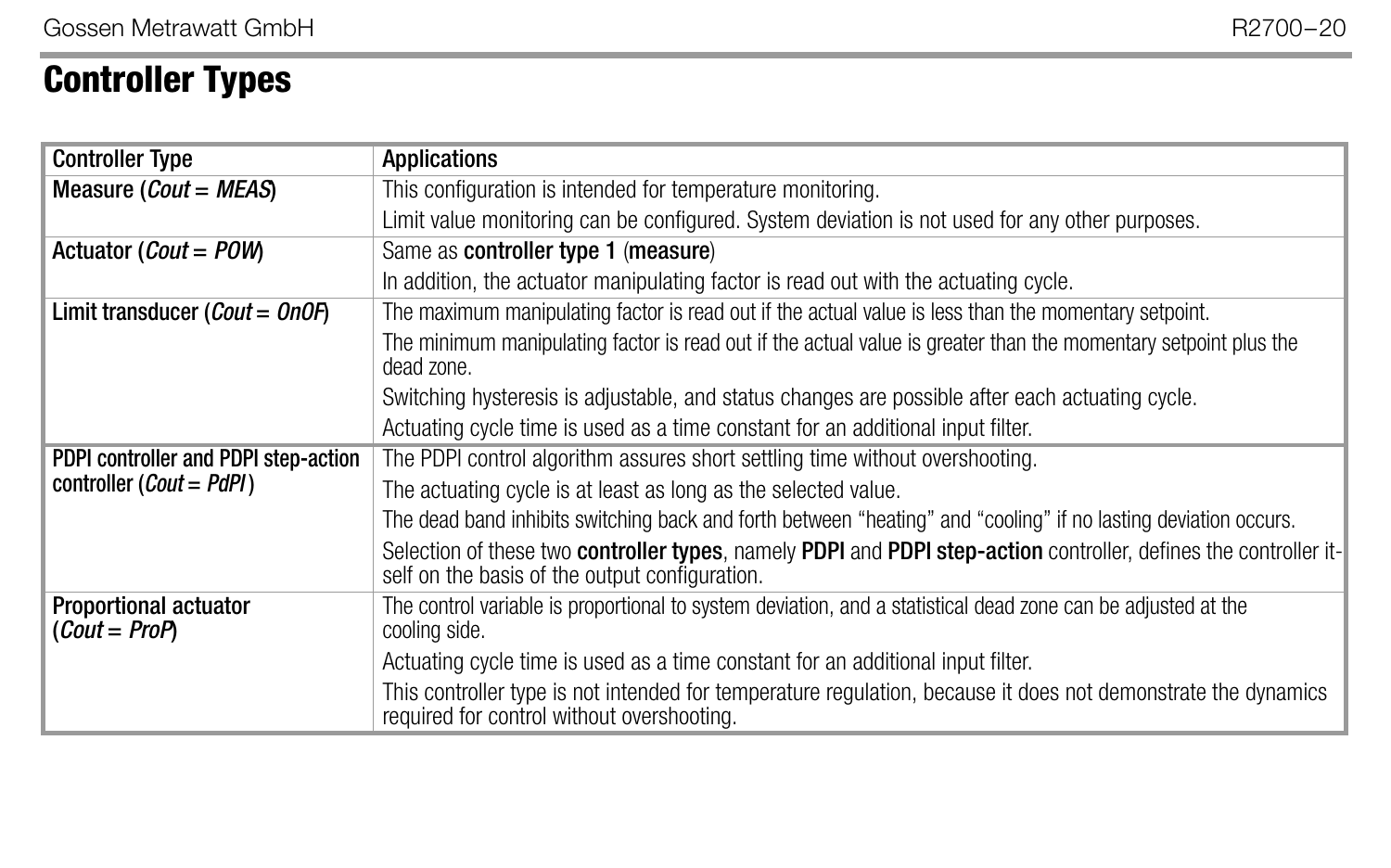### <span id="page-20-0"></span>Controller Sorts

| <b>Controller Sort</b>                    | <b>Applications</b>                                                                                                                                                                                                                                                                                                                                                                                                                                                                                                                                                                                                                                              |
|-------------------------------------------|------------------------------------------------------------------------------------------------------------------------------------------------------------------------------------------------------------------------------------------------------------------------------------------------------------------------------------------------------------------------------------------------------------------------------------------------------------------------------------------------------------------------------------------------------------------------------------------------------------------------------------------------------------------|
| Fixed setpoint controller (C $ln = nor$ ) | Only the first measurement input is used for the controlled variable.                                                                                                                                                                                                                                                                                                                                                                                                                                                                                                                                                                                            |
| Differential controller (C $ln = diff$ )  | Actual value difference, i.e. 1st actual value versus 2 <sup>nd</sup> actual value, is requlated to the selected differential<br>setpoint. The differential setpoint can be set within a range of $\pm$ 1/2 of the measuring range.<br>Limit value monitoring is relative to actual value difference, and not the two actual values.                                                                                                                                                                                                                                                                                                                             |
| Slave controller (C $ln = SLA$ )          | The external setpoint which is applied to the $2nd$ measurement input replaces the internal setpoint.<br>The setpoint ramp function is retained.<br>After switching to setpoint 2 (e.g. via binary input) the controller becomes a <b>fixed setpoint controller</b> using the<br>SP 2 setpoint.<br>Upper and lower limits for the external setpoint are scaled with the $rnL$ and $rnH$ parameters.<br>The $SPL$ and $SPH$ parameters limit the external setpoint for control and display purposes.<br>If an attempt is made at the operating level to change the setpoint (display mode: actual value / setpoint), no<br>appears briefly at the bottom display. |
| Switch controller (C $ln = SWit$ )        | If a control loop has only one actuator and two sensors, and if the sensor to be used depends upon the operating<br>state, the switch controller can be used.                                                                                                                                                                                                                                                                                                                                                                                                                                                                                                    |
|                                           | As long as "switch controller active" has not been selected, the first sensor and the first set of control parameters<br>(Pb I and tu) are active, as is also the case with fixed value control.<br>If "switch controller active" has been selected (e.g. via binary input), the second sensor and the second set<br>of control parameters ( $Pb$ 2 and $\mu$ 2) are active. This state is indicated by a short blinking of the W2 LED.<br>Relative limit values are only monitored for the respectively active sensor, and absolute limit values are al-<br>ways monitored for both.                                                                            |
| Ratio controller (C $ln = rAti$ )         | Both actual values are controlled to a fixed ratio. The second actual value is multiplied by the setpoint (as a<br>percentage) and used as a command value.                                                                                                                                                                                                                                                                                                                                                                                                                                                                                                      |
| Mean value controller (C $ln = MEAn$ )    | The mean value = $(1st actual value + 2nd actual value)/2$ is controlled to the fixed setpoint value.<br>Limit value monitoring refers to the mean value and not to the two actual values.                                                                                                                                                                                                                                                                                                                                                                                                                                                                       |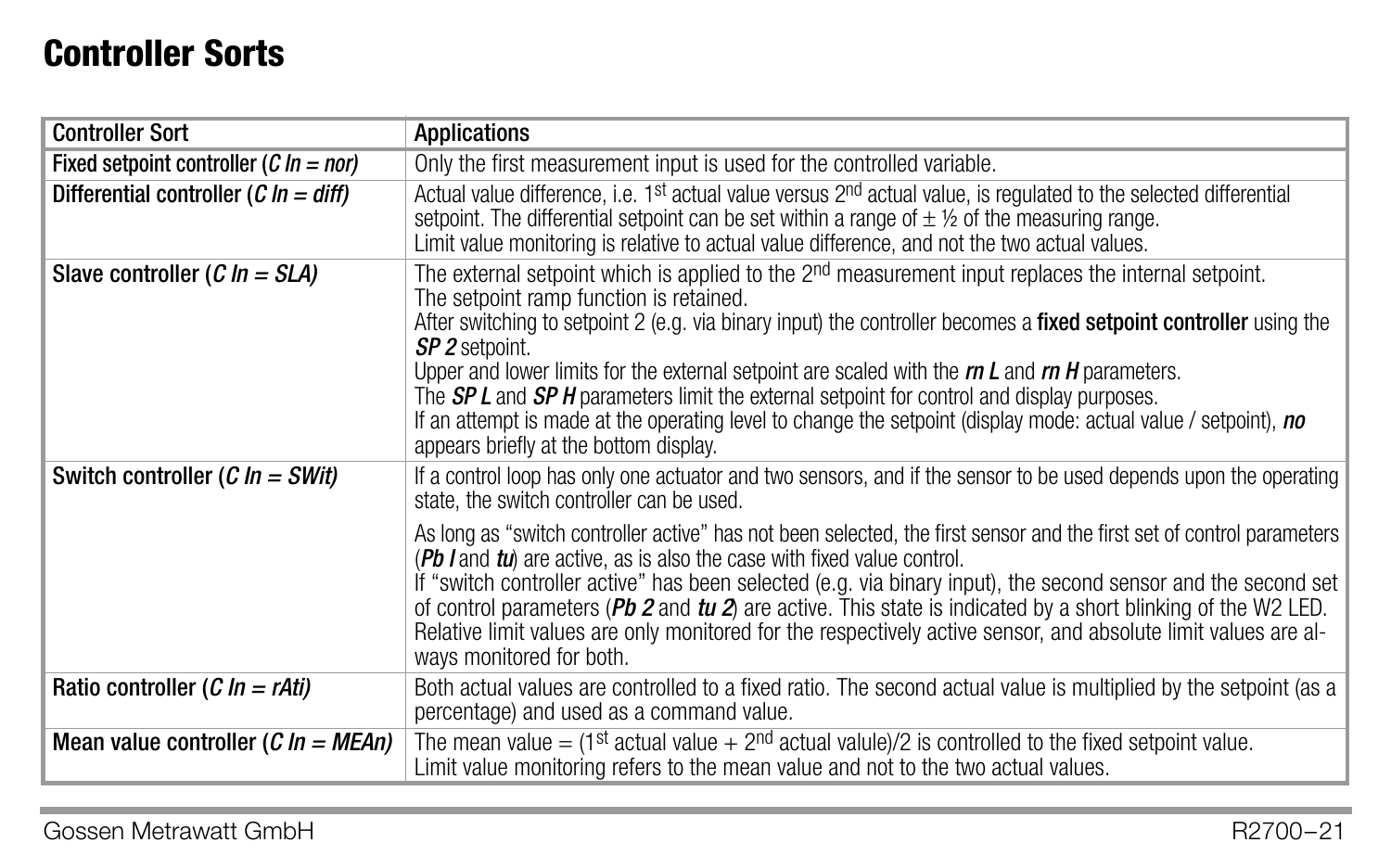### <span id="page-21-0"></span>Conversion of Parameter Sets

If the binary input is configured to parameter set conversion (SEt2 / SEt3), parameter set 2/3 is loaded when the contact is closed, and paramter set 1 is loaded when the contact is open. The active configuration is overwritten in each case. The W2 LED lights up when parameter set 2 and/or 3 is active.

### <span id="page-21-1"></span>Backup Functions

If the binary input is configured to backup function (**bACK**), the momentary actual value is adopted as setpoint value when the contact is closed. Control is inactive and the manual operation LED lights up. When the contact is open2, control is effected with the adopted setpoint value according to configuration.

### <span id="page-21-2"></span>PI Performance

The differential component of the PDPI controller type can be attenuated to such an extent by activating PI performance (configuration:  $PI = YES$ ) that practically no more derivative action occurs. As opposed to a pure PI controller, response to setpoint changes can be configured without overshooting. This setting is advisable for control systems which include true delay time.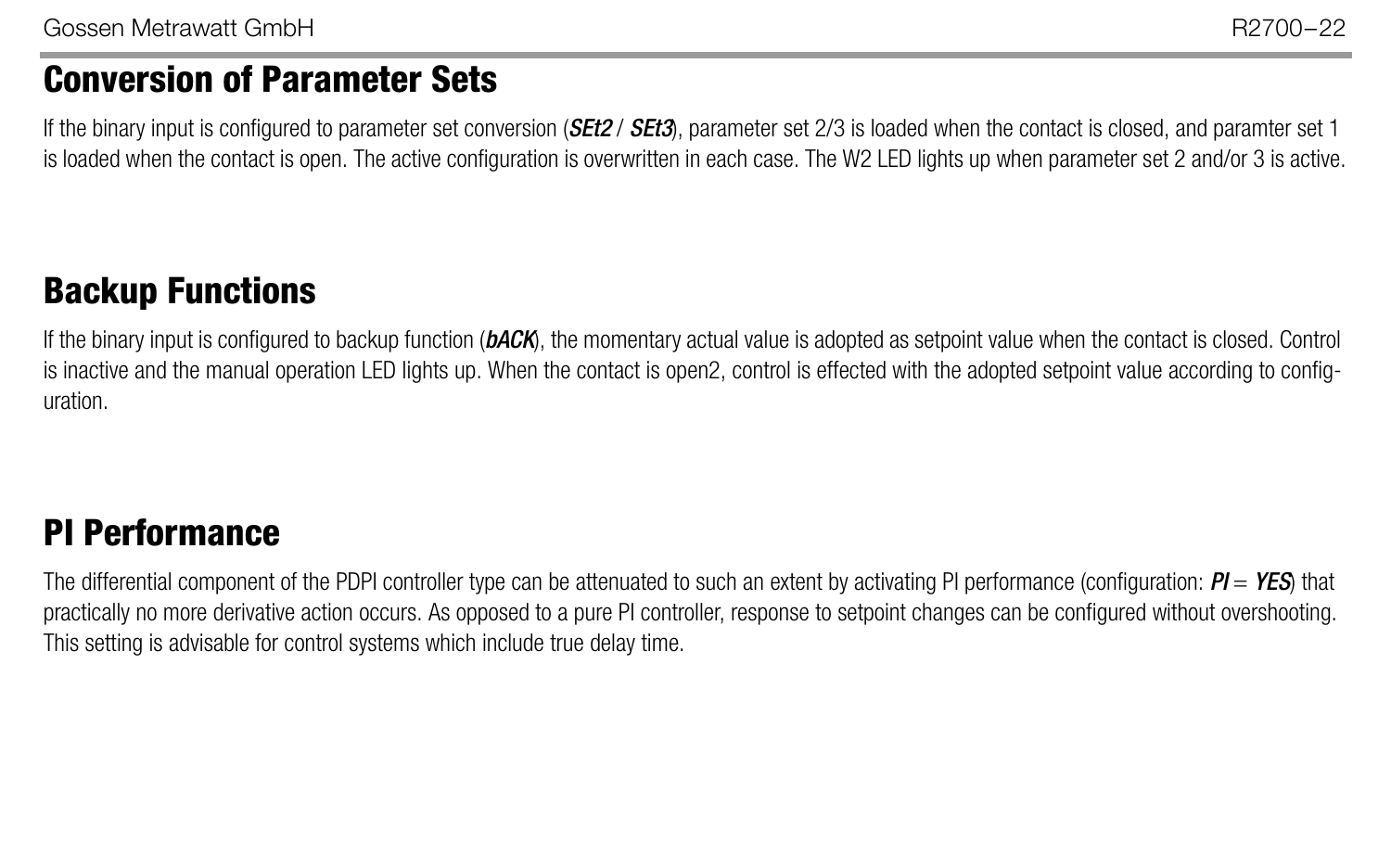### <span id="page-22-0"></span>Configuring the Switching Outputs and the Continuous Output

As a standard feature, a 2-step heating controller is configured to switching output out1 (transistor output).

Control performance (2-step heating or cooling, 3-point discontinuous, step-action controller, continuous-action controller, split range controller) is determined by the configuration selected for the actuating outputs. See also the "Configuration" table on page 16.

- Actuators for heating and cooling are selected independent of each other (this allows for the combination of, for example, step-action control for heating, as well as for cooling.)
- If 2-step control is required, heating and cooling outputs may not be configured simultaneously for the respective controller.
- Several switching outputs can be assigned to the same controller output for separate control of several actuators with a single controller output.
- If a continuous and a discontinuous output are both configured for heating (or cooling) at the same time, the channel performs like a continuous-action controller and the discontinuous output is inactive.
- If, inadvertently, only one "Less" output is configured for heating (or cooling), it remains inactive.
- The settings can be freely combined regardless of **controller type** and **controller sort**.

### <span id="page-22-1"></span>Relay Outputs for Actuating Signals

If, in the case of device variant A1 or A4, two relay outputs are required for the actuating signals, for example in the case of three-step or step-action control, the alarm outputs can be exchanged with the actuator outputs.

The *Out = XCh* configuration (see page 16) exchanges the functions of out1 with A1 and out2 with A2.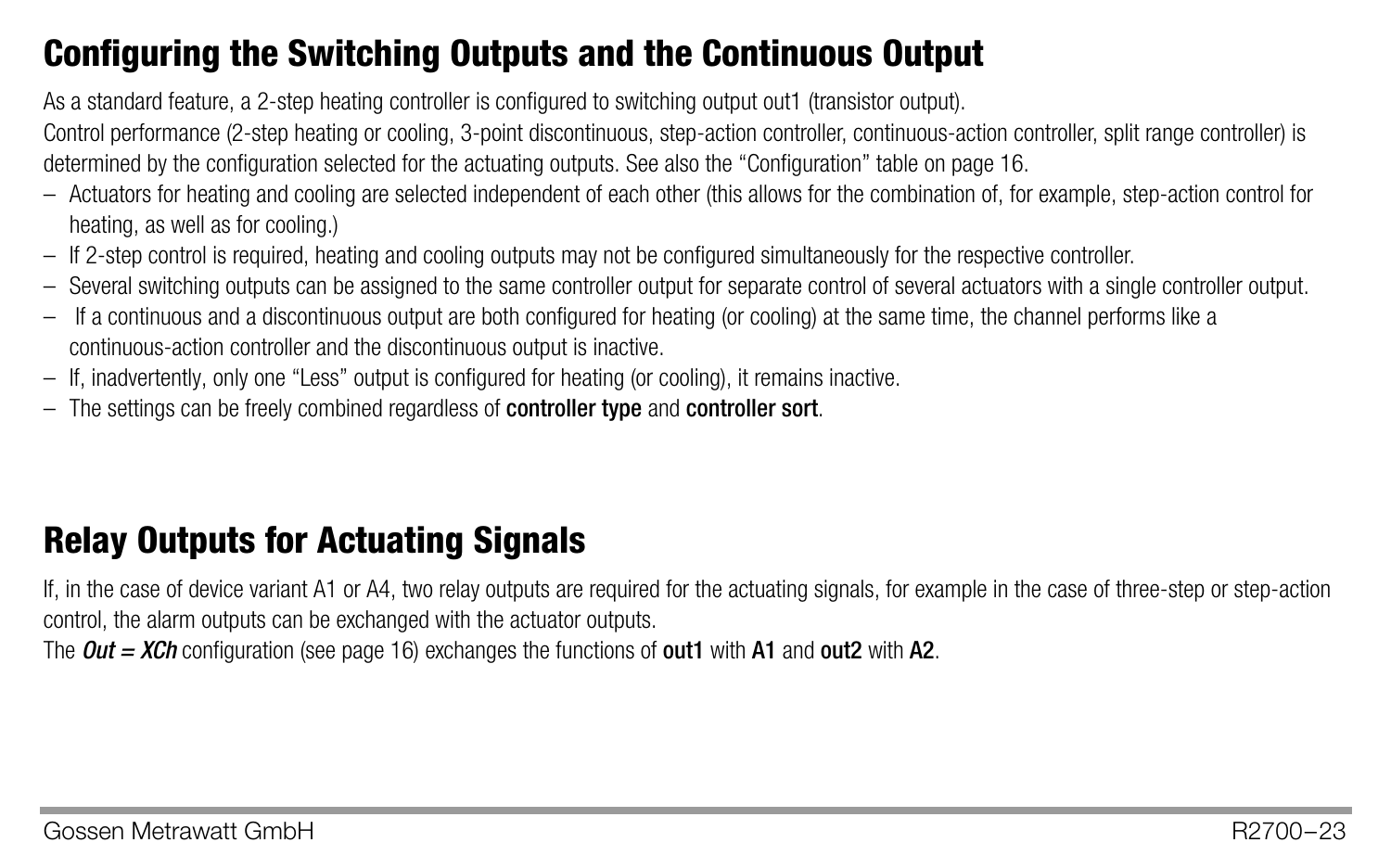### <span id="page-23-0"></span>Actuator Output for Contactor

If, during ascertainment of control parameters (manual optimization or self-tuning), a cycle time results which is significantly shorter than advisable for the service life of the contactor, cycle time can be increased to the limit of system controllability by configuring the actuating outputs for contactor control ( $rELA = YES$ ). If the bit is set before self-tuning is started, cycle time is set to the highest possible value by the self-tuning function.

### <span id="page-23-1"></span>Water Cooling

In order to account for the disproportionately powerful cooling effect which prevails when water is evaporated, the cooling control variable can be read out in a modified fashion by configuring the switching output for water cooling (*Outx = H2O*).

### <span id="page-23-2"></span>Extra derivative action for cooling

In controlled systems in which cooling has much better or worse thermal contact than heating, control performance for a cooling work point can be improved by setting the tu II configuration to  $EnA$ . This makes it possible to set the delay time for cooling (parameter tu II) independently. In the case of **water cooling**, half the derivative action is automatically used for cooling when configuration tu  $II =$  diS has been selected.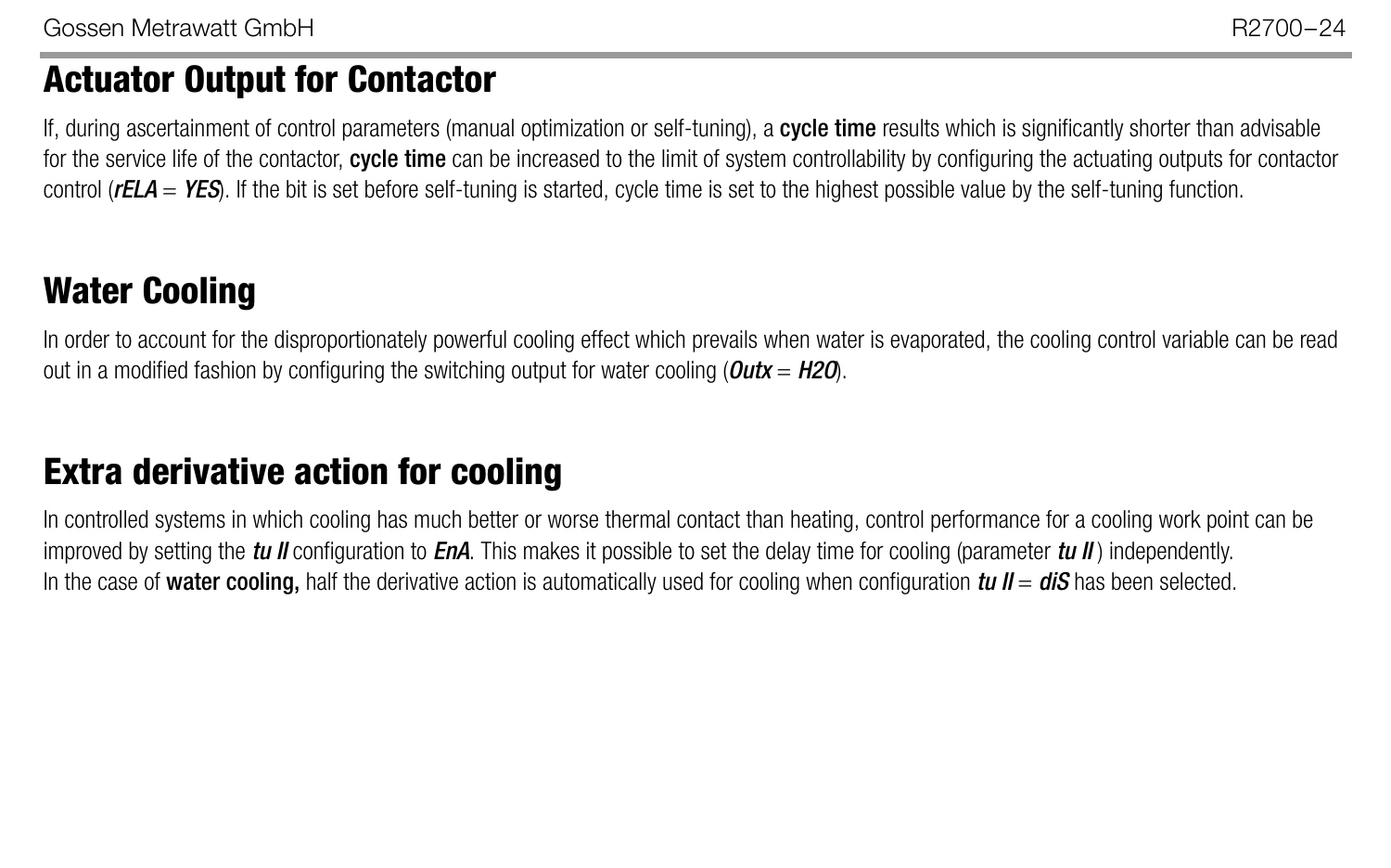### <span id="page-24-0"></span>Configuration of the Controller with Continuous Output

Switching back and forth between current output and voltage output is automatic based upon load impedance.

## The manipulated variable is read out within a range of 0 to 100% depending upon controller type. Continuous output = controlled variable, setpoint or measured quantities  $Cont = Proc$ , SP or MEA1, MEA2

The momentary controlled variable, the currently valid setpoint or the current measured quantities are read out. The read-out is scaled with the *rnL* and *rnH* parameters.

### <span id="page-24-1"></span>Setpoint Ramps

Function The parameters  $SPL$  *P is SPuP / SPdn* cause a gradual temperature change (rising / falling) in degrees per minute. Activated by:

- Switching auxiliary power on
- Changing the momentary setpoint, activating setpoint 2
- Switching from manual to automatic operation

Setpoint display The targeted setpoint is displayed (not the currently valid setpoint) with an r at the left-hand digit.

Limit values **Relative** limit values make reference to the ramp, not the targeted setpoint. As a rule, no alarm is triggered for this reason.

# $\text{Continuous output} = \text{heating or cooling}$  Continuous output = heating or cooling Cont = HEAt or Cool.

Gossen Metrawatt GmbH **R2700–25**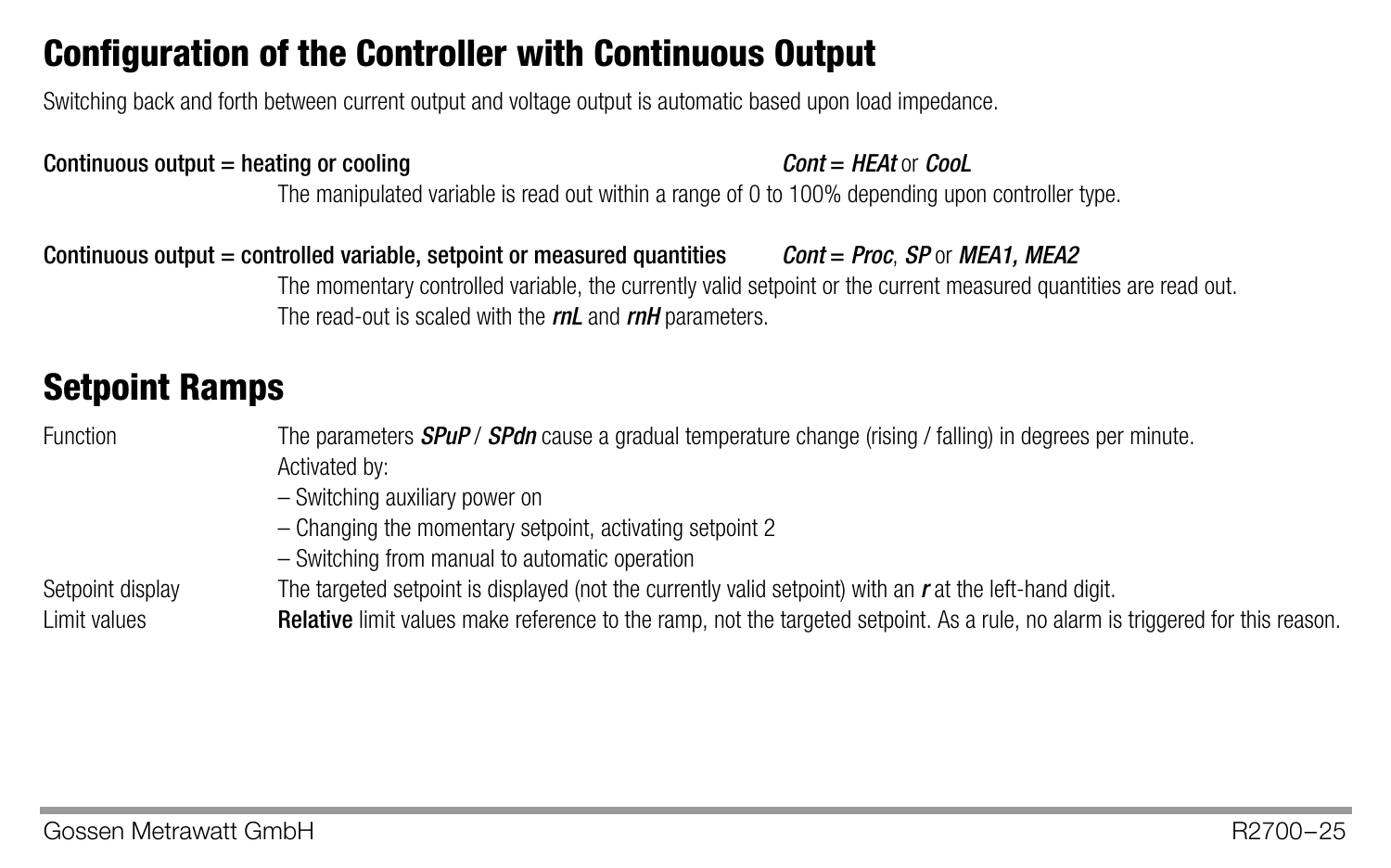### <span id="page-25-0"></span>Adaptive Measured Value Correction

If a control loop is interfered with by periodic disturbance of the actual value, control can be improved by activating adaptive measured value correction. Periodic disturbance is thus suppressed, without impairing the controller's ability to react to system deviations. Correction is adapted to the oscillation amplitude of the disturbance to this end, and only the mean value is forwarded to the controller.

Adaptation of correction to the disturbance is matched to prevailing control dynamics and requires no further parameters.

Prerequisites for **improved** control:

- The oscillation amplitude of the disturbance must be constant, or may only change slowly.
- The oscillation period must be less that half of the system's delay time (parameter  $\mathbf{t} u$ ).

Due to the fact that correction greatly influences actual value ascertainment, control may also be **worsened**, for example if:

- Measured value deviations are irregular
- Individual measured value outliers occur
- Fluctuation is not periodic
- The disturbance is noise-like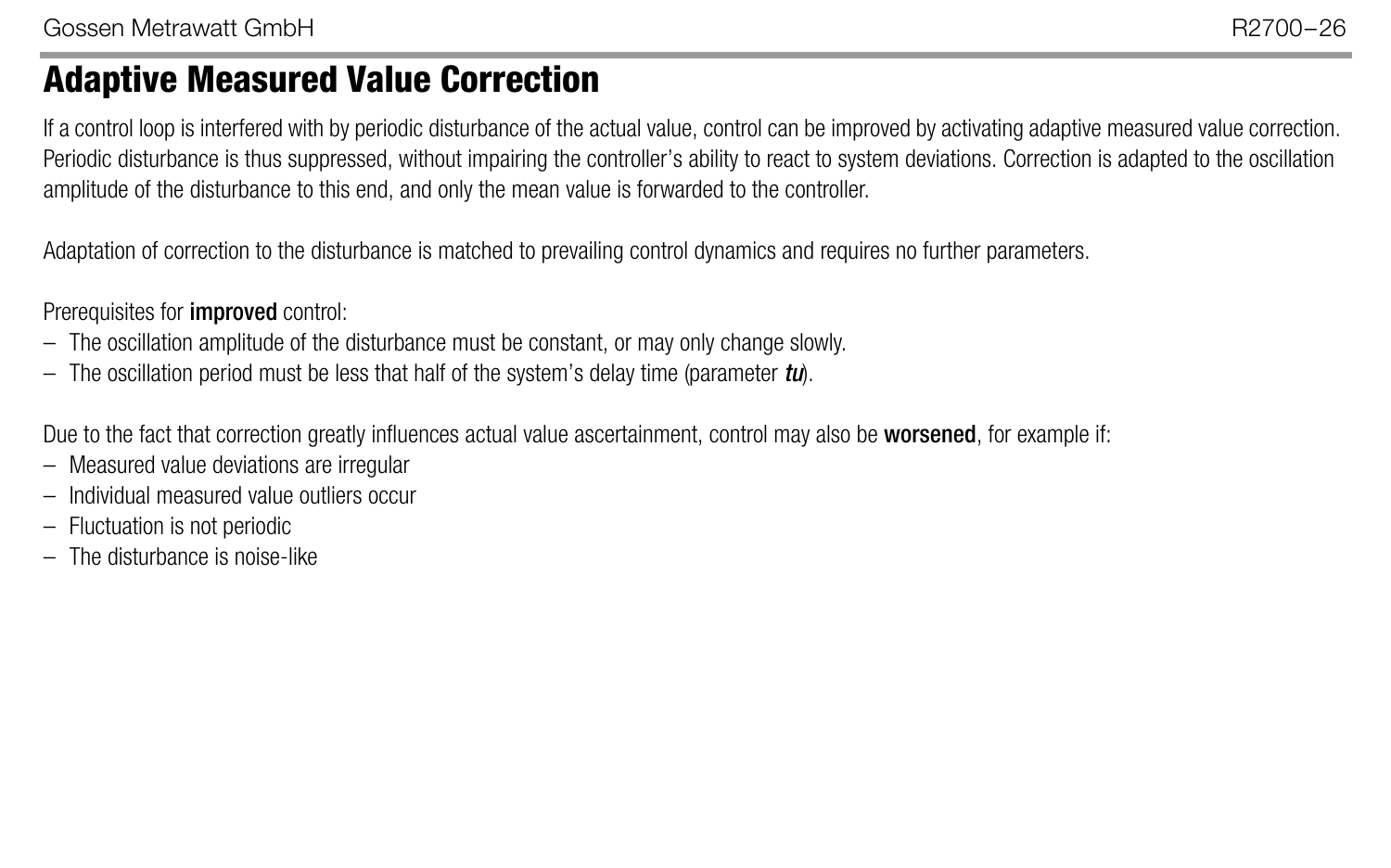### <span id="page-26-0"></span>Suppression of Periodic Disturbances

If the measured value is superimposed with highly periodic oscillation which, for example, occurs due to cyclical withdrawal of energy from the control loop, the manipulated value may fluctuate between its extreme values resulting in unsatisfactory control results.

If the period is constant, this oscillation can be filtered out by setting the period in the **oscillation suppression tSUP** parameter. This is accomplished by means of narrow-band filtering in order to remove the signal component with the selected period, which is then disregarded for measuring signal control. The actual values for the display are not influenced.

As opposed to adaptive measured value correction (see also page [26\)](#page-25-0), oscillation can also be suppressed with this function whose periods are greater than half of the system's delay time.

Periods can be selected within a range of 0.3 to 25 seconds, and the filter remains inactive for other setting values.

Due to the fact that this suppression filter influences control dynamics, ascertainment of control parameters by means of self-tuning or manual optimization has to be performed while oscillation suppression is active.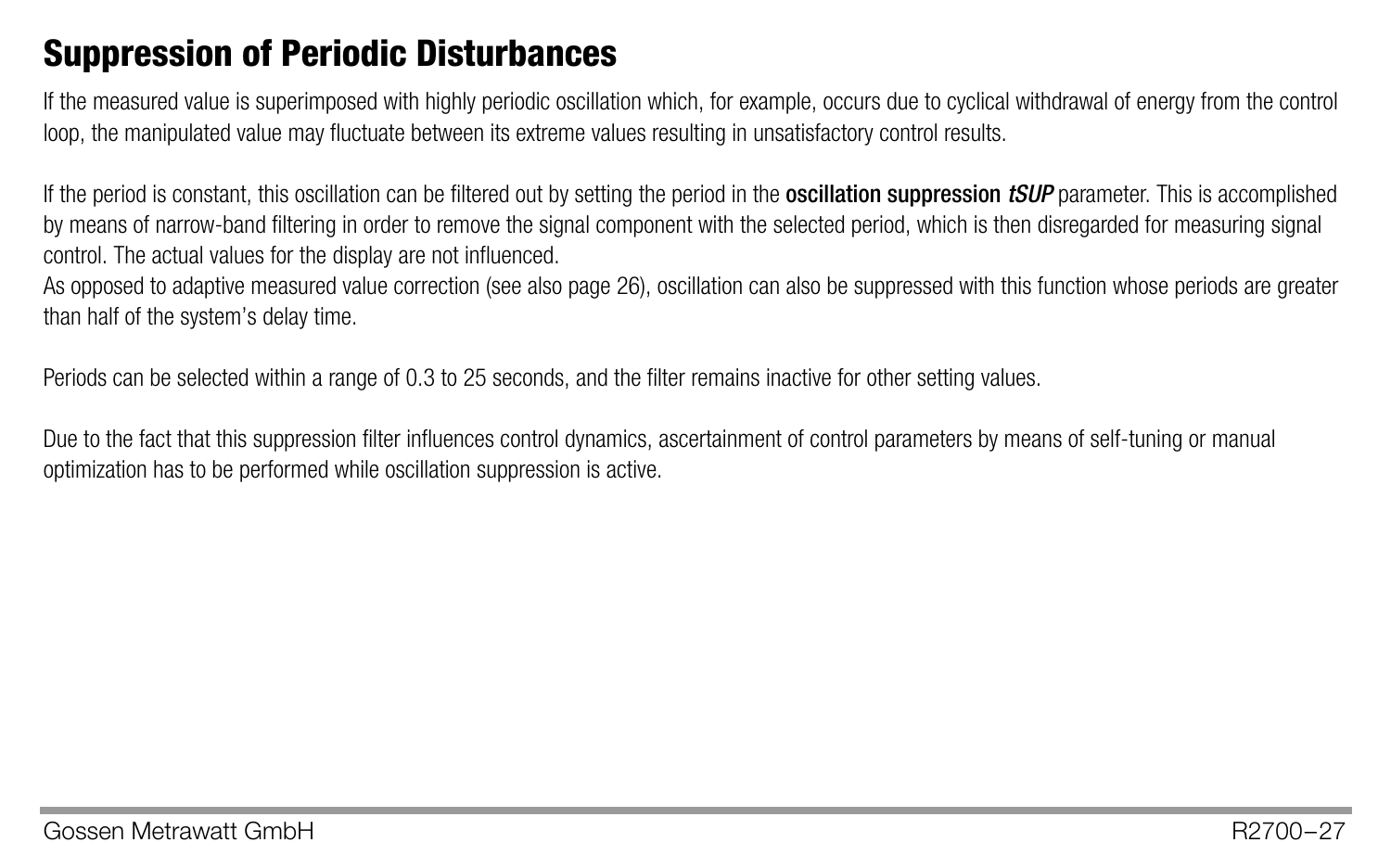### <span id="page-27-0"></span>Hot-Runner Control

By configuring the switching output for heating as a hot runner (Out**x = Hotr)**, the manipulated variable is read out as a rapidly pulsating signal, i.e. actuation cycle time is 0.1 seconds regardless of the **actuation cycle time** parameter setting. With the help of this configuration, the **start-up circuit** and **boost** functions are also enabled.

#### Start-Up Circuit

The start-up circuit is enabled with the  $StUP = YES$  configuration, or by means of the binary input when it has been configured as follows:  $In1 = StUP$ . The start-up circuit is only enabled for **controller type PDPI**. No start-up occurs for other controller types.

| The start-up procedure is initiated | if the actual value is more than $2^{\circ}$ less than the <b>start-up setpoint</b> after auxiliary voltage is turned on (reset) or<br>after the off state has been ended. |
|-------------------------------------|----------------------------------------------------------------------------------------------------------------------------------------------------------------------------|
|                                     | or if the actual value drops to more than $40^{\circ}$ less than the <b>start-up setpoint</b> after a start-up procedure has                                               |
|                                     | been completed or during dwell time.                                                                                                                                       |
| Start-up continues                  | until the actual value exceeds the <b>start-up value</b> minus $2 \degree C$ .                                                                                             |
|                                     | The control variable is limited to the start-up manipulating factor.                                                                                                       |
| Dwell time then begins,             | which is selected with the <b>dwell time</b> parameter.                                                                                                                    |
|                                     | The controller regulates temperature to the actuation setpoint.                                                                                                            |
| The actuation operation is ended    | as soon as dwell time has expired.                                                                                                                                         |
|                                     | The controller then regulates temperature to the valid setpoint.                                                                                                           |

If the currently valid setpoint is still so far beneath the start-up setpoint that the condition for ending actuation cannot be fulfilled, the start-up procedure continues indefinitely. In this case, control variable limiting by means of maximum manipulating factor would be advisable.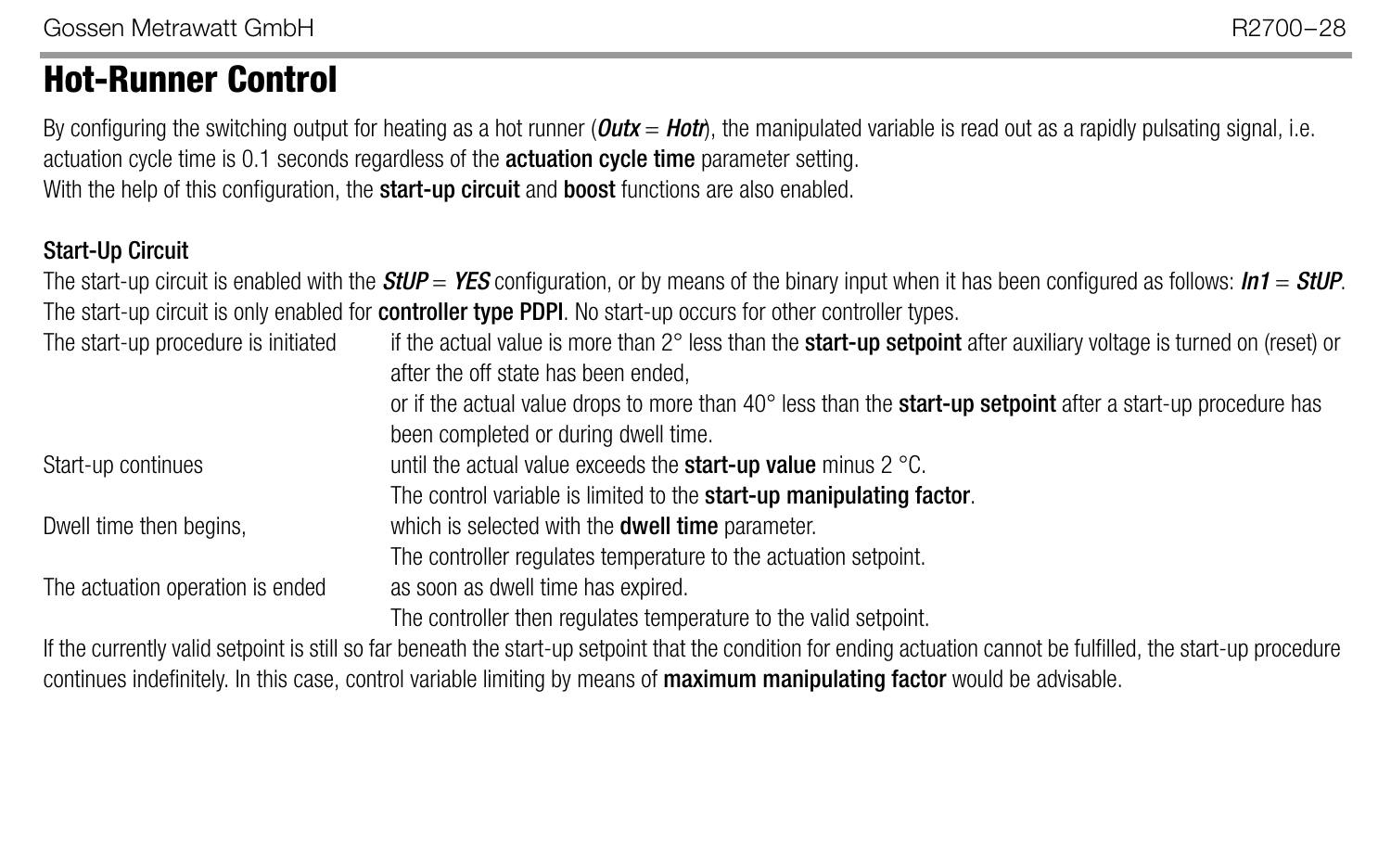#### <span id="page-28-1"></span>Temporary Setpoint Increase (boosting)

Temporarily increasing the setpoint in the hot-runner control mode can be used to free clogged mold nozzles of "frozen" material remnants. This procedure is triggered by bit 3 of the controller function, which is set via the interface, keyboard or the binary input. The binary input must be configured as follows to this end:  $ln 1 = b00S$ . If the binary input is not used to this end, setpoint increase is activated or stopped by simultaneosly pressing and holding the keys  $\blacksquare$ . Boosting is ended by clearing this bit, or is stopped automatically after maximum boosting time has elapsed. The relative increase is saved to the **setpoint increase** parameter, and the maximum duration of the increase is saved to the **boost time** parameter. The increase effects the setpoint or setpoint 2 only, and has no influence on the start-up setpoint or the ramp function. The setpoint value, and not the increase, is indicated with a  **in the left digit.** 

### <span id="page-28-0"></span>Feed-Forward Control

When configured as a discontinuous or continuous-action controller (not as a step-action controller), control quality can be significantly improved by means of feed-forward control where abrupt load fluctuations prevail, if the binary input is configured for feed-forward control (In  $1 = FEF0$ ).

- When the contact at the binary input is closed, the controller's manipulating factor is increased by an amount of  $YFE$ .
- and is reduced by the same value when the contact is opened.
- No function during self-tuning.

Example: If a machine requires an average of 70% heating power during production operation, but only 10% during idle time, the difference of YFF is set to 60%, and the binary input is only activated during production.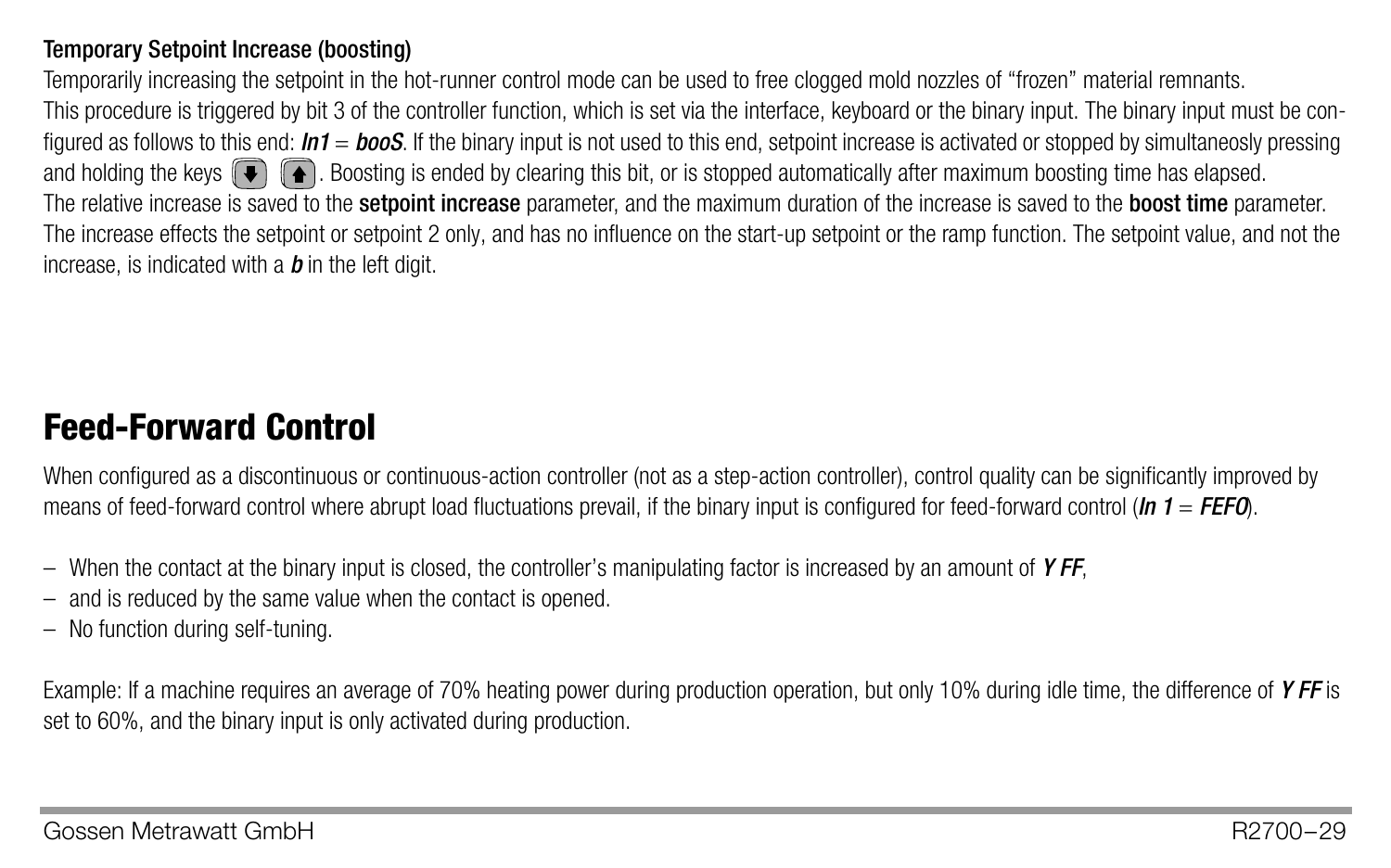### <span id="page-29-0"></span>Parameters Configuration

| Press and hold                              | $X1 =$ lower range limit, $X2 =$ upper rang limit, MRS = $X2 - X1$ |                             |                 |                                                                                  |  |
|---------------------------------------------|--------------------------------------------------------------------|-----------------------------|-----------------|----------------------------------------------------------------------------------|--|
| <b>Parameters</b>                           | Display                                                            | Range                       | <b>Standard</b> | <b>Comments</b>                                                                  |  |
| Upper limit value for relay A1              | RL IH                                                              |                             |                 |                                                                                  |  |
| Lower limit value for relay A1              | RL IL                                                              | oFF, 1  MRS/2               | 0FF             | Relative $(=$ default config.)                                                   |  |
| Upper limit value for relay A2              | RI PH                                                              | oFF. X1  X2                 | 0FF             | Absolute                                                                         |  |
| Lower limit value for relay A2              | וה וח                                                              |                             |                 |                                                                                  |  |
| Setpoint 2                                  | ק קף                                                               | SPLSPH                      | X1              |                                                                                  |  |
| Ramp for rising setpoints                   | SP uP                                                              | oFF, 1  MRS/2 per min.      | 0FF             |                                                                                  |  |
| Ramp for falling setpoints                  | SP d n                                                             | oFF, 1  MRS/2 per min.      | 0FF             | See page 25                                                                      |  |
| Heating current setpoint<br>(see balancing) | ANP S                                                              | Auto, oFF, $0.1$ <b>A H</b> | 0FF             | Not with step-action<br>controller and only for<br>designation F2                |  |
| Proportional band heating                   | Ph I                                                               | $0$ MRS/2                   | 50              |                                                                                  |  |
| Proportional band cooling                   | Pb 1 1                                                             | $0$ MRS/2                   | 50              | Only with 3-step controllers                                                     |  |
| Dead band H/C                               | dbnd                                                               | $0$ MRS/2                   | $\Omega$        | Not with 2-step controllers                                                      |  |
| Path delay time                             | Łυ                                                                 | 0900s                       | 50s             |                                                                                  |  |
| Cooling path delay time                     | Eu I I                                                             | 0900s                       | 50s             | only for 3-step controllers if<br>extra derivative action has been<br>configured |  |
| Read-out cycle time                         | Еc                                                                 | 0.1300 s                    | 1 <sub>s</sub>  |                                                                                  |  |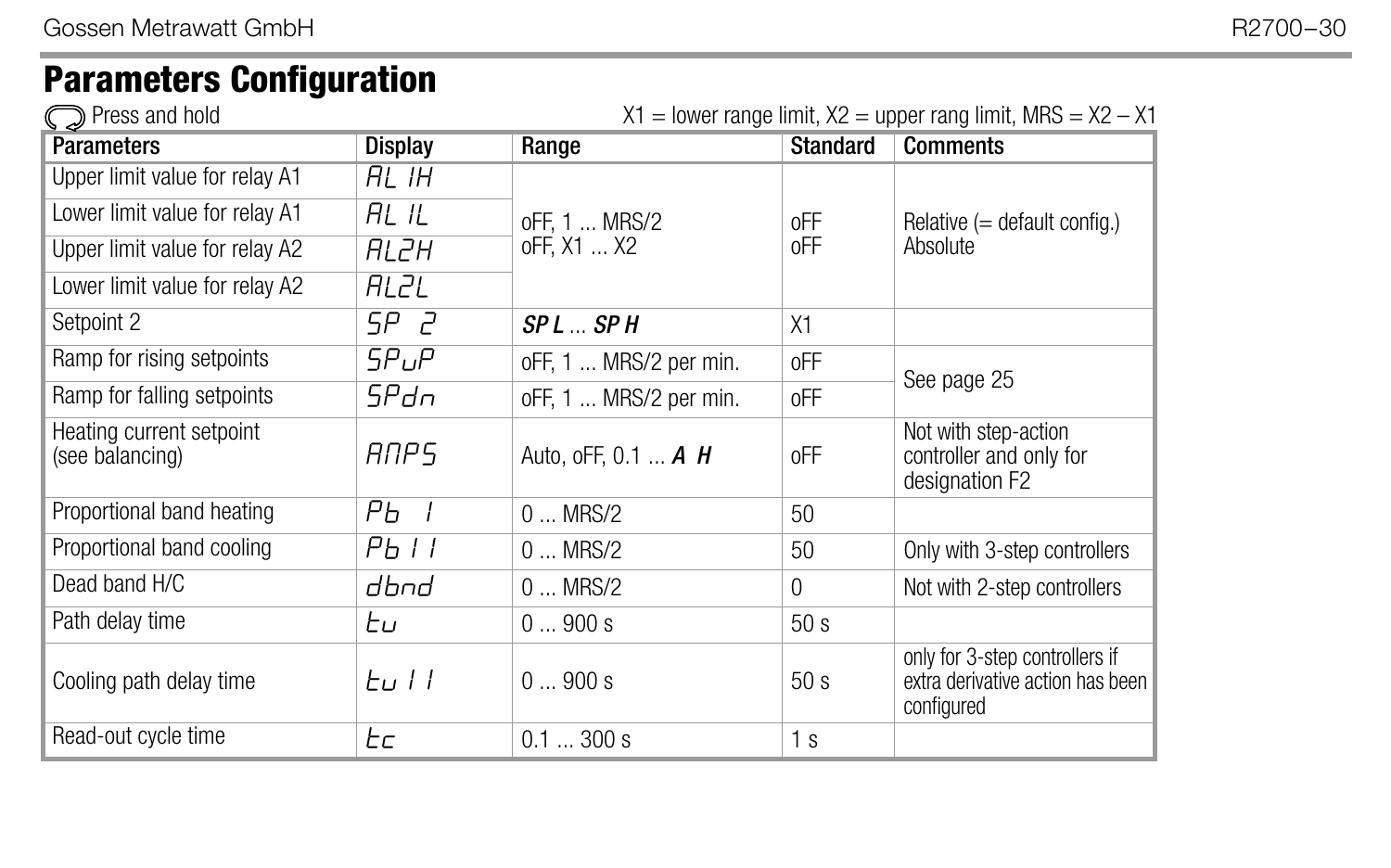| <b>Parameters</b>                      | <b>Display</b> | Range               | <b>Standard</b> | <b>Comments</b>                                     |  |
|----------------------------------------|----------------|---------------------|-----------------|-----------------------------------------------------|--|
| Proportional band heating 2            | РЬ 2           | $0$ MRS/2           | 50              | With switch controller only                         |  |
| System 2 delay time                    | tu 2           | 0900s               | 50 <sub>s</sub> |                                                     |  |
| Motor run-time                         | ĿУ             | 1600s               | 60s             | Only with step-action                               |  |
| Switching hysteresis                   | HY5E           | $0$ MRS/2           | 4               | For limit value monitoring<br>and limit transducers |  |
| Maximum setpoint                       | SP H           | $SPL \ldots X2$     | X2              |                                                     |  |
| Minimum setpoint                       | SΡ<br>$\prime$ | X1 SP H             | X1              | Limiting the setpoint entry                         |  |
| Maximum manipulating factor            | Ч<br>Н         | $-100100\%$         | 100%            |                                                     |  |
| Minimum manipulating factor            | Ч<br>$\prime$  | $-100100\%$         | $-100%$         |                                                     |  |
| Actual value correction                | r Al           | $-MBU/2$ $+MRS/2$   | $\theta$        |                                                     |  |
| Actual gain value                      | GAL n          | $0500\%$            | 100%            | Not with standard signal                            |  |
| Decimal point position                 | dPnE           | 0, 0.1, 0.02, 0.003 | $\Omega$        |                                                     |  |
| Upper range limit, standard signal     | rn H           | $rn L_{\dots} 9999$ | 100             | With standard signal only                           |  |
| Lower range limit, standard signal     | rn L           | $-1999$ rn H        | $\Omega$        |                                                     |  |
| Upper range limit, standard signal     | rn IH          | $rn L_{\dots} 9999$ | 100             |                                                     |  |
| Lower range limit, standard signal     | rn IL          | $-1999$ rn H        | $\Omega$        | for B5 only, input 1                                |  |
| Transformer primary current            | RН             | 1200A               | 50 A            | only for $HCur = AC$ and only                       |  |
| Current monitoring threshold           | $H_C$ %        | def, 1  100 %       | def             | for designation F2                                  |  |
| Manip. factor for actuation mode       | 9 SE           | $-100100\%$         | $\Omega$        |                                                     |  |
| Manip. factor for feed-forward control | 4 FF           | $-100100\%$         | $\Omega$        | See page 29                                         |  |

п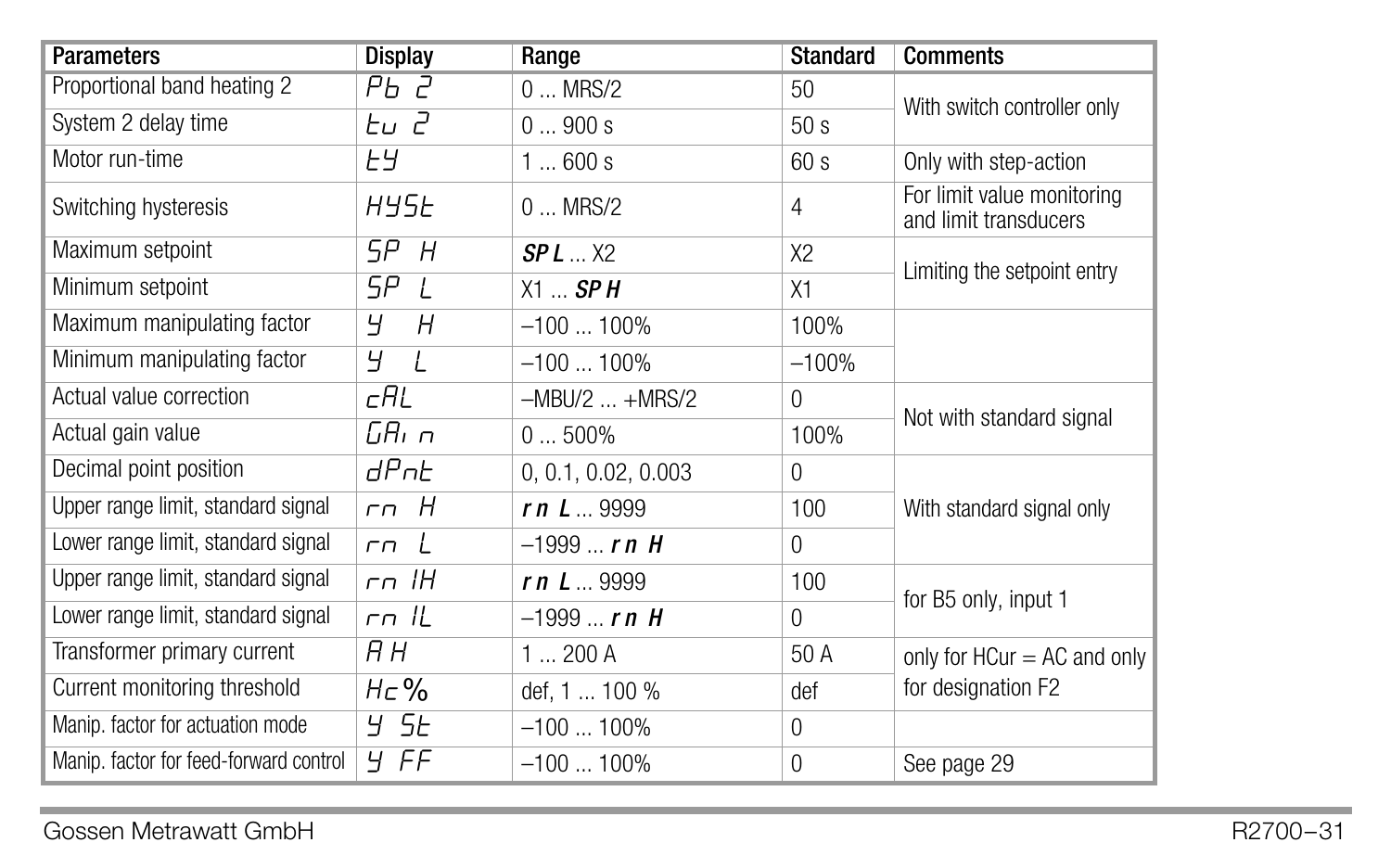#### Gossen Metrawatt GmbH **R2700–32**

| <b>Parameters</b>                | Display     | Range           | <b>Standard</b> | <b>Comments</b>                                         |
|----------------------------------|-------------|-----------------|-----------------|---------------------------------------------------------|
| Sensor error manipulating factor | 4 FF        | $-100100\%$     | $\Omega$        | See page 48                                             |
| <b>Actuation Setpoint</b>        | 55511       | $SPL \dots SPH$ | $\Omega$        |                                                         |
| Start-up manipulating factor     | - 511<br>Ч  | $-100100\%$     | 10              |                                                         |
| Dwell time                       | 511         | 0300s           | 0               | For hot-runner controllers<br>only, see pages 28 and 29 |
| Boosting (setpoint increase)     | <i>SPhn</i> | $0$ MRS/2       | $\Omega$        |                                                         |
| Boosting time                    | hn          | 0600s           | 0               |                                                         |
| Oscillation inhibiting           | <b>FSHP</b> | oFF, 0.3  25 s  | 0FF             | See page 27                                             |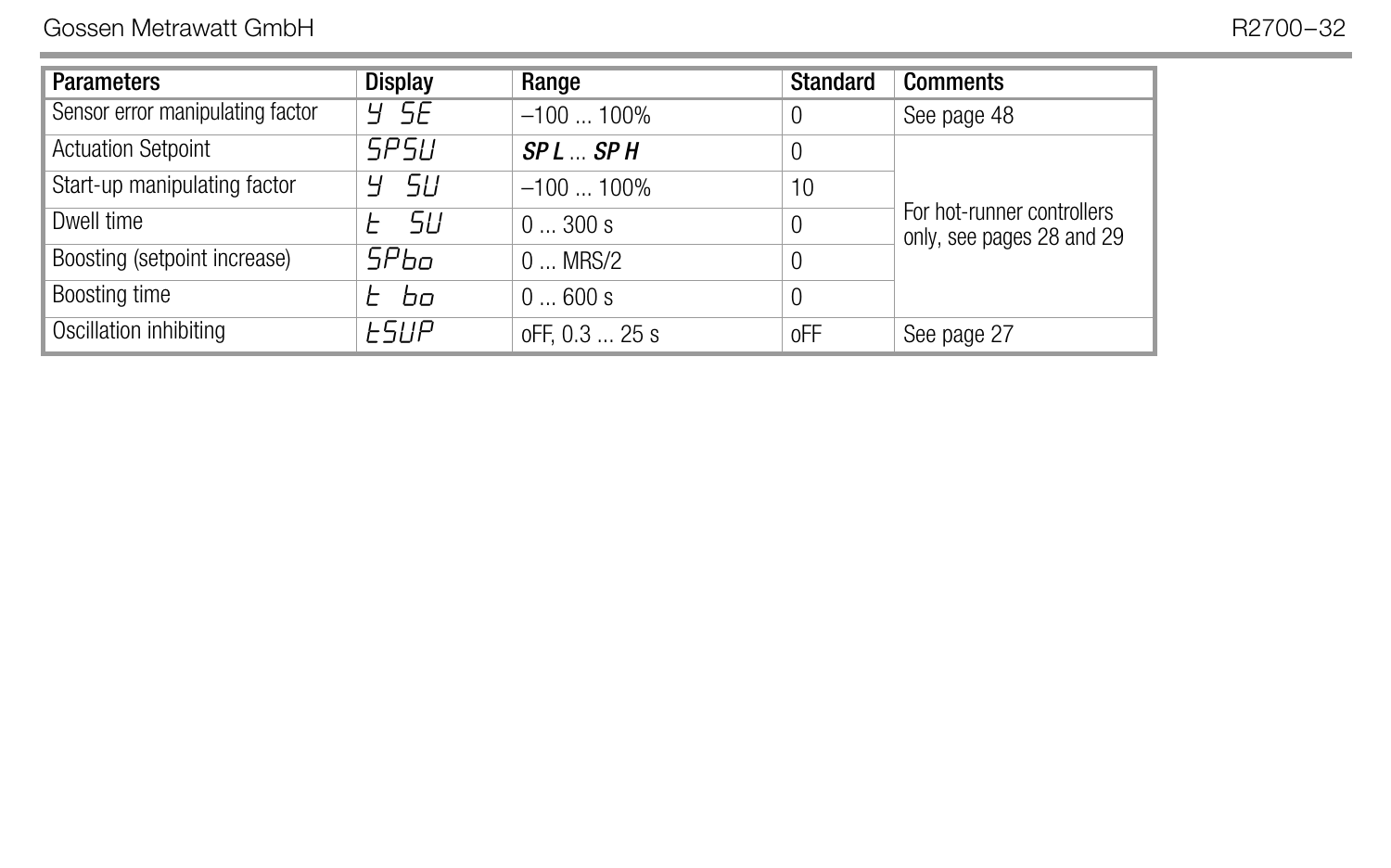### <span id="page-32-0"></span>**Balancing**

#### Thermocouple Correction (parameter: CAL)

The correction value is selected in  $\degree$ C /  $\degree$ E. The displayed correction value is added to the measured temperature.

#### Cable Compensation for Pt 100 with 2-Wire Connection (parameter: CAL)

Balancing is performed manually if the sensor temperature is known:  $CAL =$  known sensor temperature – displayed temperature value

#### Correction of a Temperature Gradient (parameter: GAin)

If the measured temperature value is not to be displayed, but rather a value which deviates from it, the **GAin** parameter is set to a value other than 100%:

**GAin** =  $\frac{\text{temperature to be displayed in } ^{\circ}C \cdot 100\%}{\text{measured temperature in } ^{\circ}C}$ 

#### Ascertaining the Nominal Heating Current Value (parameter: AMPS)

By setting **AMPS** = **Auto**, control is interrupted for about 1 second, heating is activated and heating current is measured and saved as the nominal value. If the value is not equal to zero, heating current monitoring is automatically activated.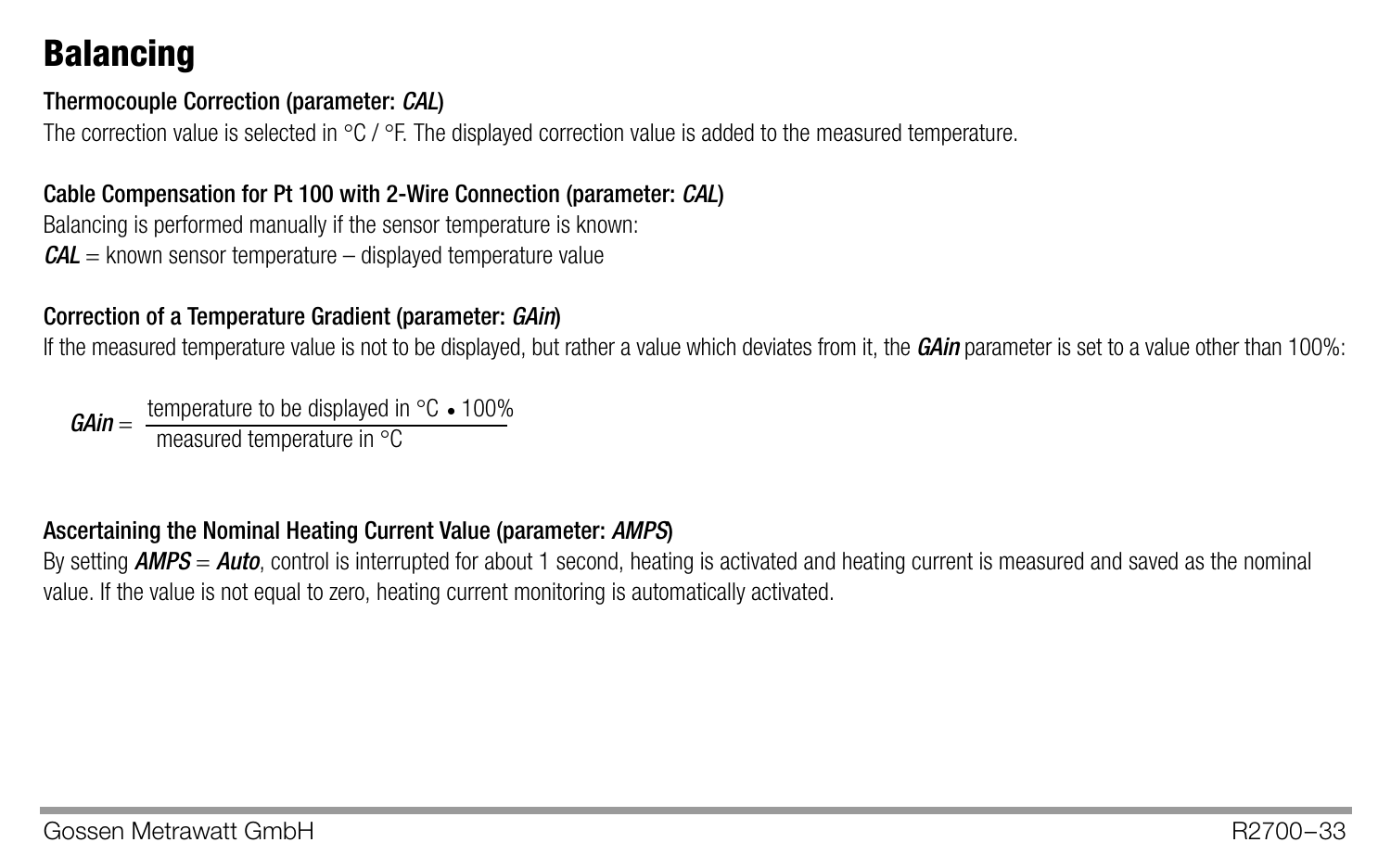### <span id="page-33-0"></span>Program Controller

| Activation      |             | At the configuration level with $ProG = EnA$                                                                                                                                                                                                                                                                                                                                                                  |  |  |  |  |  |
|-----------------|-------------|---------------------------------------------------------------------------------------------------------------------------------------------------------------------------------------------------------------------------------------------------------------------------------------------------------------------------------------------------------------------------------------------------------------|--|--|--|--|--|
| <b>Function</b> |             | The current setpoint is determined exclusively by the program.<br>Eight programs with twelve segments each are saved to the controller and can be selected.<br>The functions which otherwise influence the setpoint, such as setpoint swapping and setpoint ramps, as well as external<br>setpoint with master controller and the start-up circuit and boosting for hot-runner control, are without function. |  |  |  |  |  |
| Program         |             | Each of the twelve program segments is defined by means of segment duration, targeted setpoint and the control tracks, and<br>the program can be set to end upon completion of the first through the eleventh segment as well.                                                                                                                                                                                |  |  |  |  |  |
| Sequence        | <b>StoP</b> | The program has been completed or stopped, or hasn't yet been started (after a reset).<br>The controller and the actuator outputs are inactive, relative limit value errors are suppressed.<br>The momentary setpoint is set to the actual value.<br>The program is started over again after it has been stopped.                                                                                             |  |  |  |  |  |
|                 | run.X       | The program has been started, possibly automatically after a reset (X stands for the current segment).<br>The controller and the actuator outputs are active, relative limit value errors are enabled.<br>Segment 1 is always executed when the program is started, and the initial setpoint is the actual value.<br>The program can be started and stopped with a binary input: $\ln a = Prun$ .             |  |  |  |  |  |
|                 | Wt.X        | Same as for <i>run.X</i> .<br>If "wait until setpoint is reached" has been selected (with $W$ Ait = YES), the program waits until system deviation<br>amounts to only 2 $\degree$ C before activating the next segment.                                                                                                                                                                                       |  |  |  |  |  |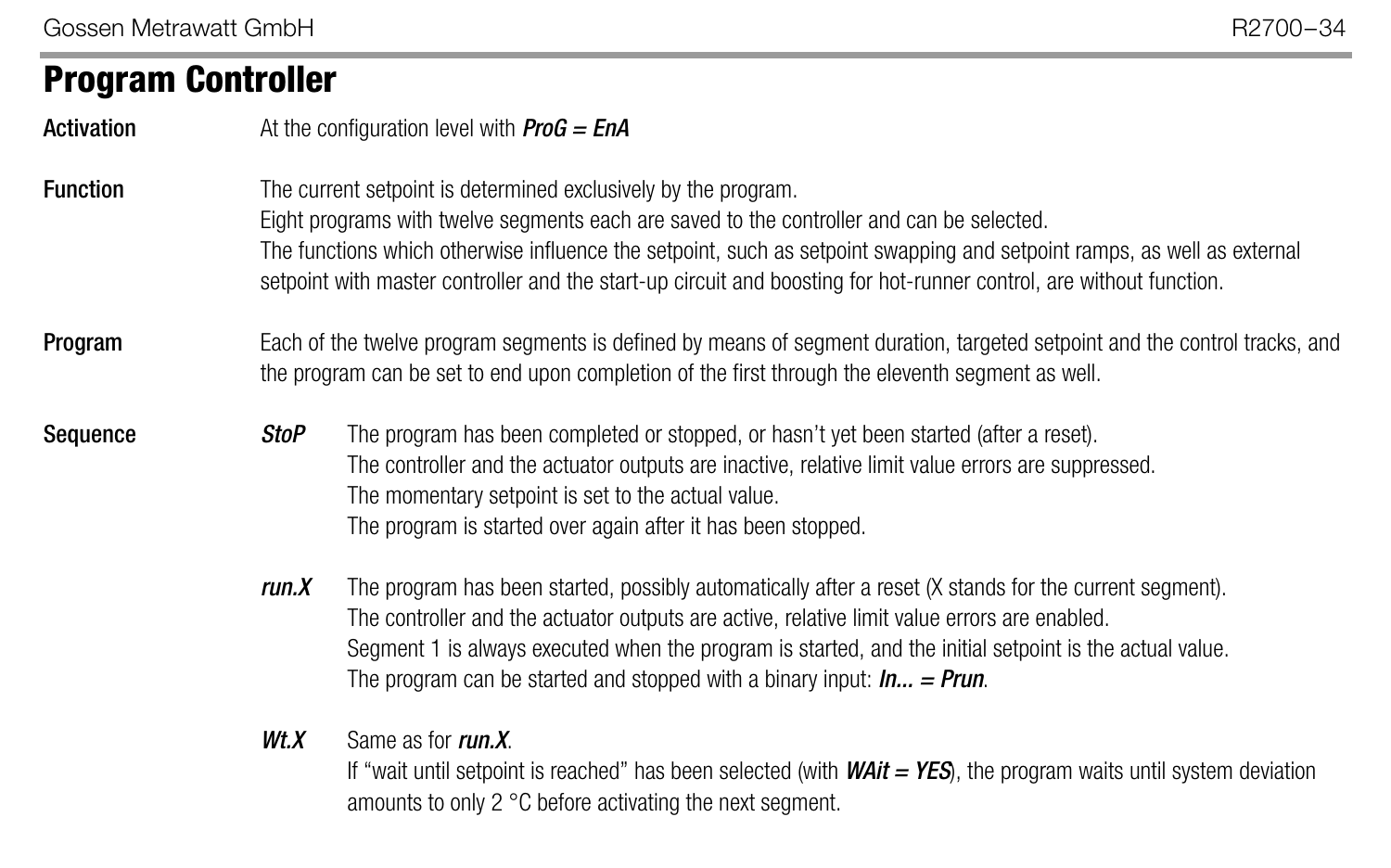hLt.X The running program has been halted, the momentary setpoint has been frozen (X stands for the current segment). The program can be halted with a binary input:  $In... = PhLt$ .

Control tracks Control tracks can be activated for the duration of the segments. They can be assigned to available switching outputs with the setting:  $Out... = tr...$ The states run and hLt can also be assigned to available switching outputs with the settings: Out... = Prun and Out... = PhLt.

Control parameters When the program controller is active, the control parameters should not (cannot) be set manually of by means of self-tuning. because a constant setpoint is required for usable optimization results. Select  $\text{ProG} = \text{dis}$  to this end.

**Display** The displays are supplemented as follows at the operating level: The momentary setpoint appears at the **setpoint display** when a program is running, and only dashes appear after the program has been ended because there is no longer an active setpoint. The setpoint cannot be changed. A status display also appears. Current status, namely StoP, run.X, Wt.X or hLt.X (X stands for the current segment), appears at the bottom display.

**Operation** The sequence can be controlled in the status display with the help of the up and down scroll keys, if it has not been configured to binary inputs. In order to avoid erroneous settings, changes must be acknowledged within 5 seconds with the  $\mathbb{W}$  key.

The change can be discarded by pressing the  $\bigcirc$  key.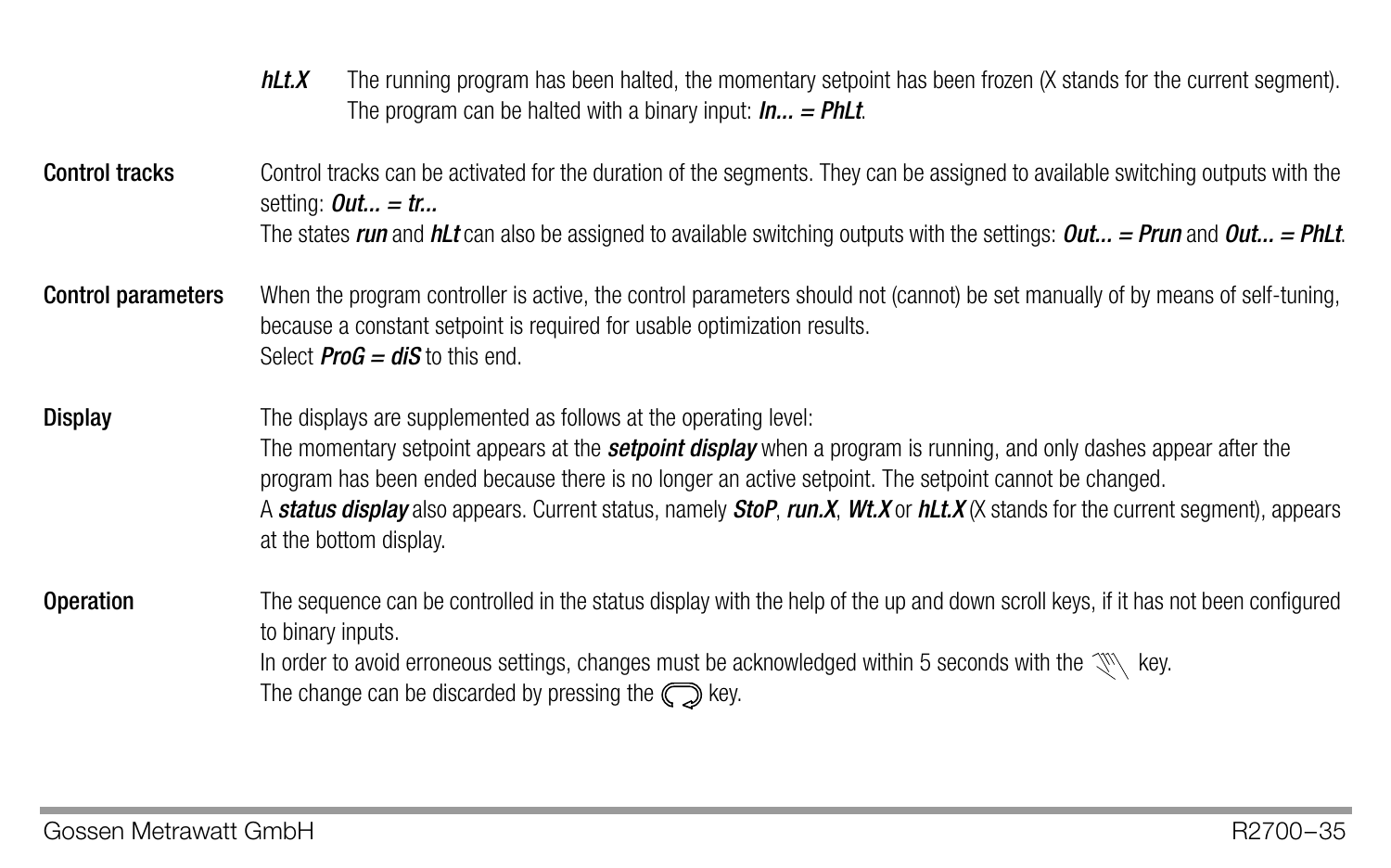### <span id="page-35-0"></span>Program Entry

+ **•** Press and hold simultaneously

| Configuration                  | Display | Selection                                                                                                                                                                          | <b>Standard</b> | <b>Comment</b>                                                  |
|--------------------------------|---------|------------------------------------------------------------------------------------------------------------------------------------------------------------------------------------|-----------------|-----------------------------------------------------------------|
| Program selection              | ProG    | Load program 1<br>na I<br>no B<br>Load program 8<br>PuE I<br>Save current program<br>to program 1<br>$$ PuEB Save current program<br>to program 8<br>Delete current program<br>cLr | no. 1           |                                                                 |
| Performance after reset        | Auto    | StoP / run                                                                                                                                                                         | <b>StoP</b>     | Valid for all 8 programs                                        |
| Wait until setpoint is reached | HA, E   | no / YES                                                                                                                                                                           | n <sub>0</sub>  | Valid for all 8 programs                                        |
| Type of segments               | SEGS.   | rANP / SEEP<br>Ramps/increments                                                                                                                                                    | rAMP            | Valid for all 8 programs                                        |
| Unit of time for segments      | ь, ПЕ   | П-5 / Н-П<br>Seconds / minutes                                                                                                                                                     | M-S             | Valid for all 8 programs                                        |
| Duration of segment 1          | NS 1    | 0:0099:59                                                                                                                                                                          | 0:00            |                                                                 |
| Target setpoint, segment 1     | $5P_1$  | $SPL$ $SPH$                                                                                                                                                                        | $0^{\circ}$ C   |                                                                 |
| Control tracks, segment 1      | Er I    | $---$ 4321                                                                                                                                                                         | ----            | Specified numbers designate active control tracks.              |
| Duration of segment 2          | ns a    | End of program<br>End<br>0:0099:59                                                                                                                                                 | End             | If <b>End</b> is selected, no further entries are<br>displayed. |
| Target setpoint, segment 2     | ך ק     | 5PL  5PH                                                                                                                                                                           | 0°C             |                                                                 |
| Control tracks, segment 2      | Er 2    | ----  4321                                                                                                                                                                         | ----            |                                                                 |
| $\cdots$                       |         |                                                                                                                                                                                    |                 |                                                                 |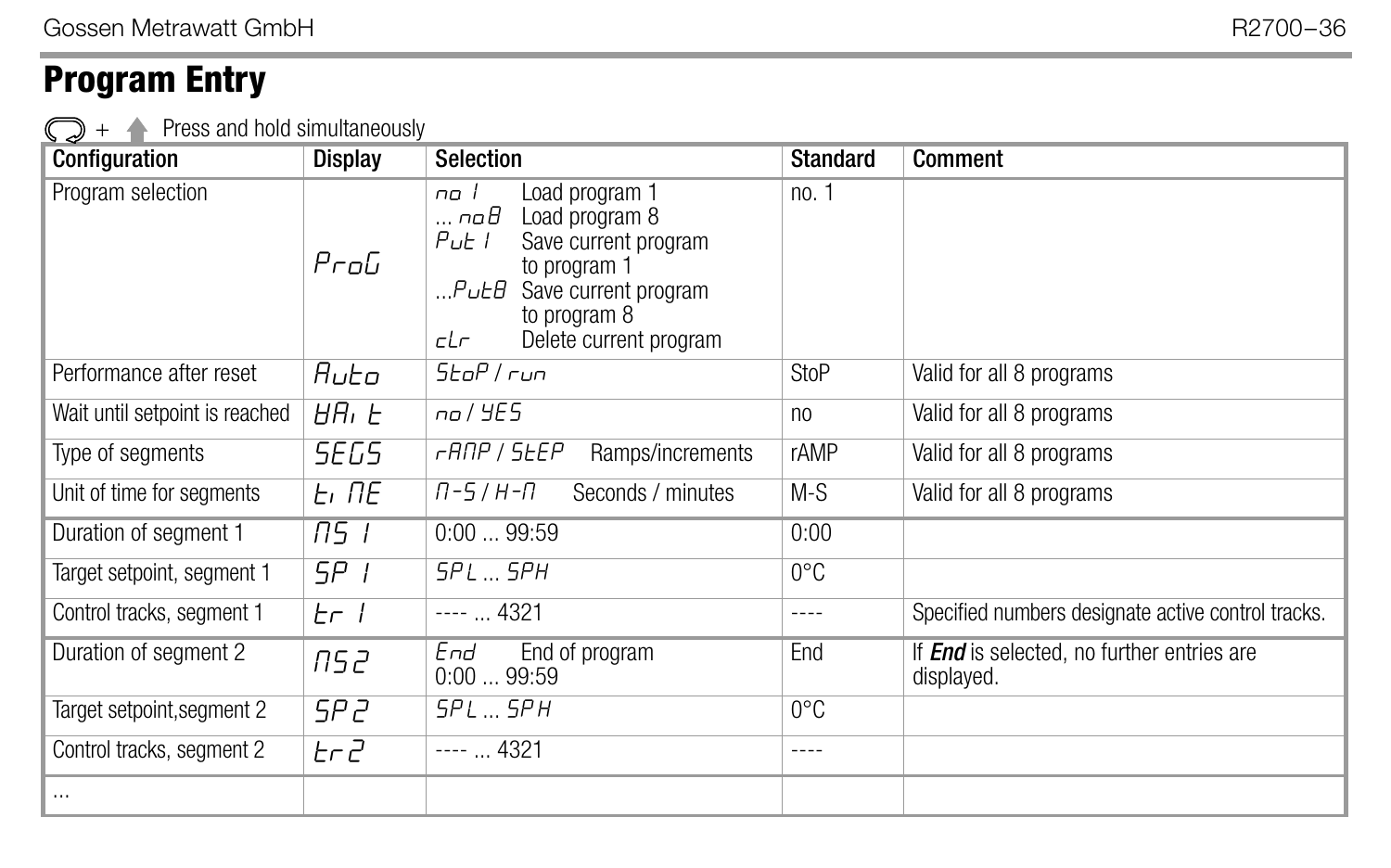| Configuration                      | <b>Display</b> | Selection      | Standard      | Comment |
|------------------------------------|----------------|----------------|---------------|---------|
| Duration of segment 12             | - הו           | End. 0:0099:59 | End           |         |
| Farget setpoint, segment 12   5P I |                | 5PL  5PH       | $0^{\circ}$ C |         |
| Control tracks, segment 12         | ح ہے۔          | $---$ 4321     | ----          |         |

#### Example:

Desired temperature-time profile:



The pertinent program:

| Segment                |      |      | .                      |             |       |          |                          |
|------------------------|------|------|------------------------|-------------|-------|----------|--------------------------|
| Duration MS 17 (HM 17) | 0:40 | 0:30 | 0:20                   | 0:50        | 0.00  | 0:50     | End                      |
| Setpoint SP 16         | 100  | 100  | 180                    | 180         | 120   | 120      | __                       |
| Tracks tr 16           | ---  | ---  | $\cdots \cdots \cdots$ | $-- \prime$ | $- -$ | $-- 1 -$ | $\overline{\phantom{a}}$ |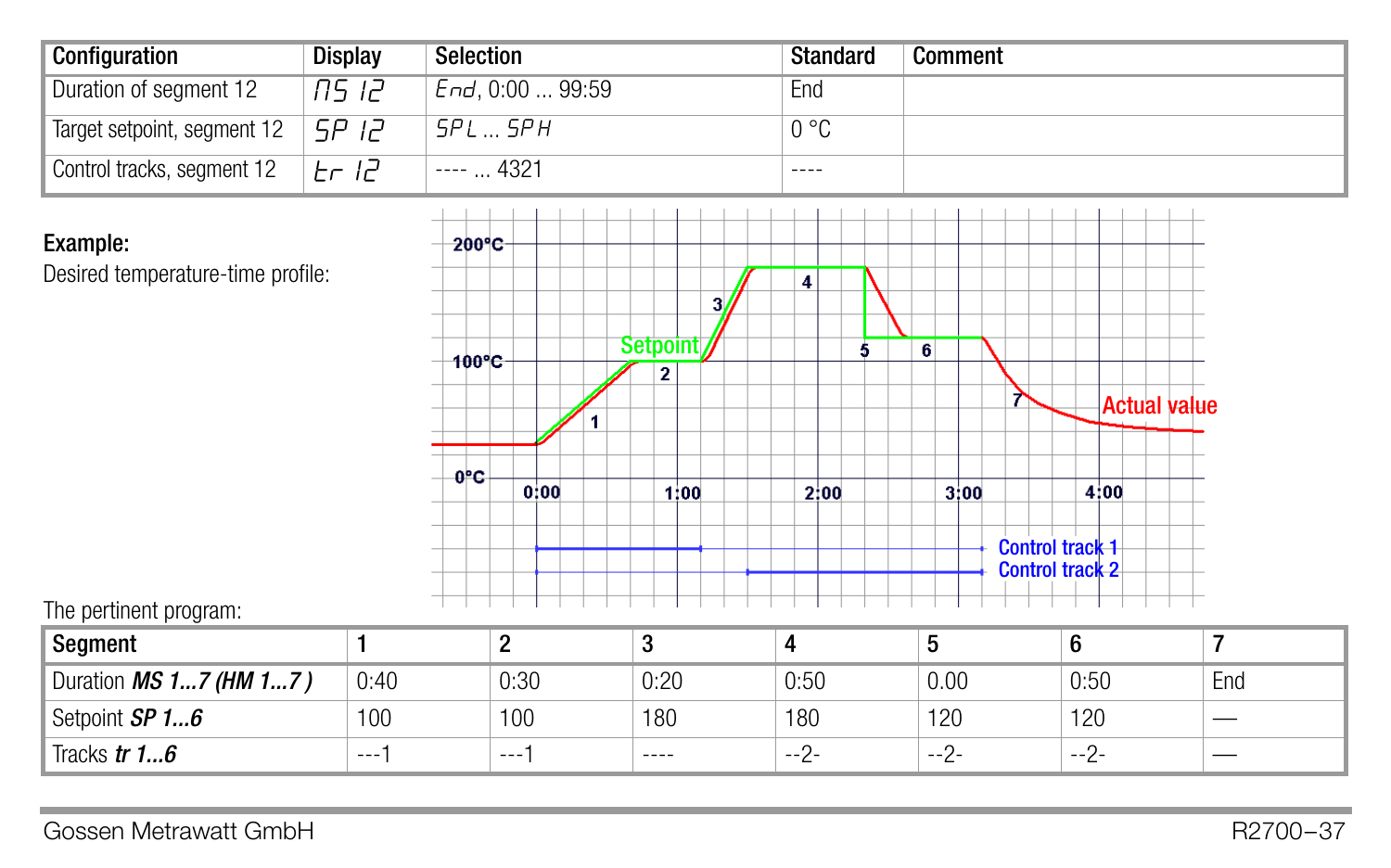### <span id="page-37-0"></span>Manual Optimization

Parameters Pb I. Pb II. tu and tc are determined by means of manual optimization in order to maintain optimized controller dynamics. A start-up test or an oscillation test is performed to this end.

#### Preparation

- Complete configuration (page [14](#page-13-0)) and parameter settings (page [30\)](#page-29-0) must first be performed for use of the controller.
- **Deactivate the program controller**, because a constant setpoint is required for the optimization procedure.
- The actuators should be deactivated with the **Off** or **Manual Operation** function (page [13\)](#page-12-0).
- $-$  A recorder must be connected to the sensor and adjusted appropriately to prevailing circuit dynamics and the setpoint.
- For 3-step or split range controllers, on and off time of the switching output for heating or the continuous output must be recorded (e.g. with an additional recorder channel or a stopwatch).
- Configure limit transducer (*Cout =*  $OnOF$ *)*.
- Set read-out cycle time to the minimum value:  $tc = 0.1$ .
- If possible, deactivate manipulating factor limiting:  $YH = 100$ .
- Reduce (or increase) the **setpoint** so that overshooting and undershooting do not cause any unallowable values.

### Performing the Start-Up Test

- dbnd = MRS Setting for 3-step and split range controllers (switching output for cooling may not be triggered)  $dbnd = 0$  Setting for step-action controllers (switching output for cooling must be triggered)
- Start the recorder.
- Activate the actuators with Automatic Operation.
- Record two overshoots and two undershoots. The actuation test is now complete for 2-step, continuous-action and step-action controllers.Continue as follows for 3-step and split range controllers:
- Set **dbnd** to 0 in order to cause further overshooting with active switching output for cooling. Record two overshoots and two undershoots.
- $-$  Record **on-time T**<sub>I</sub> and **off-time T**<sub>II</sub> for the last oscillation at the switching output for cooling or the continuous output.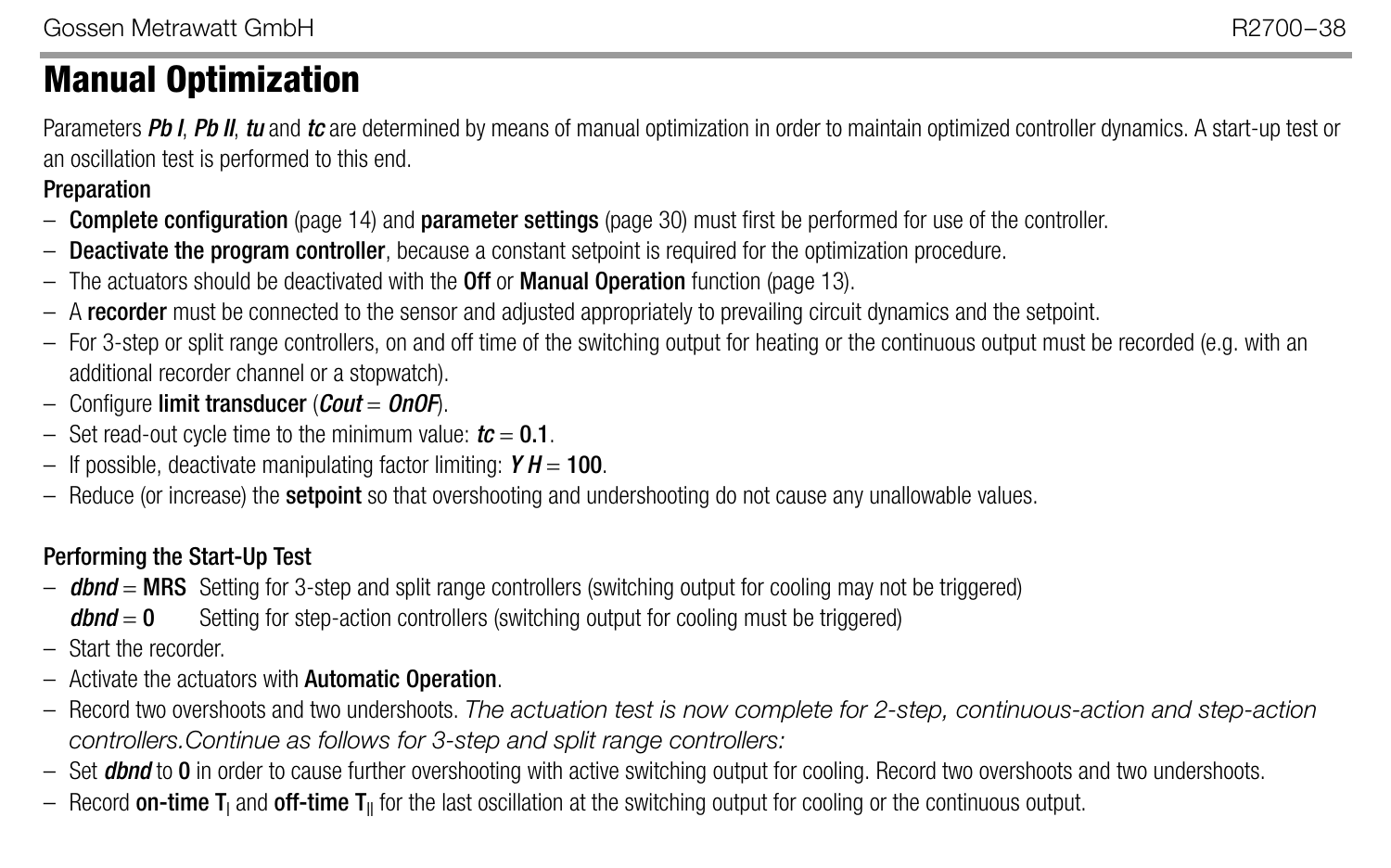

#### Evaluating the Start-Up Test

- Apply a tangent to the curve at the intersection of the actual value and the setpoint, or the cut-off point of the output.
- $-$  Measure time  $\Delta t$ .
- Measure oscillation amplitude  $x_{\rm cs}$ , or for step-action controllers overshooting  $\Delta x$ .

|            | <b>Parameter Value</b> |                          |                         |                                 |                        |  |
|------------|------------------------|--------------------------|-------------------------|---------------------------------|------------------------|--|
| . tu       |                        | $\Delta t - (tY/4)$      |                         |                                 |                        |  |
| tc         |                        | tY/100                   |                         |                                 |                        |  |
| Pb I       |                        | A <sub>SS</sub>          | $2 \bullet X_{SS}$      | $\Delta x/2$                    |                        |  |
| Pb II      |                        | $Pb I \bullet (T_1/T_0)$ |                         | <b>Pb</b> $I \bullet (T_1/T_1)$ |                        |  |
| Parameters | 2-step controller      | 3-step controller        | Cont.-action controller | Split range controller          | Step-action controller |  |

If manipulating factor limiting was active, the proportional band must be corrected:

Y H positive: Pb I multiply by 100% / Y H

Y H negative: Pb II multiply by -100% / Y H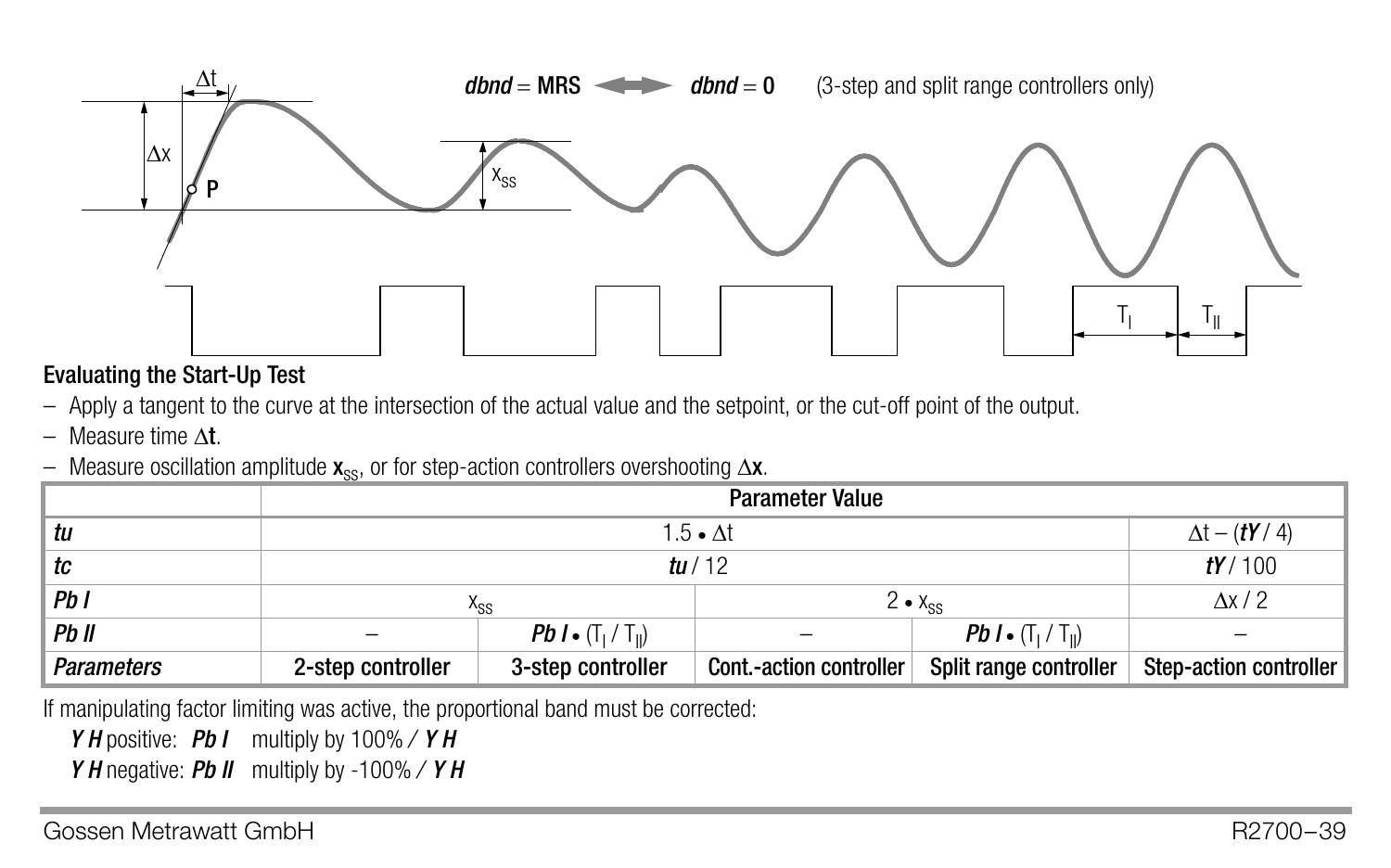#### Performing the Oscillation Test

If a start-up test is not possible, for example if neighboring control loops influence the actual value too greatly, if the switching output for cooling must be active in order to maintain the actual value (cooling operating point), or if optimization is required directly to the setpoint for any given reason, control parameters can be determined by means of sustained oscillation. However, calculated values for tu may be very inaccurate in this case under certain circumstances.

- Preparation as described above. The test can be performed without a recorder if the actual value is observed at the display, and if times are measured with a stopwatch.
- $dbnd = 0$  Setting for 3-step, split range and step-action controllers
- Activate the actuators with Automatic Operation, and if applicable start the recorder. Record several oscillations until they become uniform in size.
- Measure **oscillation amplitude**  $x_{\text{ss}}$ .
- $-$  Record on-time T<sub>I</sub> and off-time T<sub>II</sub> for the oscillations at the switching output for heating or the continuous output.



#### Evaluating the Oscillation Test

|                   | <b>Parameter Value</b> |                                               |                         |                                          |                        |  |
|-------------------|------------------------|-----------------------------------------------|-------------------------|------------------------------------------|------------------------|--|
| tu                |                        | $0.2 \cdot (T_1 + T_1 - 2t)$                  |                         |                                          |                        |  |
| tc                |                        |                                               | tu/12                   |                                          | tY/100                 |  |
| Pb I              | $X_{SS}$               | $X_{SS} \cdot I_{\parallel}$<br>$(T_1 + T_1)$ | $2 \cdot X_{ss}$        | 2 • $X_{SS}$ • $T_{II}$<br>$(T_1 + T_0)$ | $X_{SS}$ / 2           |  |
| Pb II             |                        | <b>Pb</b> $I \bullet (T_1/T_0)$               |                         | <b>Pb</b> $I \bullet (T_1/T_0)$          |                        |  |
| <b>Parameters</b> | 2-step controller      | 3-step controller                             | Cont.-action controller | Split range controller                   | Step-action controller |  |

1 If either  $T_1$  or  $T_{II}$  is significantly greater than the other, value  $t\omega$  is too large.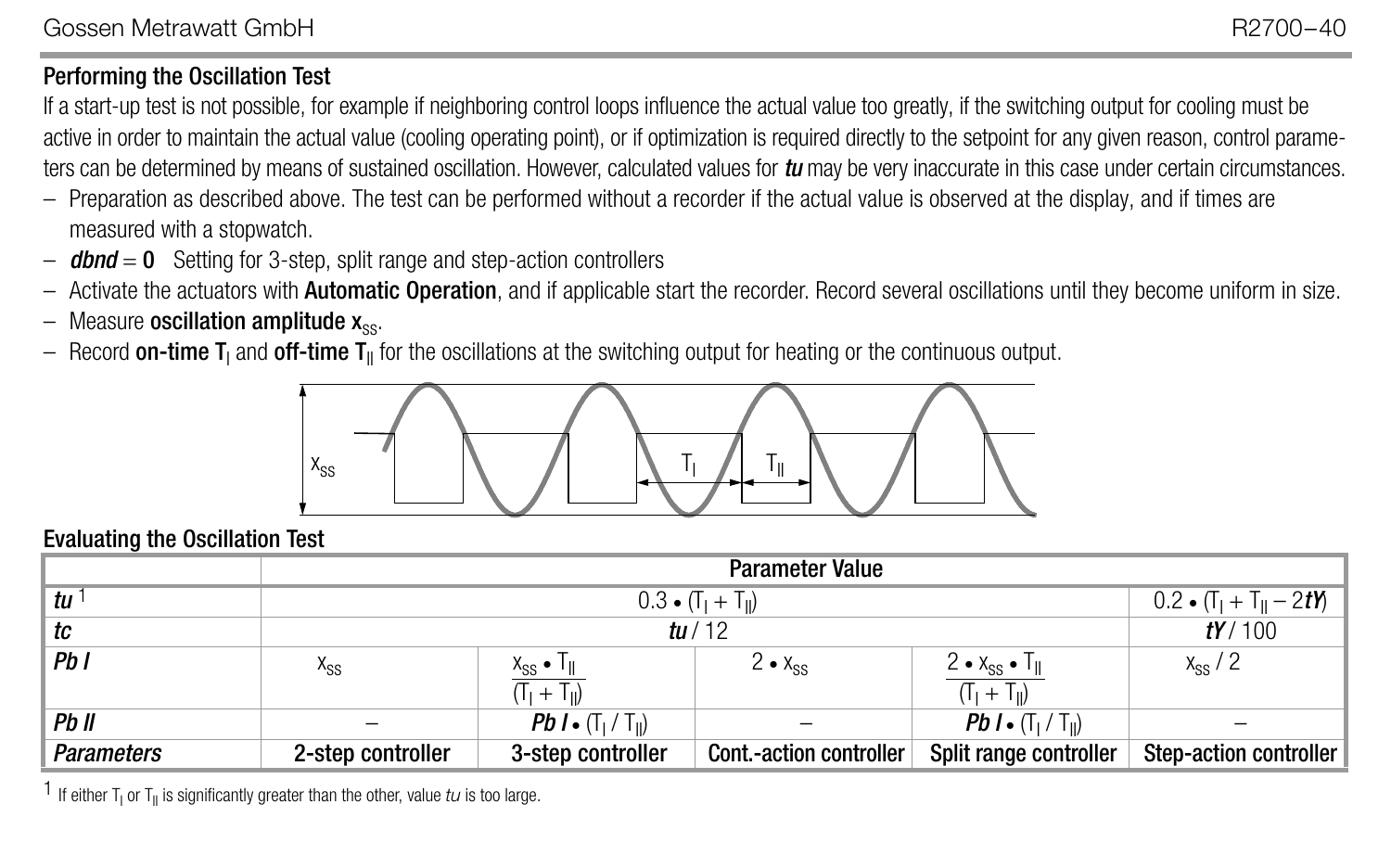| Correction with manipulating factor limiting $YH$ positive: |                | Pb I  | multiplied by 100 % / $YH$           |
|-------------------------------------------------------------|----------------|-------|--------------------------------------|
|                                                             | $YH$ negative: | Pb II | multiplied by -100% / $\bm{Y}\bm{H}$ |

Correction for step-action controllers in the event that  $T_1$  or  $T_{\parallel}$  is smaller than  $tY$ :

**Pb I** multiplied by  $\frac{t\,V \cdot t\,V}{T_1 \cdot T_1}$ , if  $T_1$  is smaller, or by  $\frac{t\,V \cdot t\,V}{T_{\parallel} \cdot T_{\parallel}}$ , if  $T_{\parallel}$  is smaller.

The value for  $t\omega$  is very inaccurate in this case. It should be optimized in the closed loop control mode.

#### Closed Loop Control Mode

The closed loop control mode is started after self-tuning has been completed:

- Configure the desired control algorithm with **controller type** (*Cout*).
- Adjust the **setpoint** to the required value.
- $-$  For 3-step, split range and step-action controllers, the dead band can be increased from **dbnd** = 0, if control of the switching outputs (or continuous output) changes too rapidly, for example due to an unsteady actual value.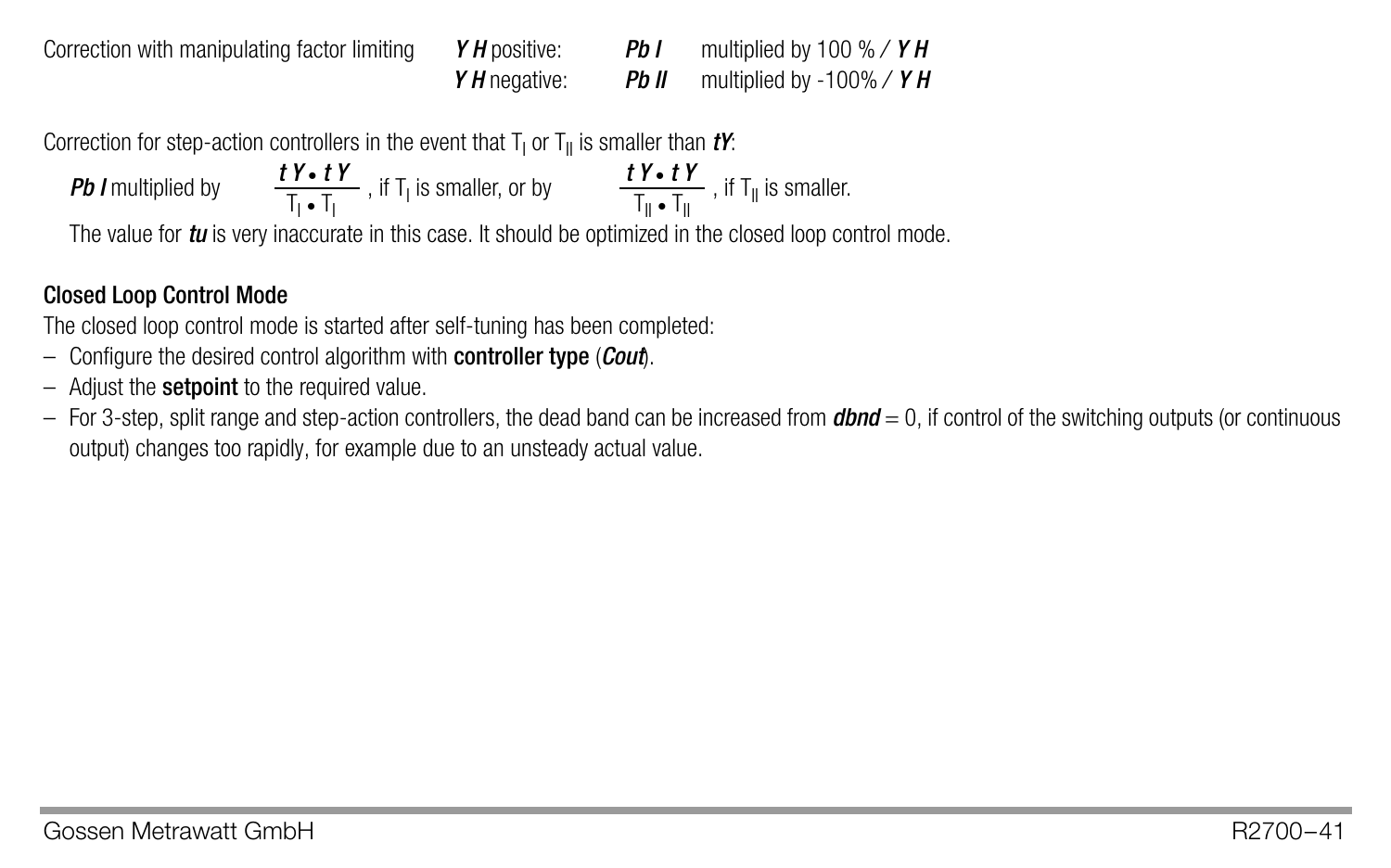### <span id="page-41-0"></span>Self-Tuning



Self-tuning is used to optimize controller dynamics, i.e. the **Pb I. Pb II, tu** and **tc** parameters are set. **Preparation** 

- Complete configuration must be performed before self-tuning is started.
- The setpoint value is adjusted to the value which is required after self-tuning.
- Deactivate the program controller.

#### **Start**

- Self-tuning can only be started if the operation of self-tuning has been enabled (configuration:  $tunE = EnA$ ).
- Briefly pressing  $\mathbb{S}$  simultaneously at the operating level triggers self-tuning. Self-tuning cannot be started in the "actuator" or "limit transducer" mode.
- **tun1...tun9** blinks at the display at all levels during self-tuning.
- The controller is switched to the automatic operating mode after self-tuning has been successfully completed.
- In the case of 3-step controllers, cooling is activated if the upper limit value is exceeded in order to prevent overheating. Self-tuning then performs an oscillation test around the setpoint.

#### **Sequence**

- The setpoint which is active when tuning is started remains valid and can no longer be changed.
- Activation or deactivation of setpoint 2 does not become effective.
- Selected setpoint ramps are not taken into consideration.
- If started at the operating point (actual value approximates the setpoint value), overshooting cannot be avoided.
- There are no time limitations for the sequence. Self-tuning may take quite a long time, depending upon the control system.

#### Abort

- Self-tuning can be aborted at any time with the  $\mathbb{Q}$  ( keys ( $\rightarrow$  automatic operating mode), or by switching off with the key  $\mathbb{Q}$ .
- If an error occurs during self-tuning, the controller no longer reads out an actuating signal. In this case, self-tuning must be aborted with the

keys. Additional information regarding error messages is available upon request.

Self-tuning is enabled upon shipment from the factory (default setting). Starting the self-tuning function can be disabled in the configuration.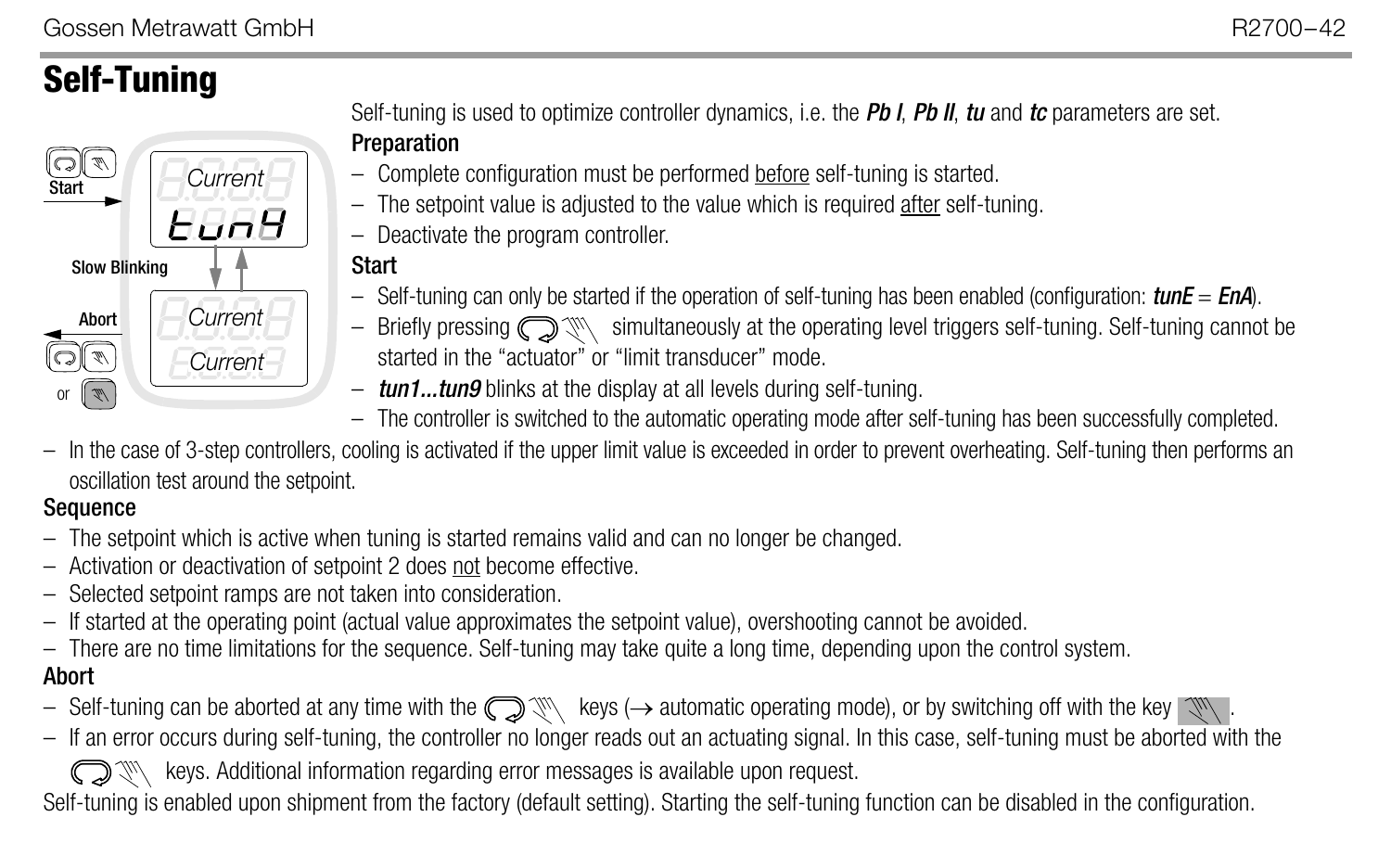## <span id="page-42-0"></span>Data Logger

- The data logger has enough capacity for 3600 sampled value pairs including actual values and manipulated variables. The logger sampling cycle can be configured within a range of 0.1 to 300.0 seconds. This results in recording times of 0.1 to 300 hours (6 minutes to 12 days).
- Recording must be started over again each time the device is reset, and data are lost if auxiliary power fails.
- Recording can be started via a binary input, with the setting  $\textit{LOGG} = \textit{YES}$  in the configuration or via interface.
- After the ring buffer has been filled to capacity with 3600 entries, the oldest values are deleted as new ones are recorded.
- Entries can only be read out via the bus interface or the infrared interface. See the interface description for detailed information.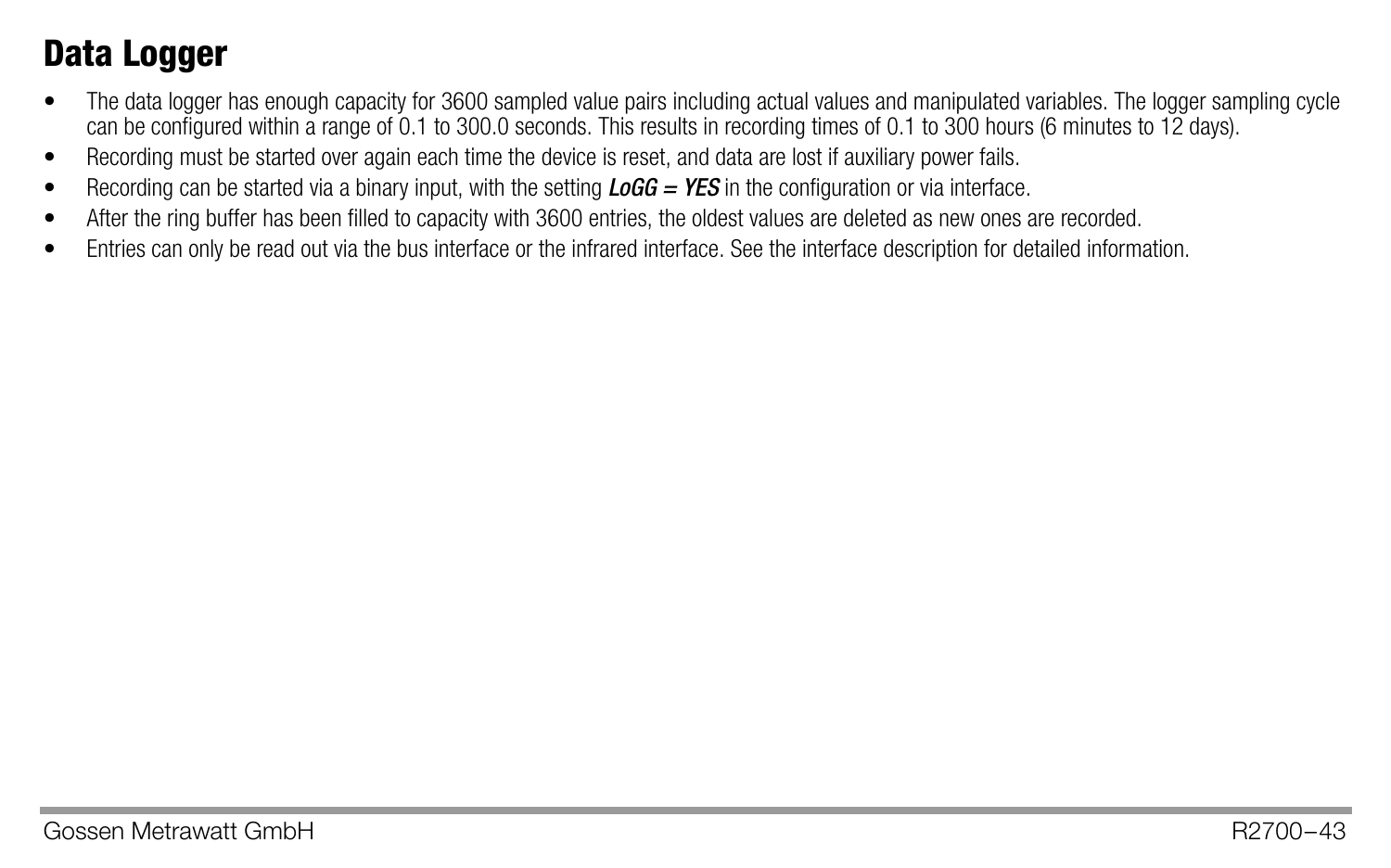### <span id="page-43-0"></span>Limit Value Monitoring



Start-up inhibiting: Alarm suppression is active during start-up (configuration:  $AX = SUB$  until temperature has exceeded the lower limit level for the first time. During cooling, suppression is active until temperature has fallen below the upper limit value for the first time. It is active when auxiliary power is activated, if the current setpoint is changed or setpoint 2 is activated, or if switching takes place from off to automatic operation.

### <span id="page-43-1"></span>Limiter

If a controller needs to be deactivated in the event of a limit value violation within the control loop, the controller must be configured as a limiter ( $LIM = YES$ ). The limiter can be combined with all **controller types**.

- The limiter responds to the second limit value, which must be set and configured accordingly.
- The controller is deactivated as soon as a second limit value is exceeded. The controller becomes active again when there are no more limit value errors.
- If the controller is to remain continuously deactivated, the alarm memory must be activated (configuration:  $AL2 = Stot$ ).
- The limit value errors must then be cleared in order to reactivate the controller. This is accomplished by pressing the  $\mathbb{W}_k$  key and acknowledging the **Quit AL** display within 5 seconds with the  $\mathbb{N}\setminus\mathbb{R}$ ey.
- These errors can also be cleared with the binary input, if it has been configured to clear limit value errors (In  $1 = q$ uit).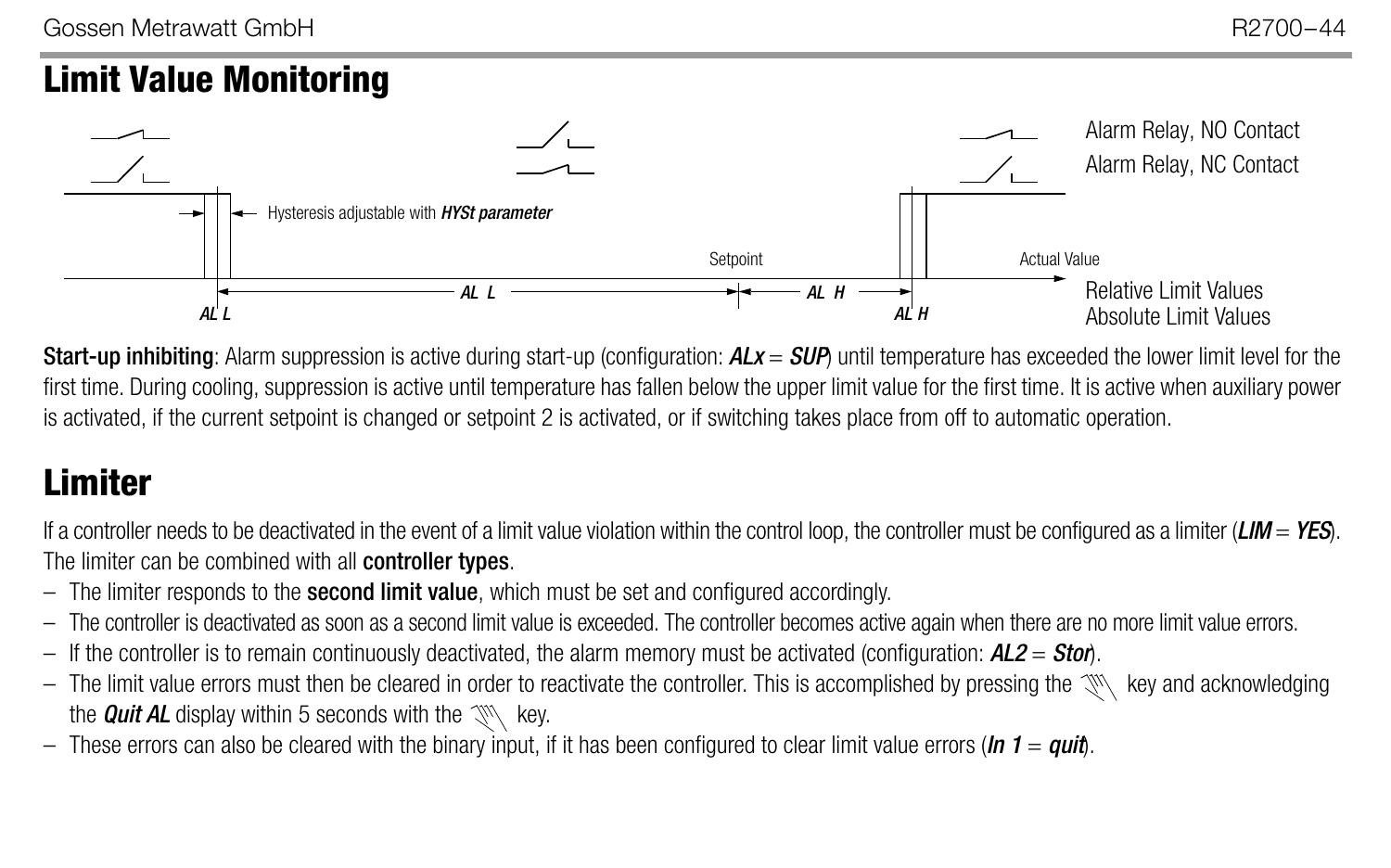### <span id="page-44-0"></span>Heating Current Monitoring

| Heating current is acquired with an external transformer. This process is compatible with R2600 with GTZ 4121 for alternat-        |
|------------------------------------------------------------------------------------------------------------------------------------|
| ing and 3-phase current. In the case of designation F2, acquisition is also possible with a commercially available xA trans-       |
| former: 50 mA (for alternating current only).                                                                                      |
| Primary current is set with the AH parameter.                                                                                      |
| An alarm is triggered if the current setpoint is fallen short of by more than 20% with activated heat (control output active), or  |
| if current is not "off" when the heat is switched off. The alarm is not triggered until heating current is high enough when the    |
| switching output for heating is active, and when current drops to zero when the switching output for heating is inactive.          |
| Monitoring is only active if discontinuous heating has been selected in the configuration, and not in the case of continuous       |
| and step-action controllers.                                                                                                       |
| The default monitoring threshold of 20% can be modified with parameter HC% for the alternating current input ( <i>Hcur = AC</i> ). |
| Heater phase current is entered for this parameter. <b>AMPS</b> can be set to <b>Auto</b> for automatic adjustment with the heater |
| switched on. The measured current value is saved to memory.                                                                        |
| Parameter <b>AMPS</b> not set to <b>oFF</b> .                                                                                      |
|                                                                                                                                    |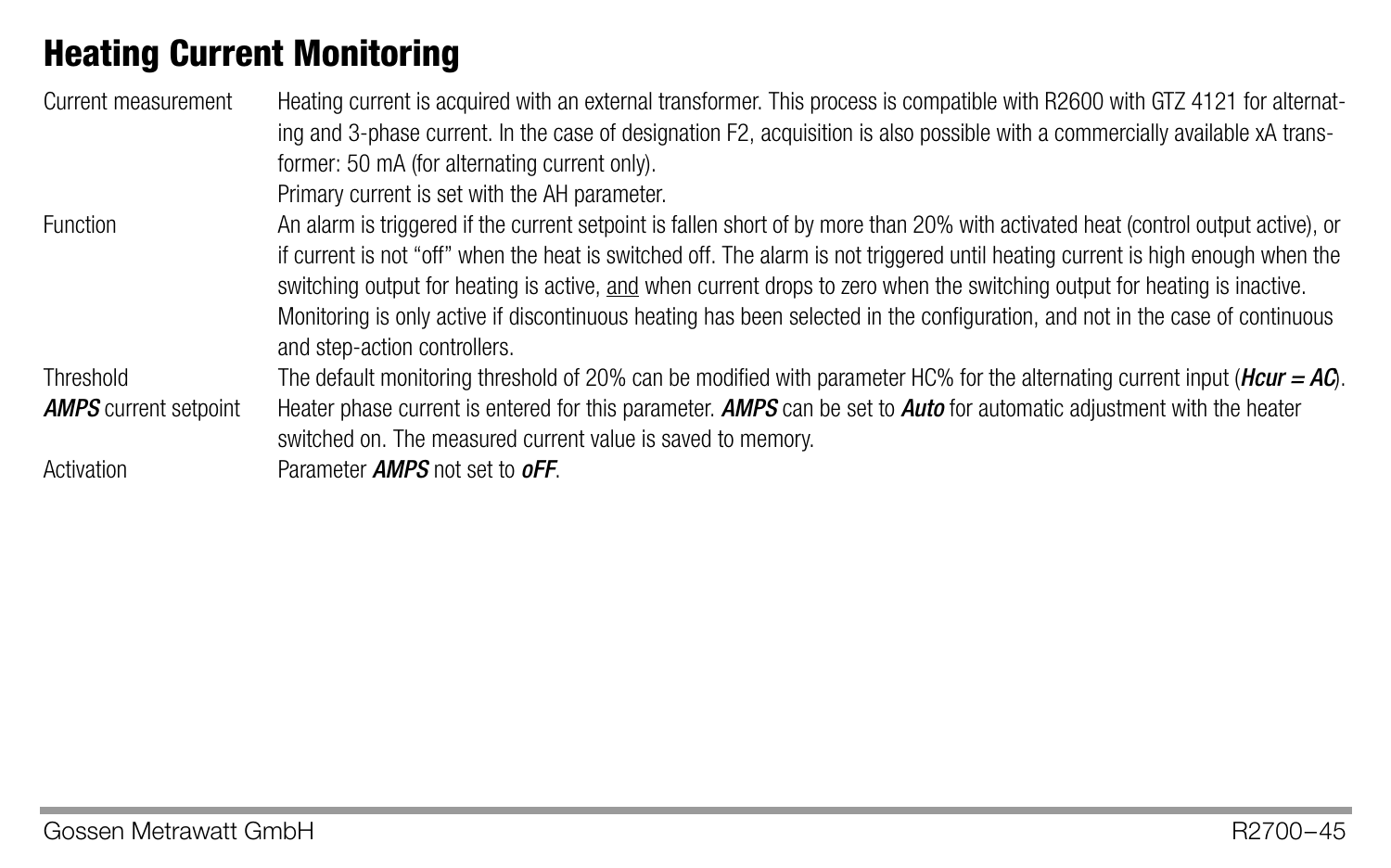### <span id="page-45-0"></span>Heating Circuit Monitoring

- 
- $-$  Function  $-$  Can be set to active or inactive with the **LbA** configuration
	- Without external transformer, without additional parameters
	- $-$  Assumes correct optimization of **tu** and **Pb I** control parameters!

Due to the fact that self-tuning generates other results in certain cases when heating circuit monitoring is activated, heating circuit monitoring must be activated before self-tuning is started.

 $-$  In the event of manual optimization or subsequent adaptation of control parameters, the lower limit for the tu parameter must be observed:

Minimum 
$$
tu = \frac{2 \cdot Pb \, I}{\Delta \vartheta / \Delta t}
$$

 $\Delta$ 9/ $\Delta$ t = maximum temperature rise during start-up

- Error message LE appears after approximately 2 times tu, if heat remains on at 100% and measured temperature rise is too small.
- Monitoring is not active:

Where controller type  $=$  limit transducer, actuator or step-action controller

During self-tuning

With standard signal input (designation B2)

Where manipulating factor limiting  $YH < 20\%$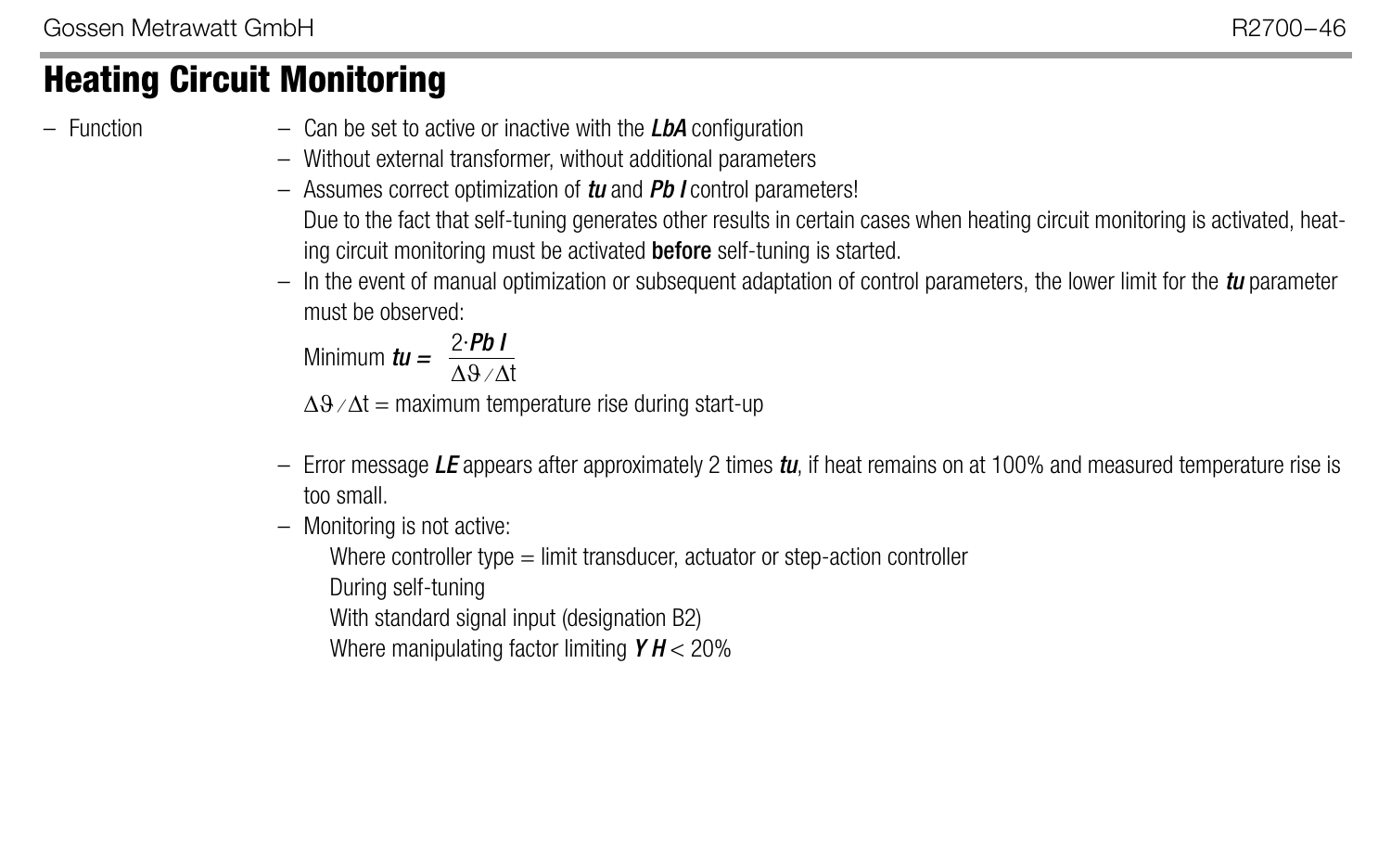## <span id="page-46-0"></span>Alarm History

- The alarm history includes 100 error status entries with the respective time stamps. Whenever at least one entire bit of the overall error status changes, the complete error status is saved with the current time stamp.
- Recording is started over each time the device is reset, and data are lost if auxiliary power fails. Recording can be activated with the setting  $HIST = \overline{YES}$  in the configuration, or via interfaces.
- After the ring buffer has been filled to capacity with 100 entries, the oldest entry is deleted each time a new one is recorded.
- Entries can only be read out via the bus interface or the infrared interface. See the interface description for detailed information.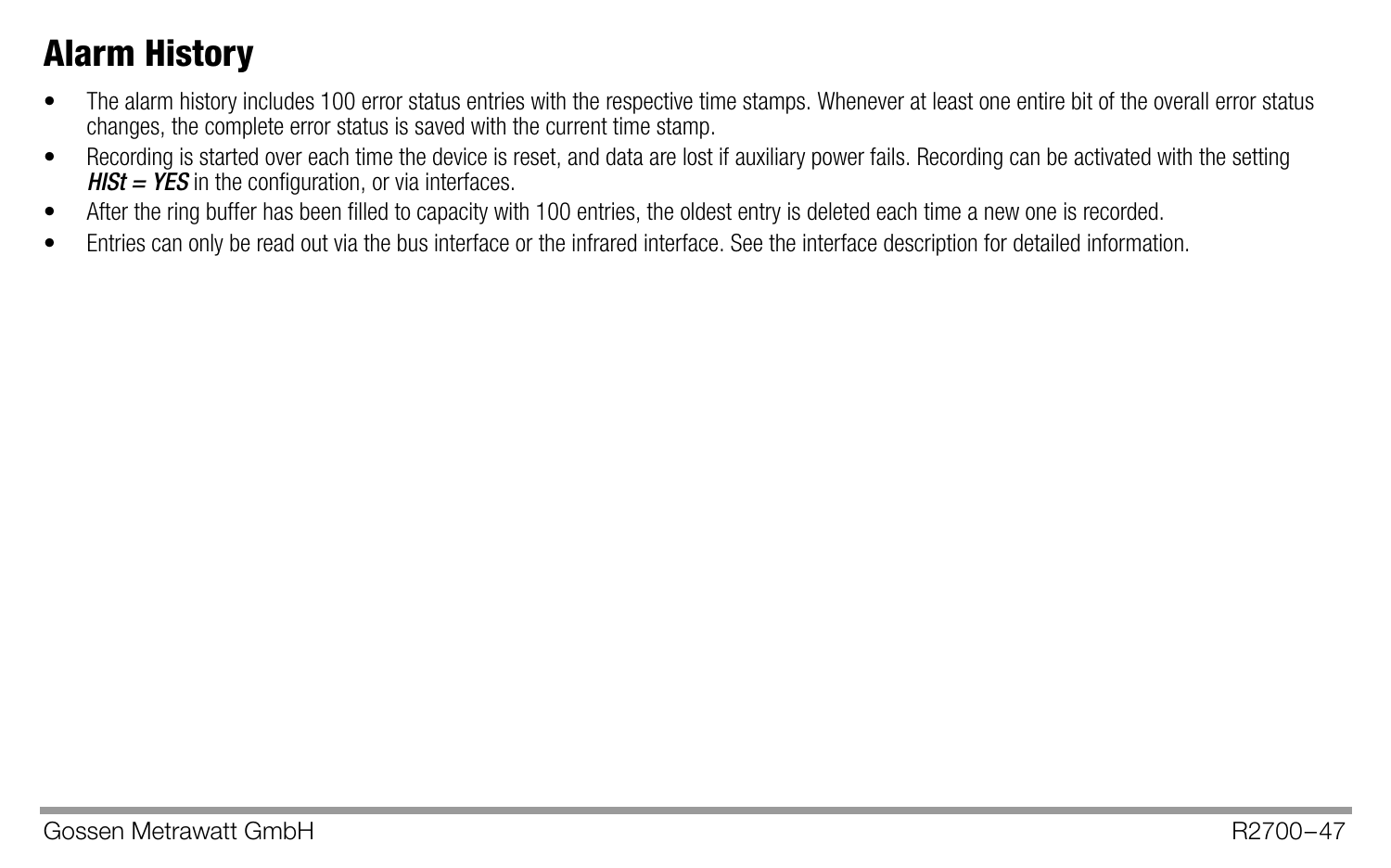### <span id="page-47-0"></span>Error Messages

Responses in the event of an error:

1. Alarm output A1 is activated; its performance is determined by the configuration (see page [17\)](#page-16-0).

2. LED A1 blinks at all levels, but the error message only appears at the operating level (upper display blinks).

3. Exceptions and additional information are included in the following table:

| <b>Display</b>                   |                   | <b>Error Message Source</b>                                                           | Response                                                                      |                     |                                                                                           | Remedy |
|----------------------------------|-------------------|---------------------------------------------------------------------------------------|-------------------------------------------------------------------------------|---------------------|-------------------------------------------------------------------------------------------|--------|
|                                  | sensor error high | Broken sensor or                                                                      | <b>Controller Sort</b>                                                        | $YSE = -100/0/100%$ | <b>Manipulating Factor Read-Out</b><br>$YSE \neq -100/0/100\%$                            |        |
| 5 F                              |                   | actual value > upper range limit                                                      | 2 or 3-step                                                                   | $-100/0/100%$       | If the controller has settled in:<br>last "plausible" manipulating<br>factor, If not: YSE |        |
| 5 F                              | sensor error low  | Sensor polarity reversed or                                                           | Step                                                                          |                     | Control outputs inactive                                                                  |        |
|                                  |                   | actual value < lower range limit                                                      | On/Off control                                                                | YSE                 |                                                                                           |        |
|                                  |                   |                                                                                       | Actuator                                                                      |                     | No response to error                                                                      |        |
| LE<br>Heating current<br>display | current error     | Current transformer has reversed<br>polarity, is unsuitable or defective              | control temperature                                                           |                     | Same as heating current monitoring alarm, continues to                                    | 2      |
| n o                              | no tune           | Self-tuning cannot be started (controller<br>sort: "actuator" or "limit transducer"). | No response to error, error display remains until<br>acknowledged (see below) |                     |                                                                                           |        |
|                                  | tune error 2      | Disturbance in self-tuning sequence in<br>step 1  9 (in this case step 2)             | the $\bigcirc$ and $\mathbb{N}$                                               | keys                | Control outputs inactive, self-tuning must be aborted with                                | 3      |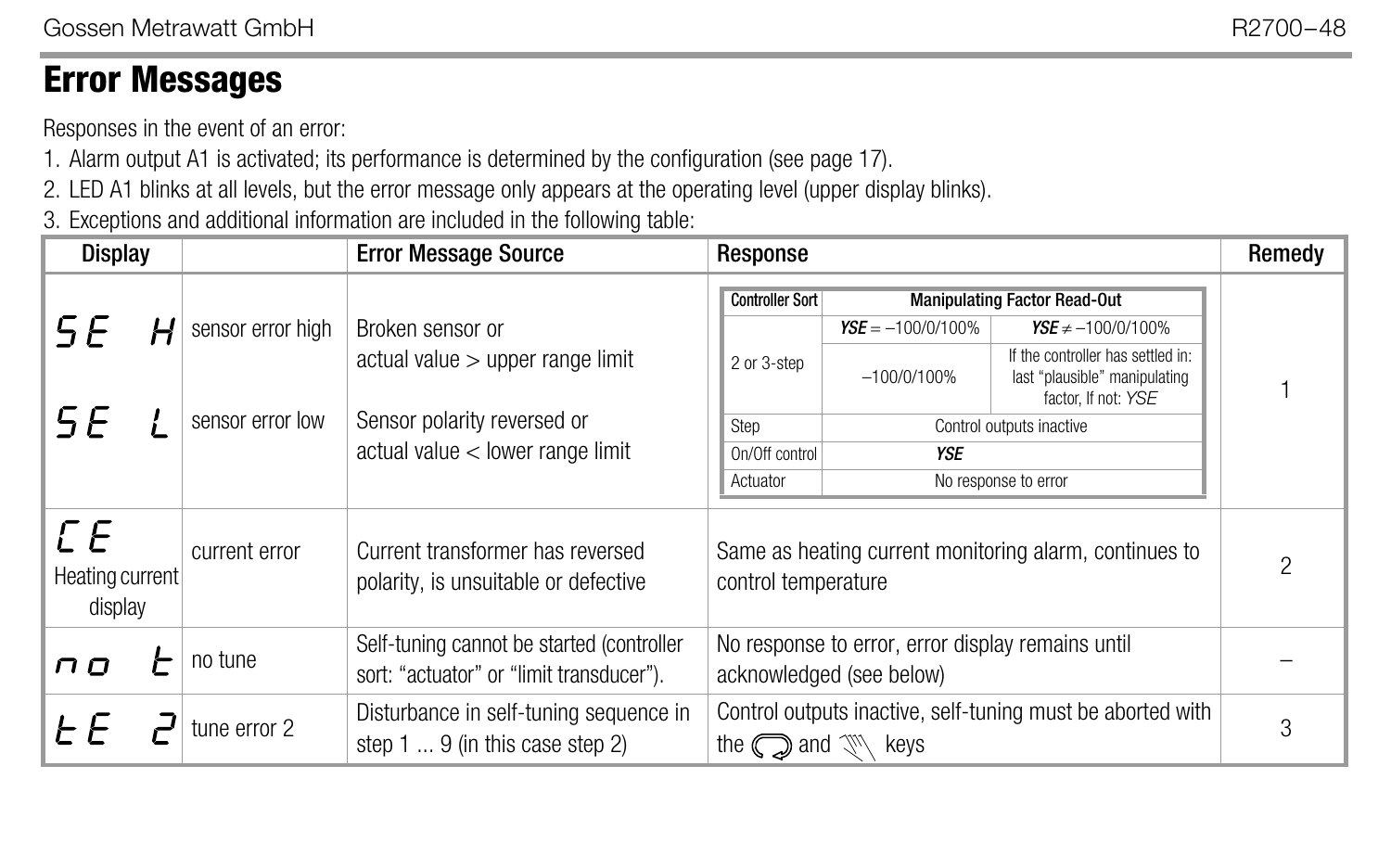| <b>Display</b> |                 | <b>Error Message Source</b>                                    | Response                                                                          | Remedy |
|----------------|-----------------|----------------------------------------------------------------|-----------------------------------------------------------------------------------|--------|
| IF             | loop error      | Measured temperature rise is too small<br>with heat on at 100% | Control outputs inactive, error message remains until<br>acknowledged (see below) |        |
| P <sub>E</sub> | parameter error | Parameter not within permissible limits                        | Control outputs inactive, the parameter level is disabled                         |        |
| dE             | digital error   | Error detected by digital component<br>monitoring              | Control outputs inactive                                                          | 6      |
| ЯE             | analog error    | Hardware error detected by analog<br>component monitoring      | Control outputs inactive                                                          | 6      |

#### **Remedies**

- 1. Eliminate sensor error.
- 2. Inspect current transformer.
- 3. Avoid disturbances which impair the self-tuning sequence, e.g. sensor errors.
- 4. Close the control loop: Check the sensor, the actuators and the heater for correct functioning. Check sensor-heater assignments (wiring). Correctly optimize control parameters tu and Pb I.

### <span id="page-48-0"></span>Error Acknowledgement

Errors are acknowledged by pressing the  $\mathbb{Q} \setminus \mathbb{R}$  key and acknowledging the *Quit AL* display within 5 seconds with the  $\mathbb{Q} \setminus \mathbb{R}$ ey.

- 5. Restore default configuration and default parameters, and then reconfigure or load user-defined default settings.
- 6. Arrange for repair at authorized service center.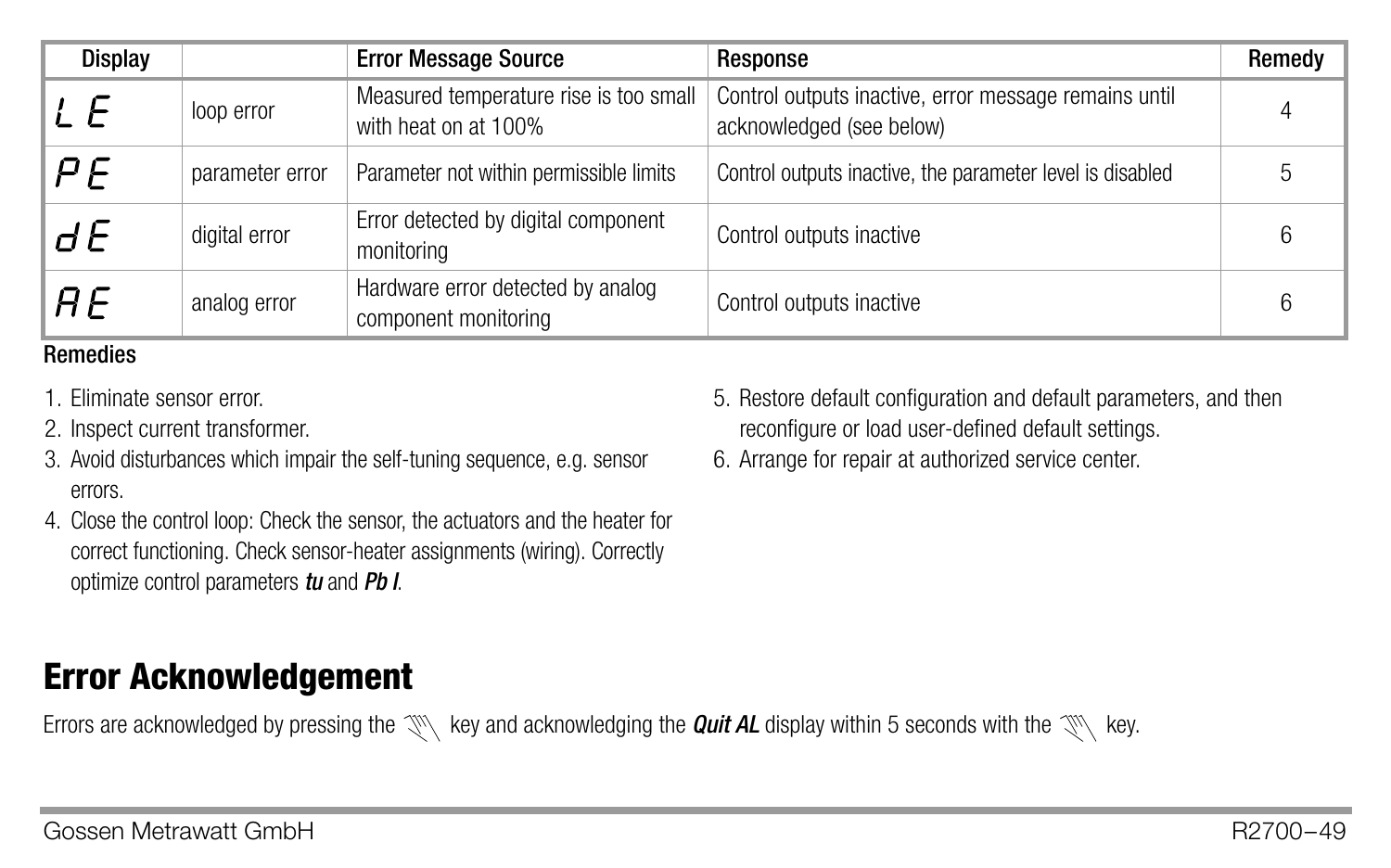Gossen Metrawatt GmbH R2700–50

### <span id="page-49-0"></span>Error mask

With the default setting (configuration A1M1 = def), relay output A1 reads out alarms from limit value monitor 1, as well as all other errors (sensor errors, heating current errors etc.), and relay output A2 only reads out alarms from limit value monitor 2.

The individual error messages can be assigned to outputs A1 and A2 in a targeted fashion with the error masks. The values must be added and entered hexadecimally to this end. (Configuration is more user friendly with the Compact Config PC tool.)

#### Device error mask (A1M2 and A2M2)

| Value | Meaning                                                     | <b>Display</b> | default        |
|-------|-------------------------------------------------------------|----------------|----------------|
| 0002  | Heating current overrange                                   | CE             | A <sub>1</sub> |
| 0004  | Cold junction error                                         | $C \cdot F$    | A1             |
| 0010  | Heating current not off                                     | <b>Blinks</b>  | A1             |
| 0020  | Heating current too low<br><b>Blinks</b><br>A <sub>1</sub>  |                |                |
| 0040  | Heating current too high<br>A <sub>1</sub><br><b>Blinks</b> |                |                |
| 0080  | <b>CRC-Error</b>                                            |                | -              |
| 0100  | FE<br>A1<br>Memory error                                    |                |                |
| 0200  | Parameter error                                             | PE             | A1             |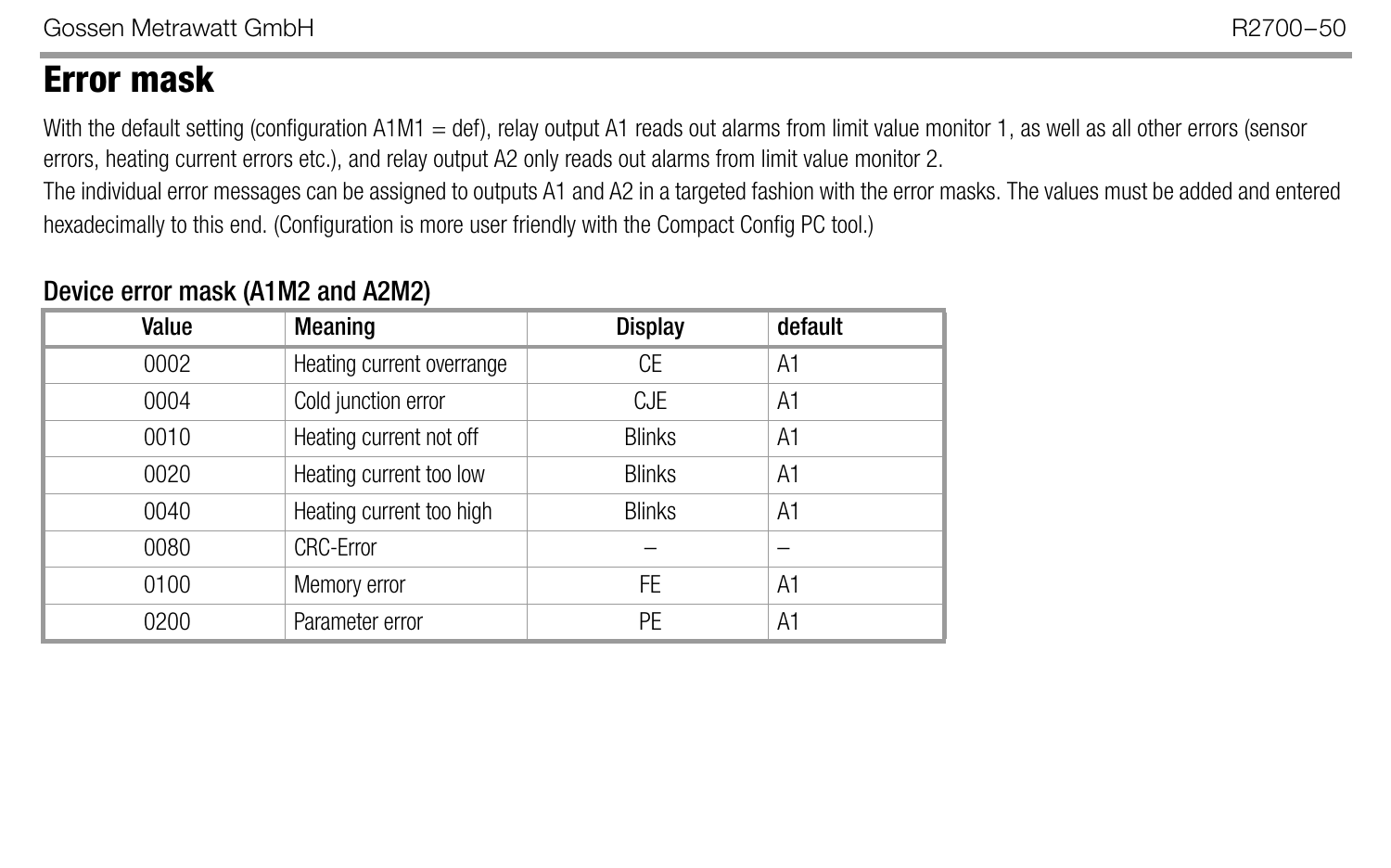### Channel error mask (A1M1 and A2M1)

| Wert | Meaning                                           | <b>Display</b>  | default        |
|------|---------------------------------------------------|-----------------|----------------|
| 0001 | Broken sensor, 2 <sup>nd</sup> input              | SE H            | A1             |
| 0002 | Reversed polarity, 2 <sup>nd</sup> input          | <b>SEL</b>      | A <sub>1</sub> |
| 0004 | Analog error                                      | AE              | A <sub>1</sub> |
| 0008 | Broken sensor                                     | SE <sub>H</sub> | A <sub>1</sub> |
| 0010 | Reversed polarity                                 | <b>SEL</b>      | A1             |
| 0020 | 1st Lower limit value fallen short of             | <b>Blinks</b>   | A <sub>1</sub> |
| 0040 | 2 <sup>nd</sup> lower limit value fallen short of | <b>Blinks</b>   | A2             |
| 0080 | 1 <sup>st</sup> upper limit value exceeded        | <b>Blinks</b>   | A1             |
| 0100 | 2 <sup>nd</sup> upper limit value exceeded        | <b>Blinks</b>   | A <sub>2</sub> |
| 0200 | Parameter impermissible for entry via interface   |                 |                |
| 0800 | Heating circuit error                             | LE              | A <sub>1</sub> |
| 1000 | Self-tuning start-up error                        | no t            | -              |
| 2000 | Self-tuning error or abort                        | tE X            | A1             |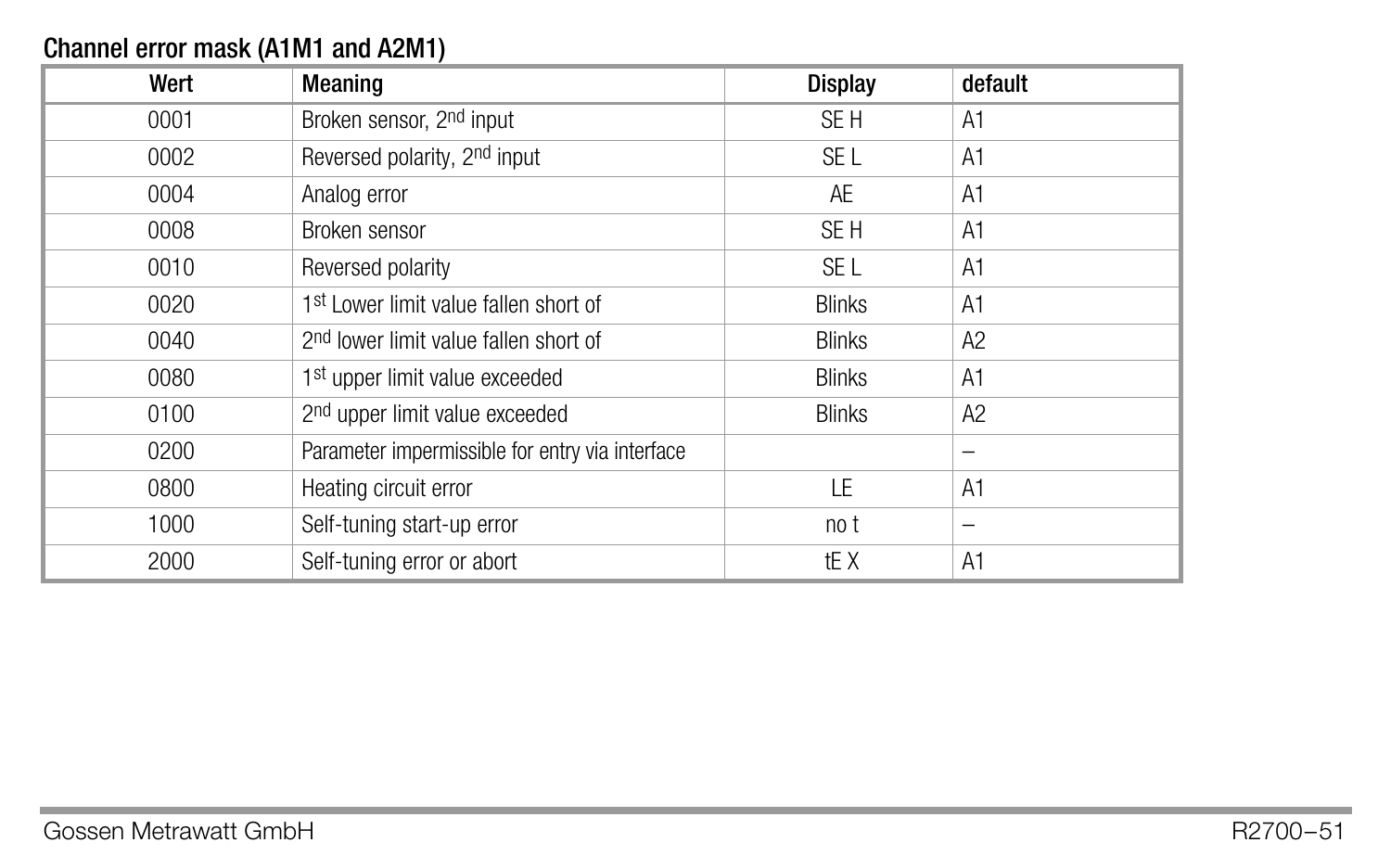## <span id="page-51-0"></span>Replacing an R2600 Controller with an R2700 Controller

Replacement with regard to feature A

| R <sub>2600</sub> |                       |                       |            | R2700          |               |               |                           |               |               |
|-------------------|-----------------------|-----------------------|------------|----------------|---------------|---------------|---------------------------|---------------|---------------|
| Feature           | <b>Heating Output</b> | <b>Cooling Output</b> | $ChF1^*$   | Feature        | Configuration |               |                           |               |               |
| A1 (A3)           | Transistor            |                       | 0x2x       | A1 (A4)        | $Out1 = HEAt$ | $Out2 = ofF$  |                           |               |               |
| A1 (A3)           | Relay                 |                       | 0x2x       | A3 (A6)        | $Out1 = ofF$  | $Out2 = ofF$  | $Out3 = HEAt$             | $Qut4 = oFF$  |               |
| A1 (A3)           | —                     | Transistor            | 0x3x       | A1 (A4)        | $Out1 = Cool$ | $Out2 = ofF$  |                           |               |               |
| A1 (A3)           | --                    | Relay                 | 0x3x       | A3 (A6)        | $Out1 = oFF$  | $Out2 = ofF$  | $Out3 = Cool$             | $Out4 = ofF$  |               |
| A2, A4 (A3)       | Transistor            | Transistor            | Ох4х, Ох5х | A1 (A4)        | $Out1 = HEAt$ | $Out2 = Cool$ |                           |               |               |
| A2, A4 (A3)       | Relay                 | Transistor            | 0x4x, 0x5x | A3 (A6)        | $Out1 = oFF$  |               | $Out2 = Cool$ Out3 = HEAt | $Out4 = ofF$  |               |
| A2, A4 (A3)       | Transistor            | Relay                 | Ox4x, Ox5x | A3 (A6)        | $Out1 = HEAt$ | $Out2 = ofF$  | $Qut3 = oFF$              | $Qut4 = Cool$ |               |
| A2, A4 (A3)       | Relay                 | Relay                 | 0х4х. 0х5х | A3 (A6)        | $Out1 = OFF$  | $Out2 = ofF$  | $Out3 = Cool$             | $Out4 = HEAt$ |               |
| A3                | Continuous            | —                     | 4x2x       | A4             | $Out1 = OFF$  | $Out2 = ofF$  | $Cont = HEAt$             |               |               |
| A3                | Continuous            | Transistor            | 4х4х, 4х5х | A4             | $Out1 = OFF$  | $Out2 = Cool$ | $Cont = HEAt$             |               |               |
| A3                | Continuous            | Relay                 | 4х4х, 4х5х | A <sub>6</sub> | $Out1 = oFF$  | $Out2 = ofF$  | $Out3 = ofF$              | $Out4 = Cool$ | $Cont = HEAt$ |
| A3                |                       | Continuous            | 4x3x       | A4             | $Out1 = OFF$  | $Out2 = ofF$  | $Cont = Cool$             |               |               |
| A <sub>3</sub>    | Transistor            | Continuous            | 8x4x       | A4             | $Out1 = HEAt$ | $Out2 = ofF$  | $Cont = Cool$             |               |               |
| A <sub>3</sub>    | Relay                 | Continuous            | 8x4x       | A <sub>6</sub> | $Out1 = oFF$  | $Out2 = ofF$  | $Out3 = HEAt$             | $Out4 = ofF$  | $Cont = Cool$ |

(A3) The continuous output is used for reading out the actual value and/or setpoint value. For R2700, feature A4 or A6 is to be selected.

0xxx may also be 1xxx, 2xxx, 3xxx; 4xxx may also be 5xxx, 6xxx, 7xxx; 8x4x may also be 9x4x, Ax4x, bx4x.

• When configured as a step-action controller (R2600, features A2, A4), the configuration of the corresponding output is not Outx = CooL in the case of the R2700, but rather Outx = HcLo.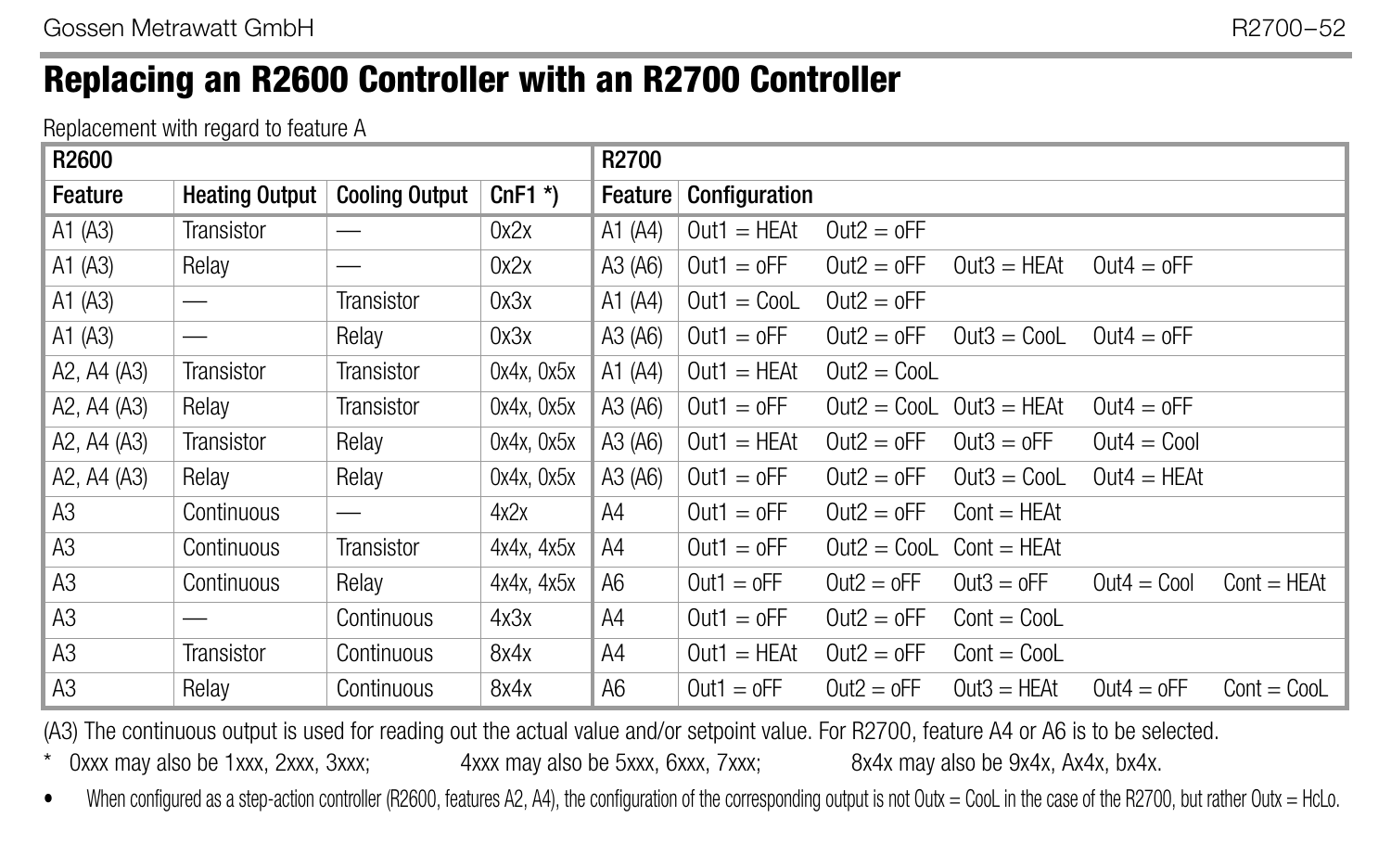#### Replacement with regard to B and C features:

- Features B1 through B5 are identical for both devices.
- Features C1 and C2 for the R2600 are feature C1 for the R2700.
- Feature C3 cannot be replaced with the R2600.
- Feature C4 for the R2600 is feature C2 for the R2700.

#### The following functions cannot be replaced:

- Position acknowledgement display for step-action controller (R2600, feature A4 does not exist). Step-action controller function is available.
- Feature B5 cannot be replaced with the R2600.
- 24 V AC auxiliary power (R2600, feature C3) not possibile.
- The bus interface cannot be switched to RS 232 operation.

#### The following rewiring is required:

- The connector terminals on the R2600 can still be used, because the pin assignments are identical except for a few exceptions. The two plug connectors can be pulled out after loosening the lacquered screws.
- Terminals 20 and 21 at the RS 485 bus interface have to be reversed.

#### Converting Parameters

In the case of the R2700, the proportional bands are specified in the unit of measure of the controlled variable, instead of as a percentage of the measuring range span as is the case with the R2600. Conversion is accomplished as follows: Pb (R2700) = Pb (R2600) x MRS (R2600) / 100%.



#### Attention!

To ensure radio interference suppression, the protective conductor and/or control cabinet grounding **must** be connected to terminal 18.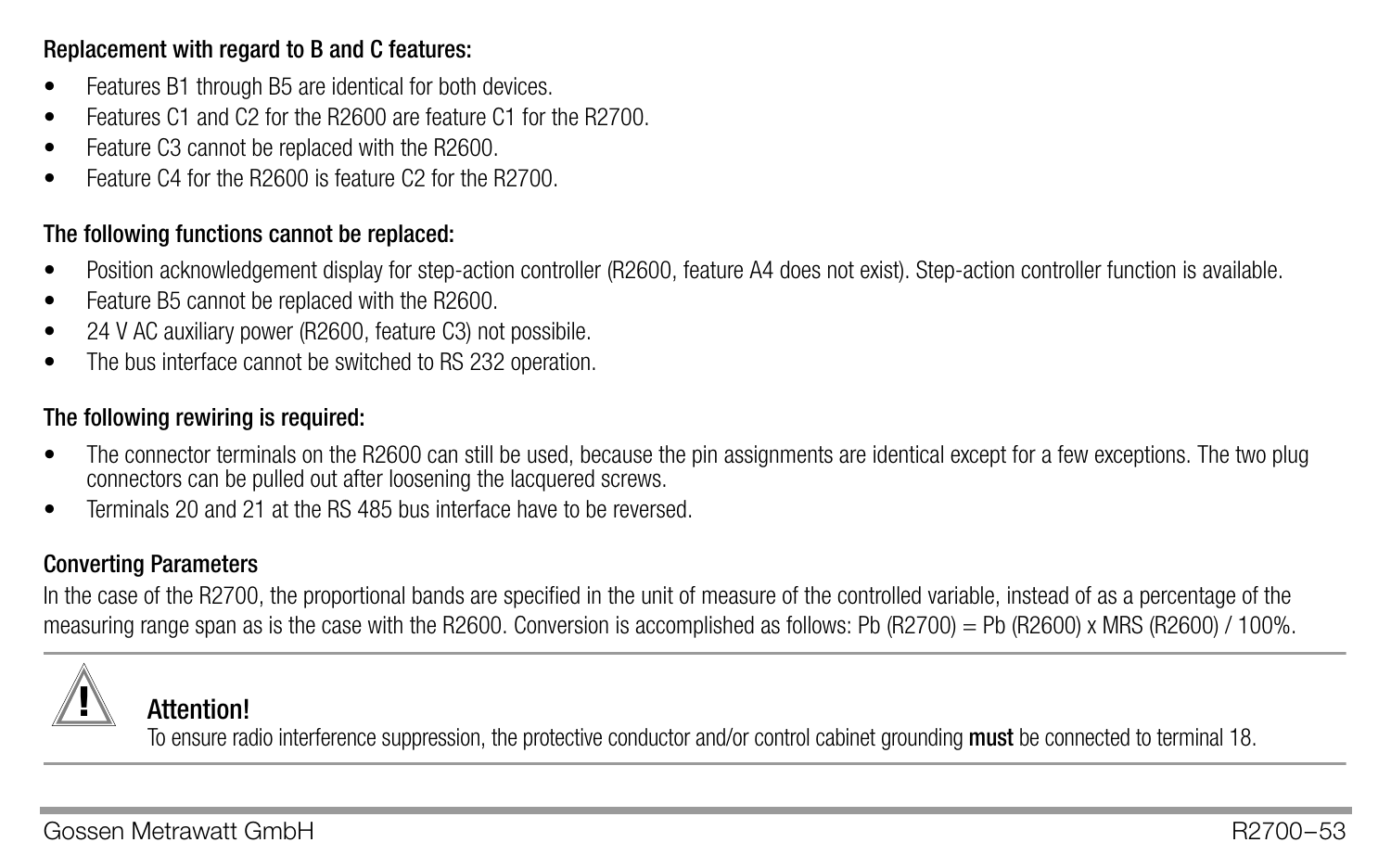### <span id="page-53-0"></span>Technical Data

| <b>Ambient Conditions</b>                      |                                                          |                                                        |
|------------------------------------------------|----------------------------------------------------------|--------------------------------------------------------|
| Annual mean relative humidity, no condensation | 75%                                                      |                                                        |
| Ambient temperature                            | Nominal range of use<br>Operating range<br>Storage range | $0 °C  + 50 °C$<br>$0 °C  + 50 °C$<br>$-25 °C$ + 70 °C |

| <b>Auxiliary Voltage</b> | <b>Nominal Range of Use</b> | <b>Power Consumption</b> |                 |
|--------------------------|-----------------------------|--------------------------|-----------------|
| <b>Nominal Value</b>     | Voltage                     | Frequency                |                 |
| 110 V AC<br>230 V AC     | 85 to 265 V AC              | 48 to 62 Hz              | Typically 1.5 W |
| 24 V DC                  | 20 to 30 V DC               |                          |                 |

| Relay output             | Floating NO contact, common phase for switching<br>outputs A1 and A2 |
|--------------------------|----------------------------------------------------------------------|
| Switching capacity       | AC/DC 250 V. 2 A, 500 VA / 50 W                                      |
| Service life             | $> 5$ •10 <sup>5</sup> switching cycles at nominal load              |
| Interference suppression | Utilize external RC element (100 $\Omega$ - 47 nF) at<br>contactor   |

| <b>Electrical Safety</b>  |                                                          |
|---------------------------|----------------------------------------------------------|
| Safety class              | II, panel-mount device per DIN EN 61010-1, section 6.5.4 |
| Fouling factor            | 2, per DIN EN 61010-1, section 3.7.3.1 and IEC 664       |
| Measuring category        | II, per DIN EN 61010 appendix J and IEC 664              |
| Operating voltage         | 300 V per DIN EN 61010                                   |
| FMC interference emission | FN 61326                                                 |
| EMC interference immunity | FN 61326                                                 |

Refer to the data sheet for complete technical data (3-349-382-03).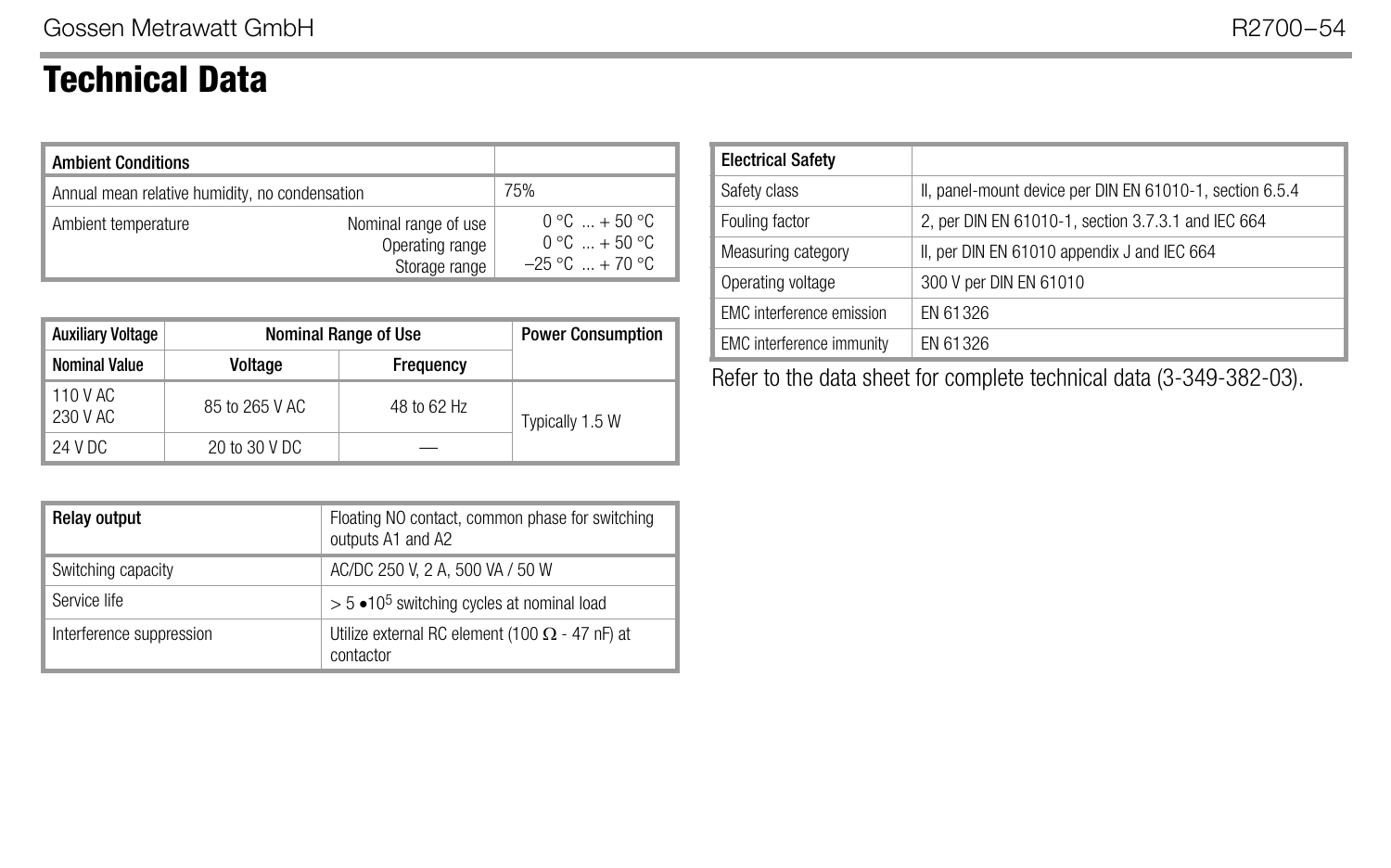m.